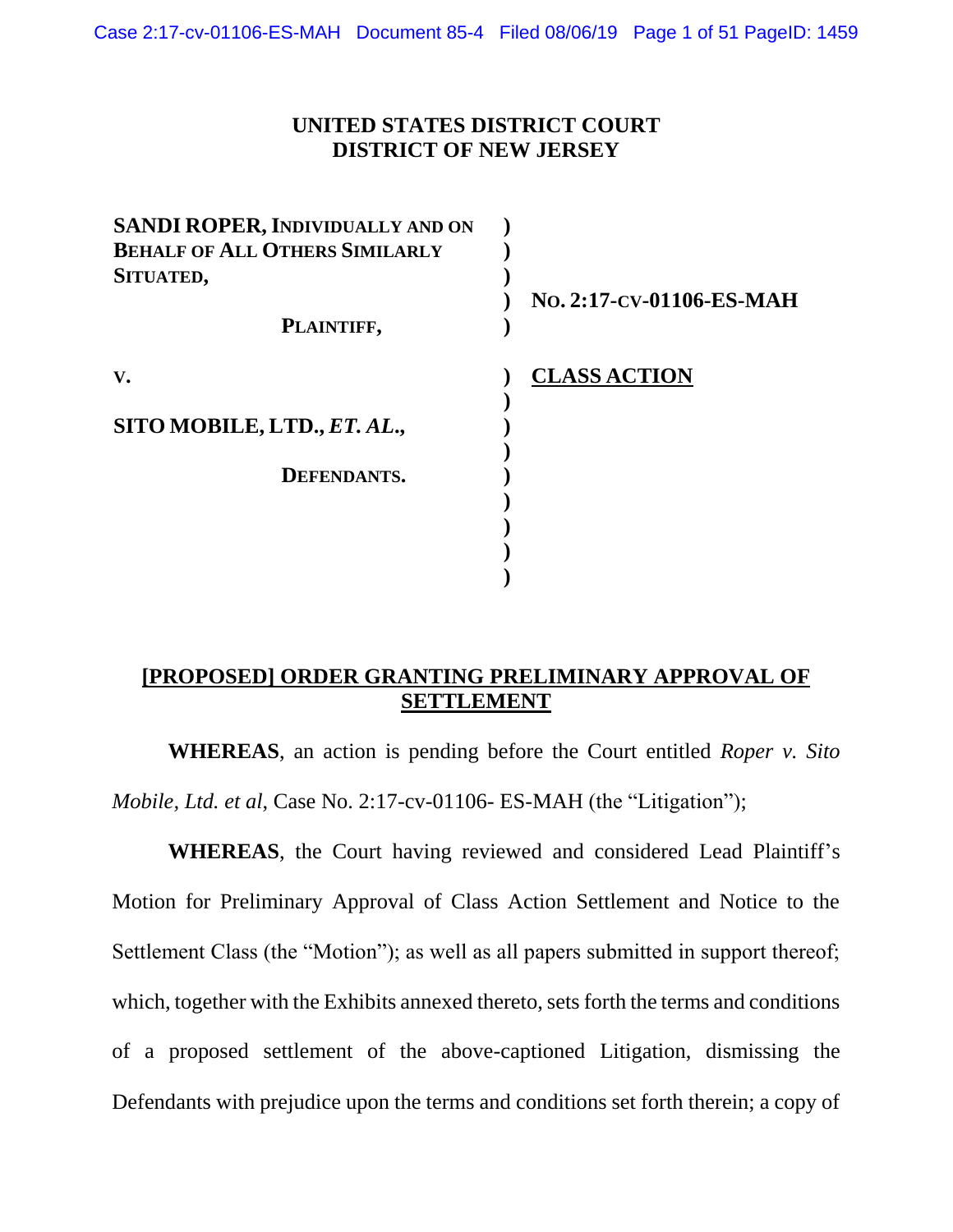which has been submitted with the Motion and the terms of which are incorporated herewith; and the Court having read and considered the Stipulation and Exhibits annexed thereto; and

**WHEREAS**, all defined terms shall have the same meanings as set forth in the Stipulation.

#### **NOW, THEREFORE, IT IS HEREBY ORDERED**:

1. The Court does hereby preliminarily approve the Stipulation and the settlement set forth therein, subject to further consideration at the Settlement Hearing described below.

2. The Court hereby certifies a Class, for settlement purposes only, defined as: all Persons who purchased or otherwise acquired the common stock of SITO between August 15, 2016 and January 2, 2017, inclusive, excluding Defendants, SITO's officers and directors during the Class Period, their immediate families and affiliates, and any firm or entity in which any Defendant has or had a controlling interest. Also excluded from the Class are those Persons who validly and timely request exclusion from the Class.

3. With respect to the Class, this Court finds solely for purposes of effectuating this settlement that: (a) the Members of the Class are so numerous that joinder of all Class Members in the Litigation is impracticable; (b) there are questions of law and fact common to the Class which predominate over any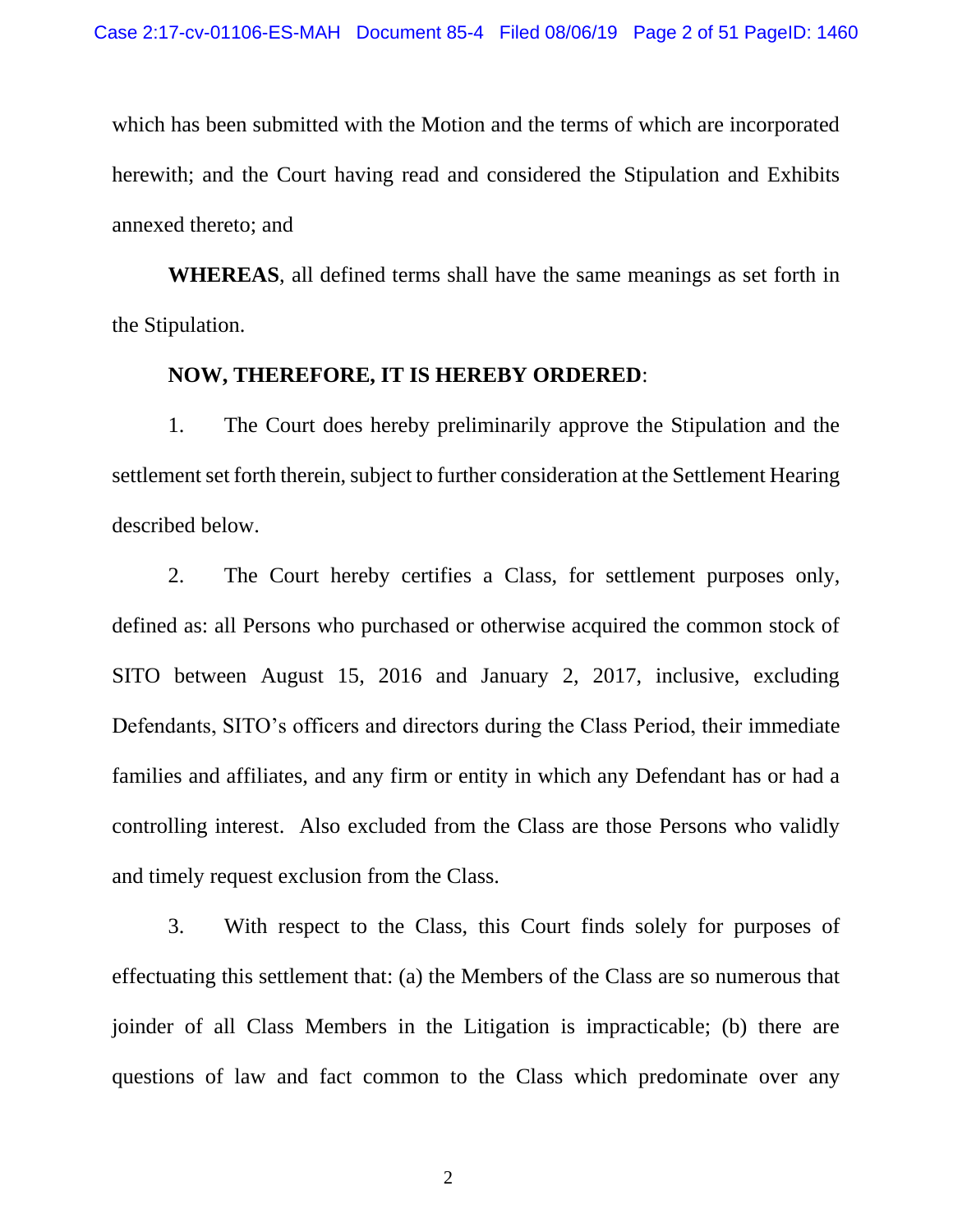individual questions; (c) the claims of the Lead Plaintiff are typical of the claims of the Class; (d) Lead Plaintiff has fairly and adequately represented and protected the interests of all of the Class Members; and (e) a class action is superior to other available methods for the fair and efficient adjudication of the controversy, considering: (i) the interests of the Members of the Class in individually controlling the prosecution of the separate actions; (ii) the extent and nature of any litigation concerning the controversy already commenced by Members of the Class; (iii) the desirability or undesirability of continuing the litigation of these claims in this particular forum; and (iv) the difficulties likely to be encountered in the management of the class action.

4. A hearing (the "Settlement Hearing") shall be held before this Court on \_\_\_\_\_\_\_\_\_\_\_, 2019, at \_\_:\_\_ \_\_.m., in Courtroom MLK 5A, Martin Luther King Building & U.S. Courthouse, 50 Walnut Street, Newark, NJ 07101, to determine whether the proposed settlement of the Litigation on the terms and conditions provided for in the Stipulation is fair, reasonable, and adequate to the Class and should be approved by the Court; whether the Final Order and Judgment as provided in ¶¶1.10 and 1.12 of the Stipulation should be entered; whether the proposed Plan of Allocation should be approved; and to determine the amount of fees and expenses that should be awarded to Lead Counsel. The Court may adjourn the Settlement Hearing without further notice to the Members of the Class.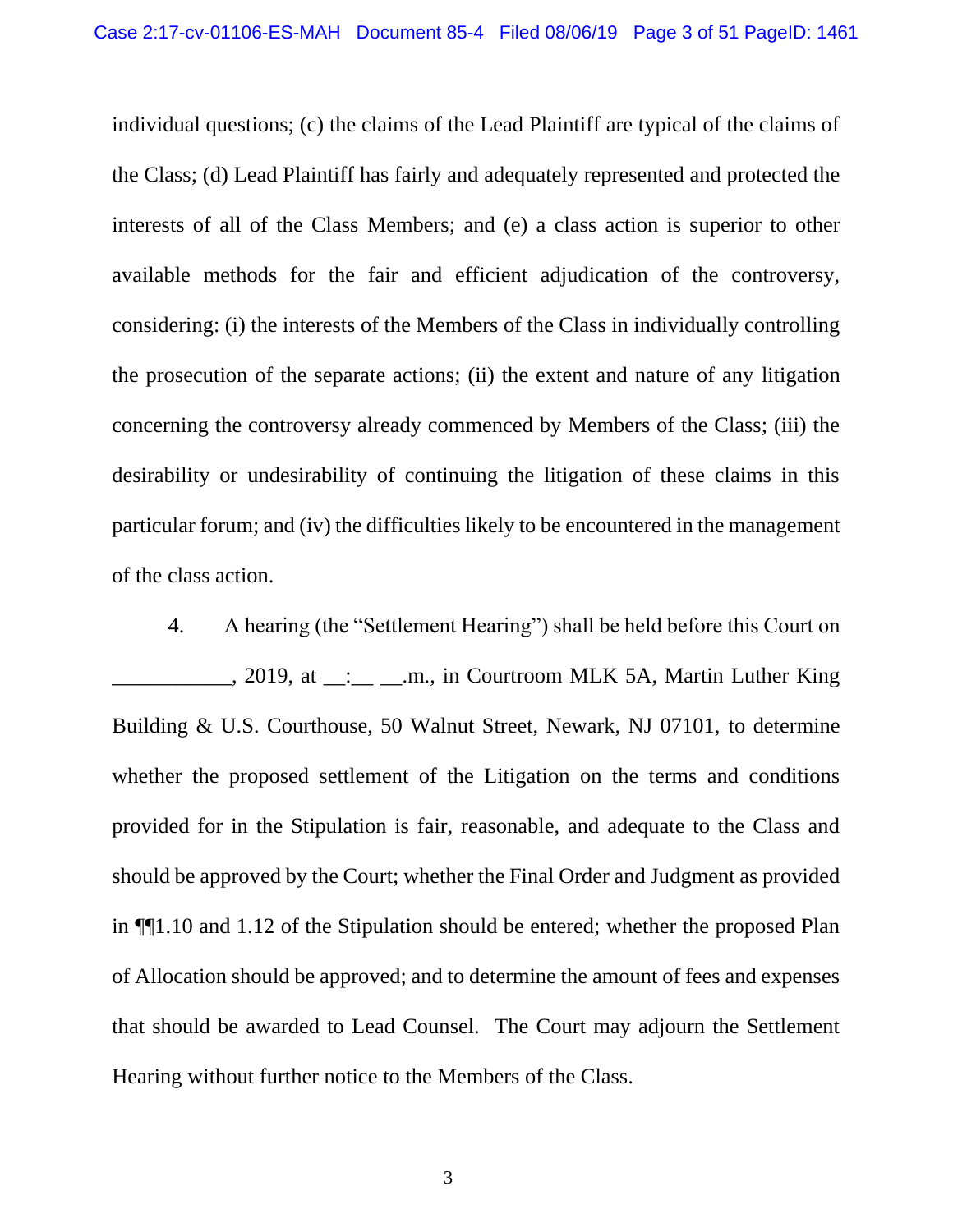5. The Court approves, as to form and content, the Notice of Proposed Settlement of Class Action (the "Notice"), the Proof of Claim and Release form (the "Proof of Claim"), and Summary Notice annexed as Exhibits A-1, A-2, and A-3 hereto and finds that the mailing and distribution of the Notice and publishing of the Summary Notice substantially in the manner and form set forth in ¶¶6-7 of this Order meet the requirements of Federal Rule of Civil Procedure 23 and due process, and is the best notice practicable under the circumstances, including individual notice to all Class Members who can be identified through reasonable efforts, and shall constitute due and sufficient notice to all Persons entitled thereto.

6. The firm of Analytics Consulting LLC ("Claims Administrator") is hereby appointed to supervise and administer the notice procedure as well as the processing of claims as more fully set forth below:

(a) The Claims Administrator shall make reasonable efforts to identify all Persons who are Members of the Class and not later than \_\_\_\_\_\_\_\_\_\_\_, 2019 (the "Notice Date"), the Claims Administrator shall cause a copy of the Notice and the Proof of Claim, substantially in the forms annexed as Exhibits A-1 and A-2 hereto, to be mailed by First-Class Mail to all Class Members who can be identified with reasonable effort and post on its website the Stipulation and Exhibits and provide a dedicated link to the website in the Notice (www.SITOMobileSecuritiesSettlement.com);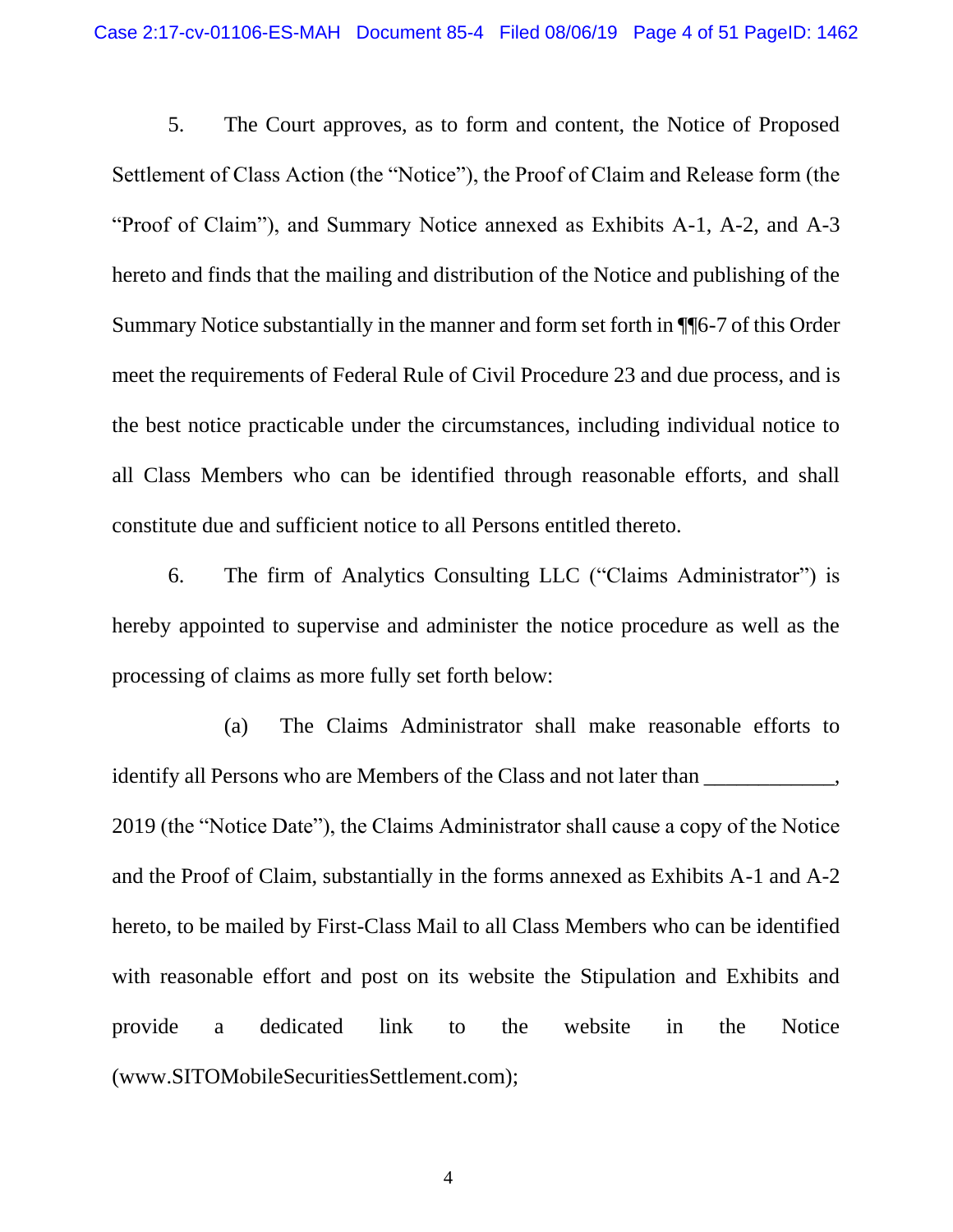(b) Not later than \_\_\_\_\_\_\_\_\_\_\_\_, 2019, the Claims Administrator shall cause the Summary Notice to be published once over a national news wire service;

(c) At least seven (7) calendar days prior to the Settlement Hearing, Lead Counsel shall cause to be served on Defendants' counsel and filed with the Court proof, by affidavit or declaration, of such mailing and publishing;

(d) Not later than \_\_\_\_\_\_\_\_\_\_\_, 2019, the Claims Administrator shall post at www SITOMobileSecuritiesSettlement.com, the Motion for Final Approval of the Settlement, Plan of Allocation and Request for Attorneys' Fees and Expenses; and

(e) Not later than \_\_\_\_\_\_\_\_\_\_\_\_, 2019, the Claims Administrator shall cause a second Summary Notice to be published once over a national news wire service.

7. Nominees who purchased or acquired SITO common stock for the beneficial ownership of Class Members during the Class Period shall send the Notice and the Proof of Claim to all beneficial owners of such SITO common stock within ten (10) days after receipt thereof, or send a list of the names and addresses of such beneficial owners to the Claims Administrator within ten (10) days of receipt thereof, in which event the Claims Administrator shall promptly mail the Notice and Proof of Claim to such beneficial owners. The Claims Administrator shall, if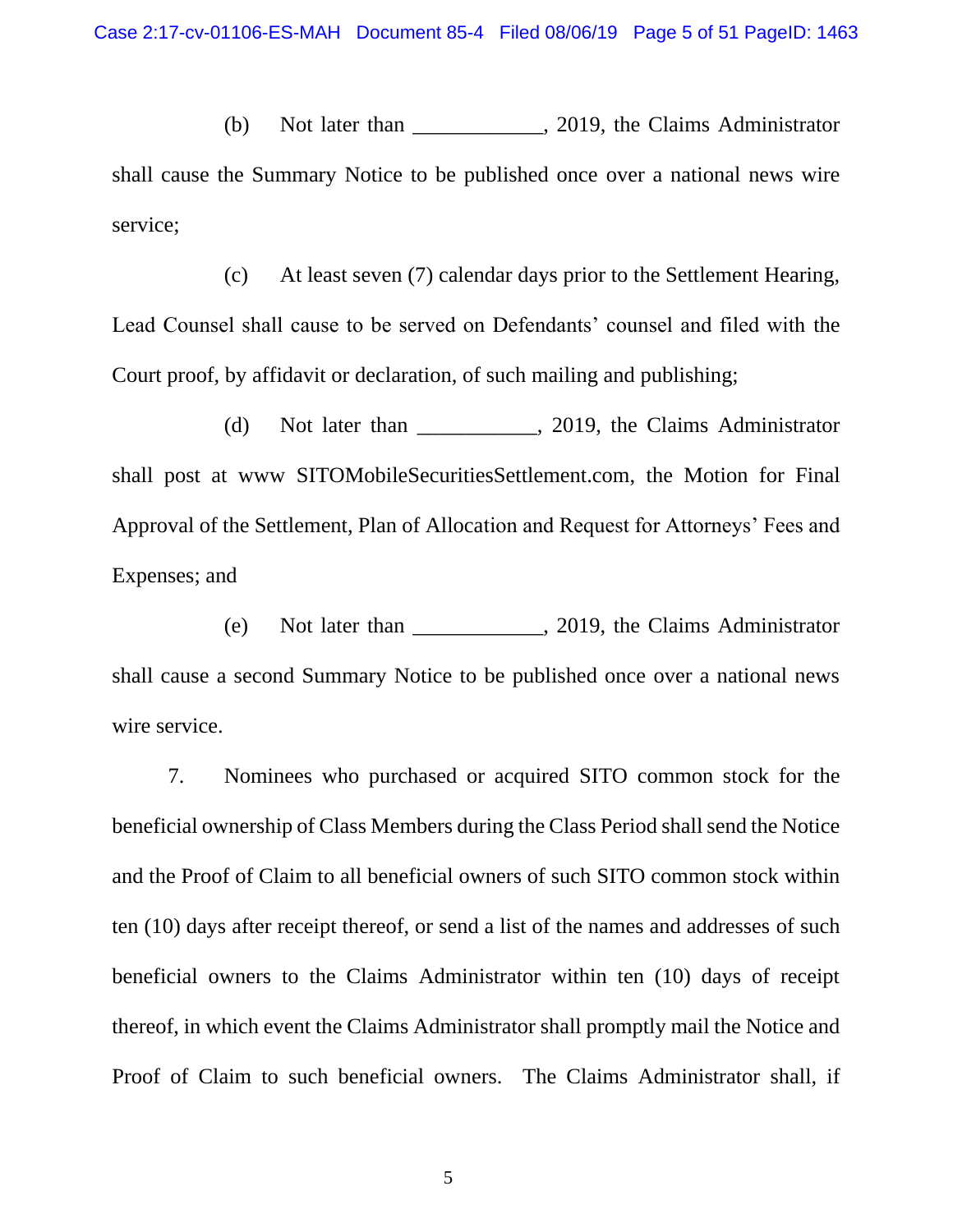requested, reimburse banks, brokerage houses or other nominees solely for their reasonable expenses incurred in providing notice to beneficial owners who are Class Members out of the Settlement Fund, which expenses would not have been incurred except for the sending of such notice, subject to further order of this Court with respect to any dispute concerning such compensation.

8. All Members of the Class shall be subject to and be bound by the provisions of the Stipulation, the releases contained therein, and the Final Order and Judgment with respect to all Released Claims, regardless of whether such Persons seek or obtain by any means, including, without limitation, by submitting a Proof of Claim or a similar document, any distribution from the Settlement Fund or Net Settlement Fund. All Members of the Class shall also be subject and bound by all determinations and judgments in the Litigation concerning the settlement, whether favorable or unfavorable to the Class.

9. Class Members who seek any portion of the Settlement Fund shall complete and submit Proofs of Claim in accordance with the instructions contained therein. Unless the Court orders otherwise, all Proofs of Claim must be postmarked no later than ninety (90) days from the Notice Date. Any Class Member who fails to timely submit a Proof of Claim within the time provided for, shall be barred from sharing in the distribution of the proceeds of the Settlement Fund, unless otherwise ordered by the Court. Notwithstanding the foregoing, Lead Counsel may, in their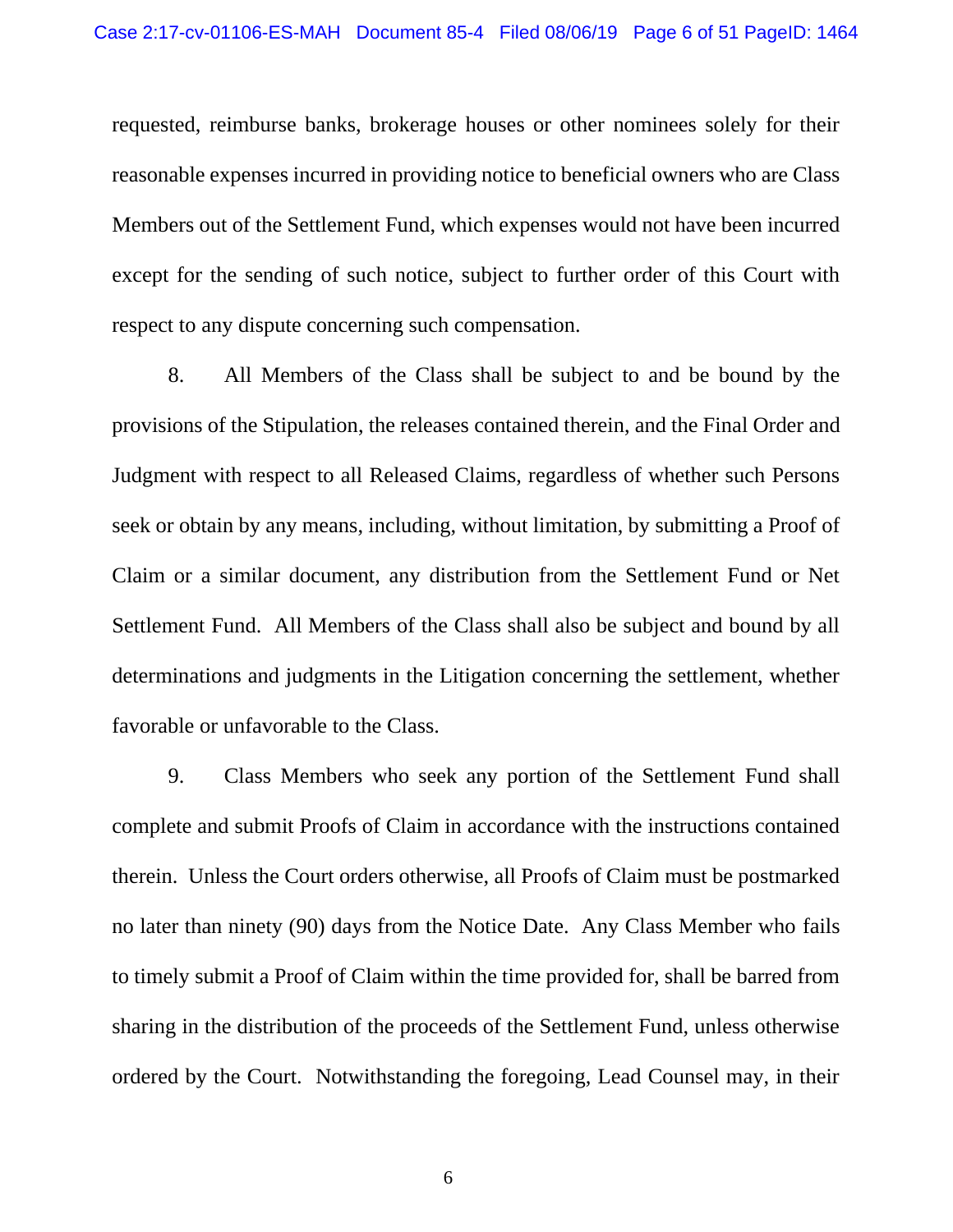discretion, accept late-submitted claims for processing by the Claims Administrator so long as distribution of the Net Settlement Fund is not materially delayed thereby. If there are sufficient funds left in the Net Settlement Fund after six months from the initial date of distribution, the Claims Administrator shall make a second distribution in an equitable and economic fashion. As set forth in the Notice, the second distribution would be based on the percentage of the Net Settlement Fund that each such Authorized Claimant bears to the total of the claims of all Authorized Claimants who cashed their checks in the initial distribution. Additionally, only Authorized Claimants who cashed their checks in the initial distribution would receive a second distribution.

10. Any Member of the Class may enter an appearance in the Litigation, at their own expense, individually or through counsel of their own choice. If they do not enter an appearance, they will be represented by Lead Counsel.

11. Any Person who would otherwise fall within the definition of a Class Member may, upon request, be excluded from the Class. Any such Person must submit to the Claims Administrator a request for exclusion ("Request for Exclusion"), postmarked no later than  $, 2019.$  A Request for Exclusion must state: (a) the name, address, and telephone number of the Person requesting exclusion; (b) each of the Person's purchases, acquisitions and sales of SITO common stock made during the Class Period, including the dates of purchase,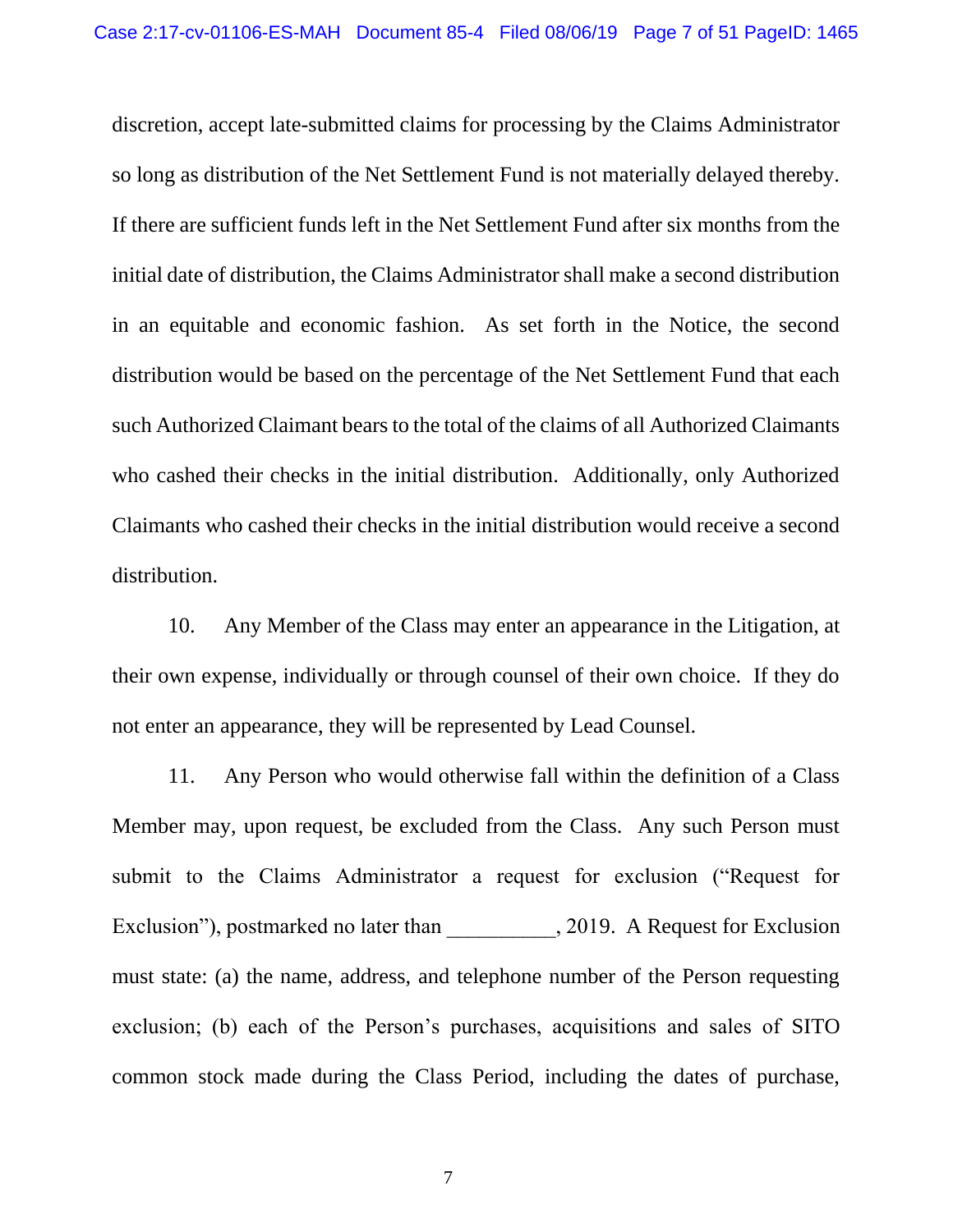acquisition or sale, and the price paid or received for each such purchase, acquisition or sale (unless such information is not readily available); and (c) that the Person wishes to be excluded from the Class. Any Person may submit a Request for Exclusion for review even if the person cannot find the prices or exact dates of the Person's purchases, acquisitions, and sales of SITO common stock made during the Class Period. Any Person who submits a valid and timely Request for Exclusion in the manner set forth in this paragraph shall have no rights under the Stipulation, shall not share in the distribution of the Net Settlement Fund, and shall not be bound by the Stipulation or the Final Order or Judgment entered in the Litigation.

12. Any Member of the Class may appear and show cause, if he, she, or it has any, why the proposed settlement of the Litigation should or should not be approved as fair, reasonable, and adequate, why a judgment should or should not be entered thereon, why the Plan of Allocation should or should not be approved, why attorneys' fees and expenses should or should not be awarded to counsel for the Lead Plaintiff; provided, however, that no Class Member or any other Person shall be heard or entitled to contest such matters, unless that Person has filed said objections, papers, and briefs with the Clerk of the United States District Court of New Jersey, on or before . 2019. An objection must state: (a) the name, address, and telephone number of the Person making the objection; (b) each of the Person's purchases, acquisitions and sales of SITO common stock made during the Class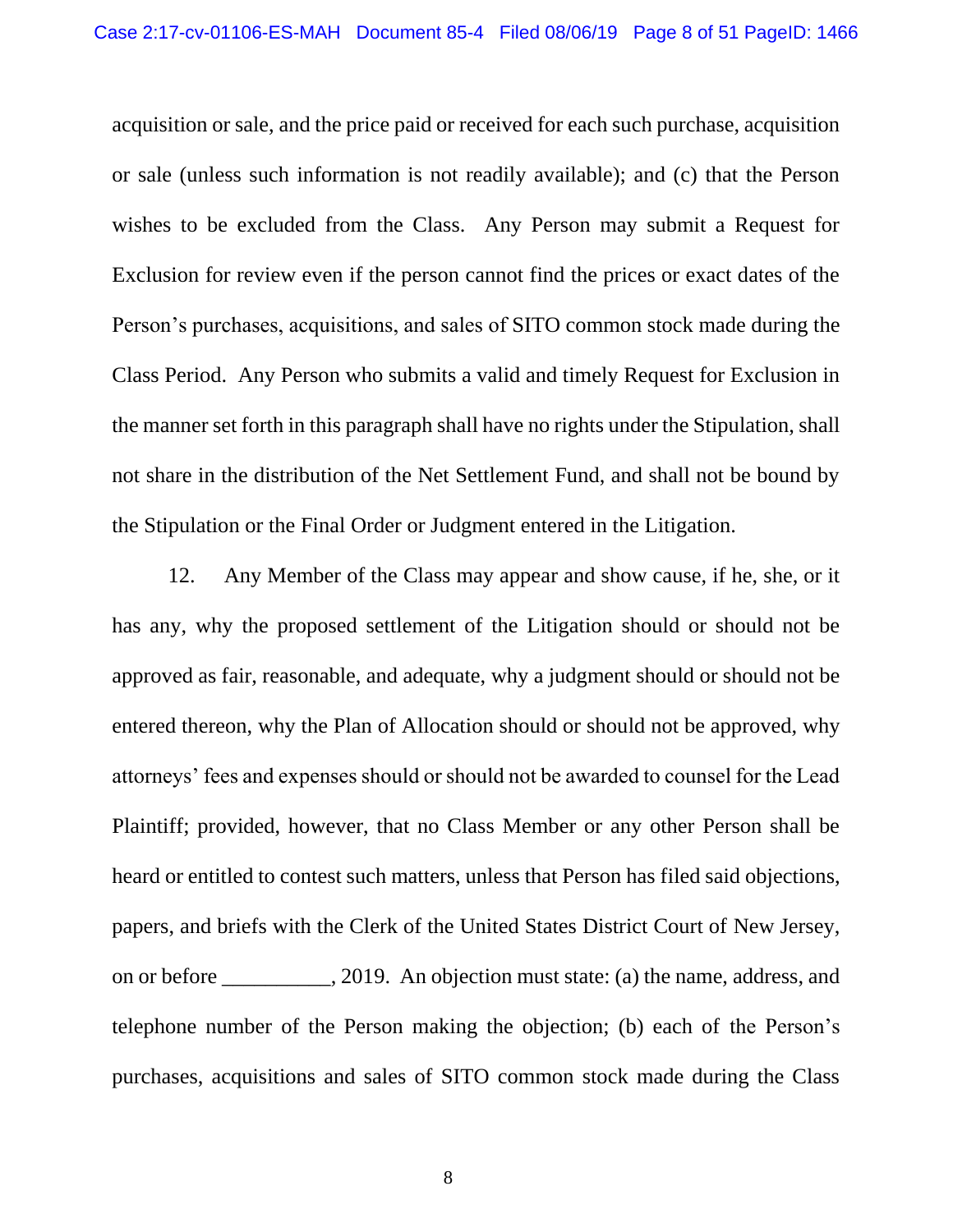Period, including the dates of purchase, acquisition or sale, and the price paid or received for each such purchase, acquisition or sale; and (c) the reasons for the objection. Any Member of the Class who does not make his, her, or its objection in the manner provided shall be deemed to have waived such objection and shall forever be foreclosed from making any objection to the fairness or adequacy of the proposed settlement as set forth in the Stipulation, to the Plan of Allocation, or to the award of attorneys' fees and expenses to counsel for Lead Plaintiff, unless otherwise ordered by the Court.

13. All funds held by the Escrow Agent shall be deemed and considered to be in *custodia legis* of the Court, and shall remain subject to the jurisdiction of the Court, until such time as such funds shall be distributed pursuant to the Stipulation and/or further order(s) of the Court.

14. All opening briefs and supporting documents in support of the settlement, the Plan of Allocation, and any application by Lead Counsel for attorneys' fees and expenses shall be filed and served by \_\_\_\_\_\_\_\_\_\_, 2019, fourteen (14) calendar days prior to the deadline for objections in ¶12. Any reply briefs and supporting documents shall be filed and served by \_\_\_\_\_\_\_\_, 2019, seven (7) calendar days prior to the Settlement Hearing.

15. Neither the Released Persons nor the Defendants' counsel shall have any responsibility for the Plan of Allocation or any application for attorneys' fees or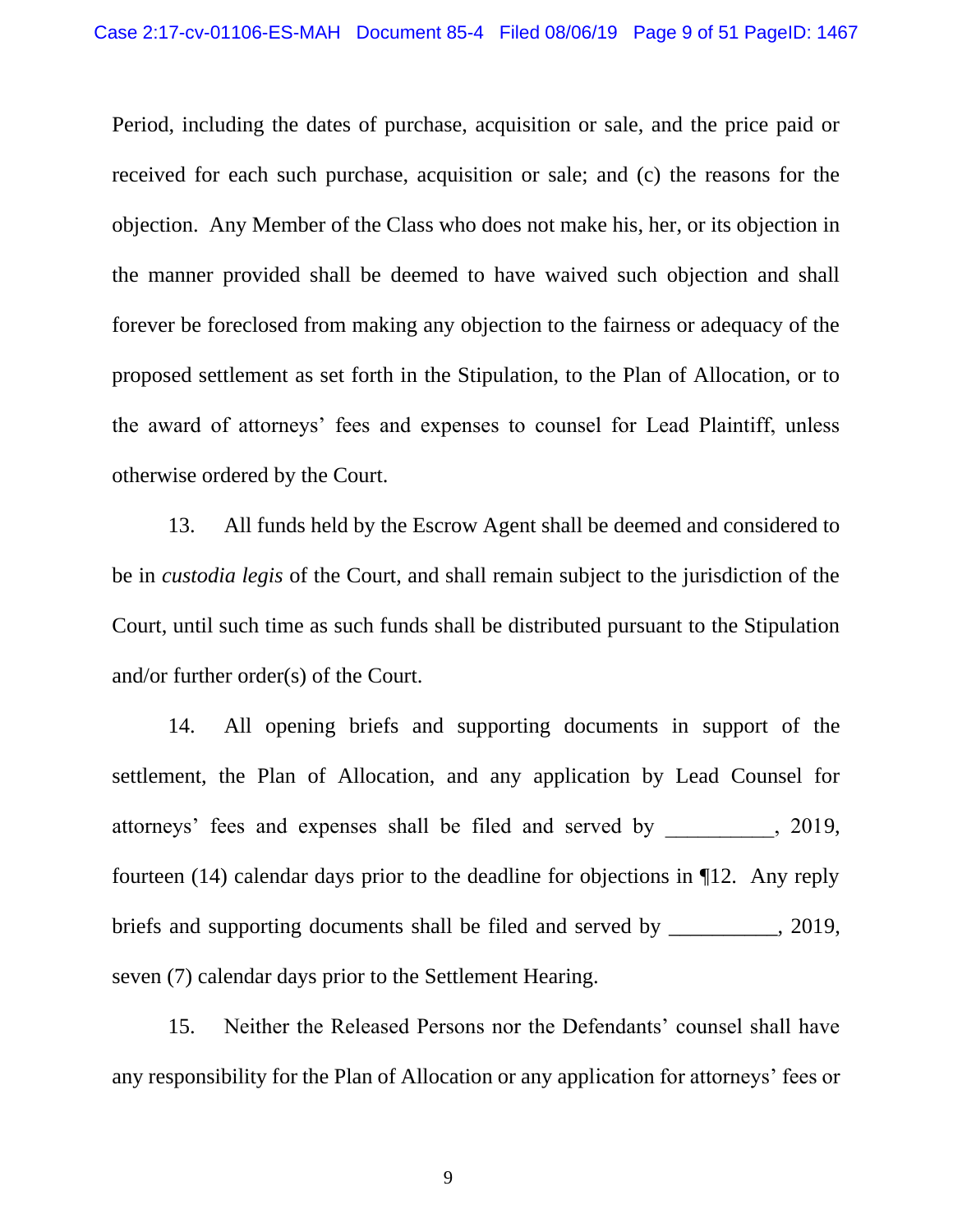expenses submitted by Lead Counsel, and such matters will be considered separately from the fairness, reasonableness, and adequacy of the settlement.

16. At or after the Settlement Hearing, the Court shall determine whether the Plan of Allocation proposed by Lead Counsel, and any application for attorneys' fees or payment of expenses shall be approved.

17. All reasonable expenses incurred in identifying and notifying Class Members, as well as administering the Settlement Fund, shall be paid as set forth in the Stipulation. In the event the settlement is not approved by the Court, or otherwise fails to become effective, neither Lead Plaintiff, nor any of its counsel shall have any obligation to repay any amounts incurred or properly disbursed pursuant to ¶¶2.8 or 2.10 of the Stipulation.

18. Neither the Stipulation nor the settlement contained therein, nor any act performed or document executed pursuant to or in furtherance of the Stipulation or the settlement: (a) is or may be deemed to be or may be used as an admission of, or evidence of, the validity of any Released Claim, any allegation made in the Litigation, or of any wrongdoing or liability of the Released Persons; or (b) is or may be deemed to be or may be used as an admission of, or evidence of, any fault or omission of any of the Released Persons in any civil, criminal or administrative proceeding in any court, administrative agency or other tribunal; or (c) is or may be deemed or used as an admission or evidence that any claims asserted by Lead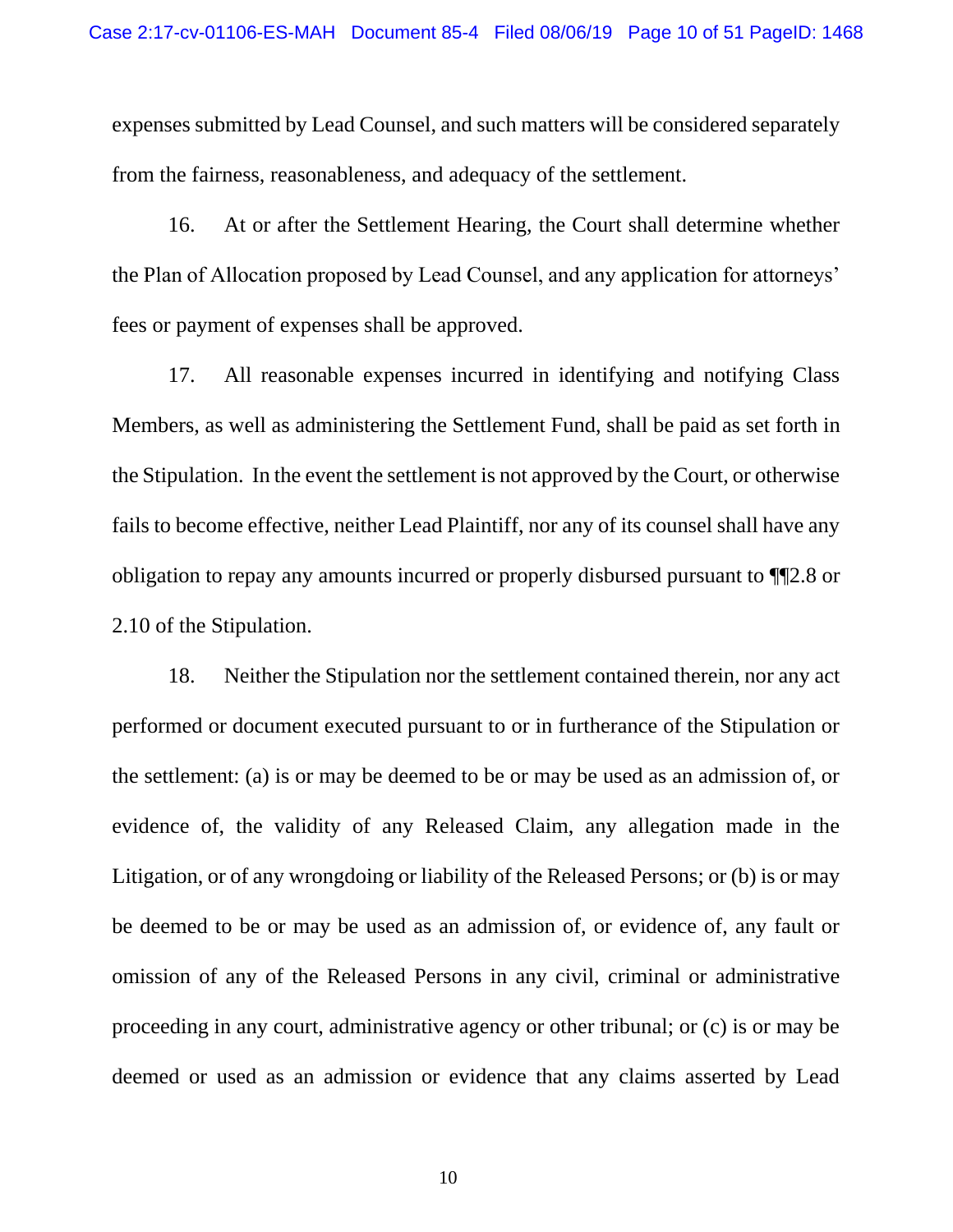Plaintiff were not valid or that the amount recoverable was not greater than the Settlement Amount, in any civil, criminal or administrative proceeding in any court, administrative agency or other tribunal. Neither the Stipulation nor the settlement, nor any act performed or document executed pursuant to or in furtherance of the Stipulation or the settlement shall be admissible in any proceeding for any purpose except that the Released Persons may file the Stipulation and/or the Judgment in any action that may be brought against them in order to support a defense or counterclaim based on principles of *res judicata*, collateral estoppel, release, good faith settlement, judgment bar or reduction, or any other theory of claim preclusion or issue preclusion or similar defense or counterclaim.

19. The Court reserves the right to adjourn the date of the Settlement Hearing without further notice to the Members of the Class, and retains jurisdiction to consider all further applications arising out of or connected with the proposed settlement. The Court may approve the settlement, with such modifications as may be agreed to by the Settling Parties, if appropriate, without further notice to the Class.

20. The Court retains jurisdiction over all proceedings arising out of or related to the Stipulation and/or the settlement.

21. If the Stipulation and the settlement set forth therein is not approved or consummated for any reason whatsoever, this Order shall be rendered null and void and shall be vacated, *nunc pro tunc*, and the Stipulation and settlement and all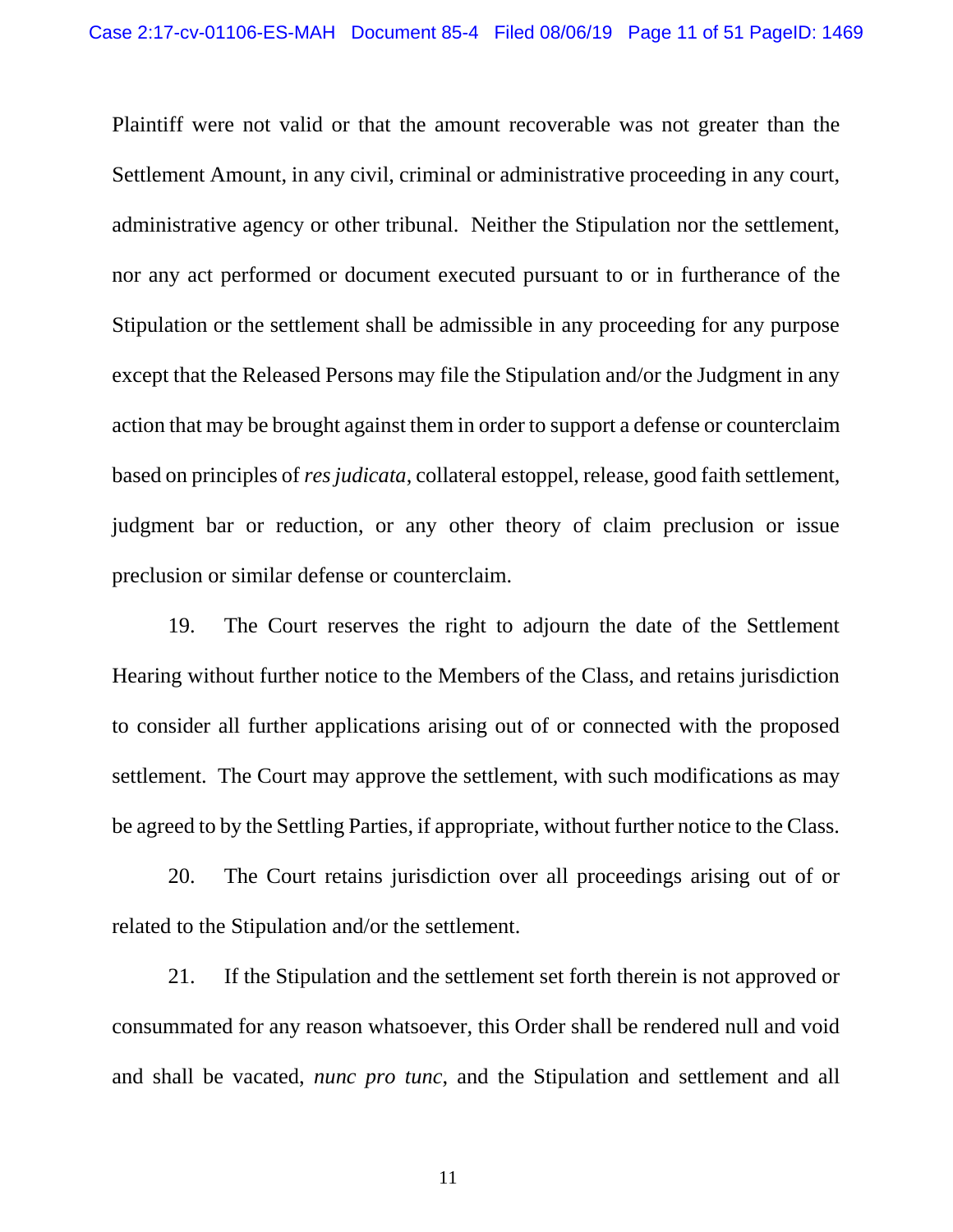proceedings had in connection therewith shall be without prejudice to the rights of the Settling Parties *status quo ante*.

22. Without further order of the Court, the Settling Parties may agree to reasonable extensions of time to carry out any of the provisions of this Order or the Stipulation.

23. Pending final determination as to whether the Settlement set forth in the Stipulation should be approved, no Class Member shall commence, prosecute, pursue or litigate any Released Claim against any Released Person.

**SO ORDERED** in the District of New Jersey on \_\_\_\_\_\_\_\_\_\_\_\_\_, 2019.

THE HON. ESTHER SALAS UNITED STATES DISTRICT JUDGE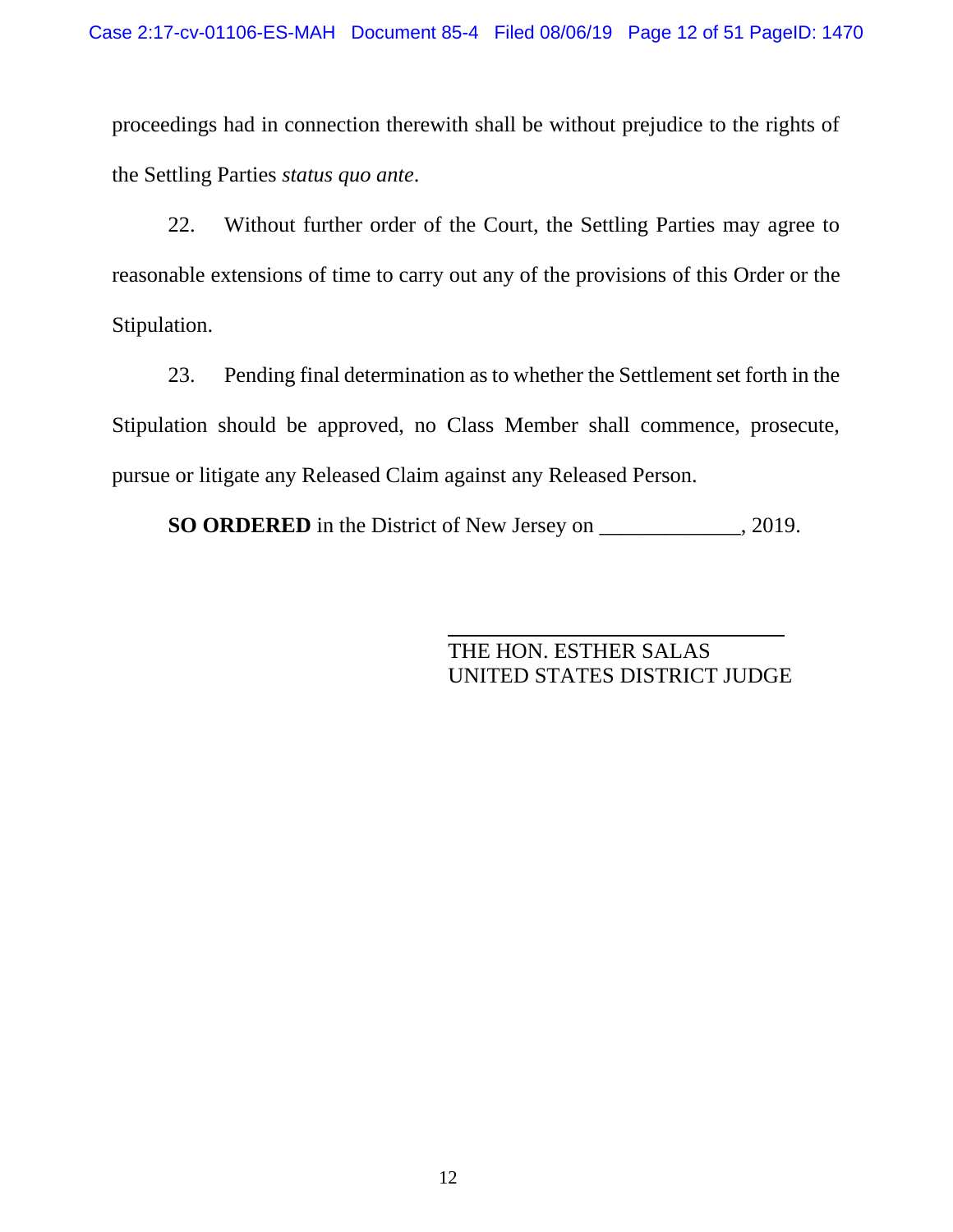Case 2:17-cv-01106-ES-MAH Document 85-4 Filed 08/06/19 Page 13 of 51 PageID: 1471

EXHIBIT A-1

## **UNITED STATES DISTRICT COURT DISTRICT OF NEW JERSEY**

| SANDI ROPER, Individually and on                |                          |
|-------------------------------------------------|--------------------------|
| <b>Behalf of All Others Similarly Situated,</b> |                          |
| Plaintiff,                                      | No. 2:17-cv-01106-ES-MAH |
| $\mathbf{v}$ .                                  | <b>CLASS ACTION</b>      |
| SITO MOBILE, LTD., ET. AL.,                     |                          |
| Defendants.                                     |                          |
|                                                 |                          |
|                                                 |                          |
|                                                 |                          |

## **NOTICE OF PENDENCY AND PROPOSED SETTLEMENT OF CLASS ACTION**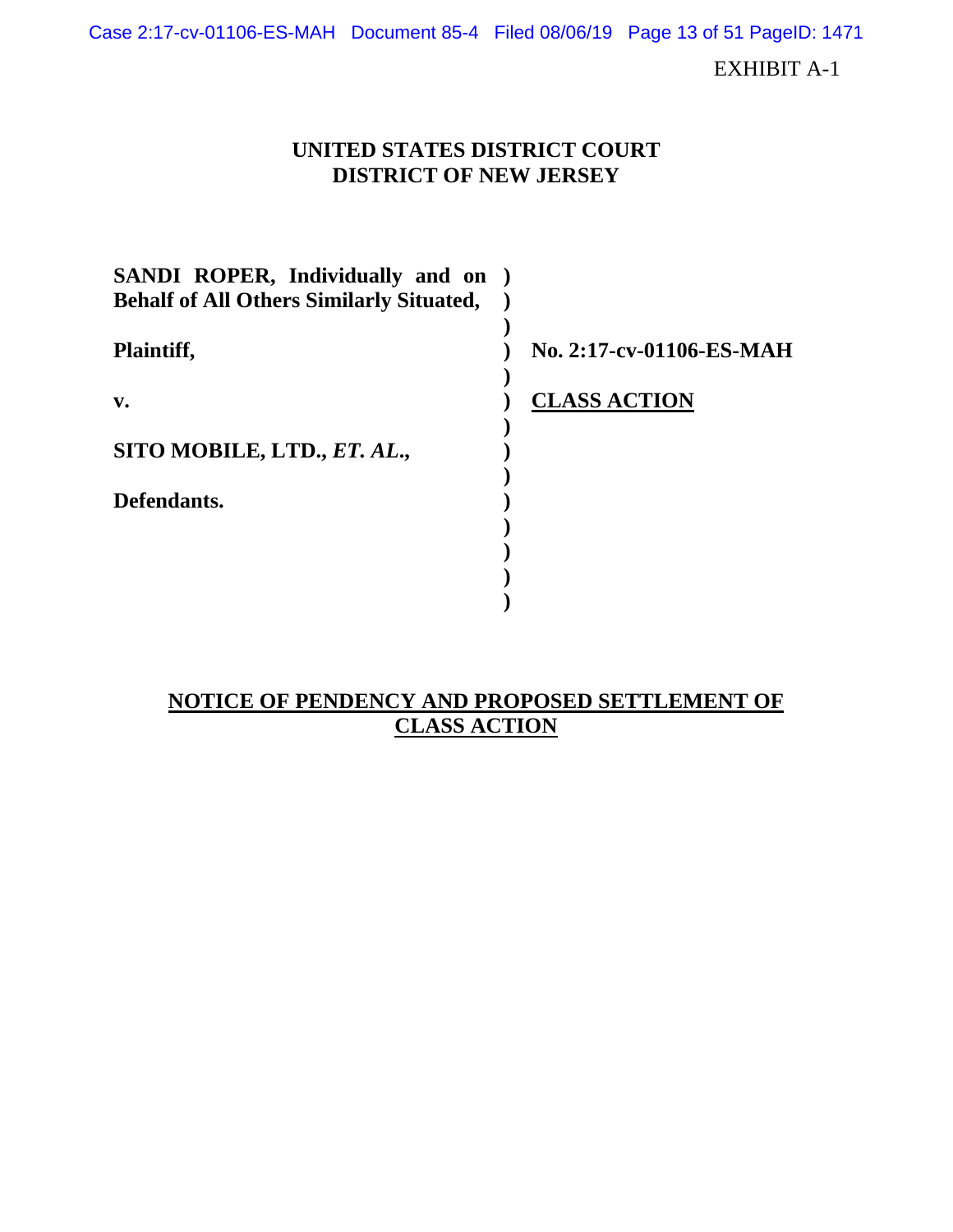# **TO: ALL PERSONS OR ENTITIES WHO PURCHASED OR OTHERWISE ACQUIRED SITO MOBILE, LTD. COMMON STOCK BETWEEN AUGUST 15, 2016 AND JANUARY 2, 2017, INCLUSIVE.**

A federal court authorized this Notice. This is not a solicitation from a lawyer.

# **PLEASE READ THIS NOTICE CAREFULLY AND IN ITS ENTIRETY. YOUR RIGHTS MAY BE AFFECTED BY PROCEEDINGS IN THIS ACTION.**

**Security and Time Period:** SITO Mobile, Ltd. ("SITO Mobile") common stock

purchased or acquired between August 15, 2016 and January 2, 2017, inclusive.

**Settlement Fund: \$1.25 million** in cash. Your recovery will depend on the amount of shares purchased and the timing of your purchases and any sales. Depending on the number of eligible shares that participate in the settlement and when those shares were purchased and sold, Lead Plaintiff estimates the average cash recovery per share of common stock will be approximately \$0.15 per share (assuming claims representing 8,500,000 shares are filed) before deduction of court-approved fees and expenses.

**Reasons for Settlement:** Avoids the costs and risks associated with continued litigation, including the danger of no recovery for Class Members.

**If the Case Had Not Settled:** Continuing with the case could have resulted in loss at summary judgment, trial or appeal. The two sides disagree on both liability and the amount of money that could have been won if Lead Plaintiff prevailed at trial. The issues on which the parties disagree are many and include: (1) whether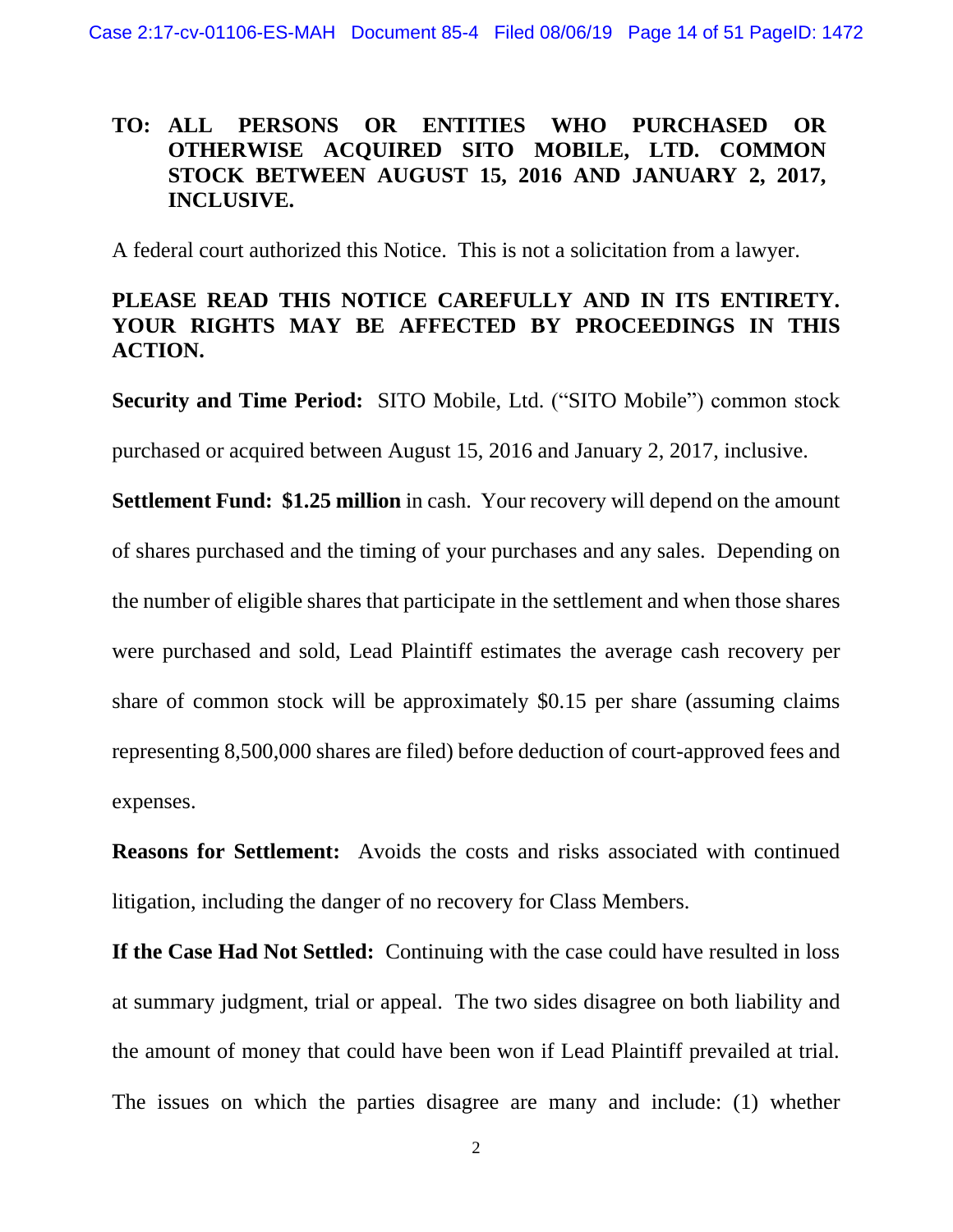Defendants engaged in conduct that would give rise to any liability to the Class under the federal securities laws, or any other laws; (2) whether Defendants have valid defenses to any such claims of liability; (3) the method for determining whether SITO Mobile common stock was artificially inflated, if at all, during the relevant period; (4) whether there was any inflation and the amount of any such alleged inflation; (5) the extent to which external factors or market factors influenced the trading price of SITO Mobile common stock during the Class Period; (6) the extent that various facts alleged by Lead Plaintiff influenced the trading price of SITO Mobile common stock during the Class Period; and (7) whether the facts alleged were material, false, misleading, or otherwise actionable under the securities laws.

**Attorneys' Fees and Expenses:** Lead Counsel has not received any payment for their work investigating the facts, conducting this litigation or negotiating the settlement on behalf of Lead Plaintiff and the Class. Court-appointed Lead Counsel will ask the Court for an award of \$330,000 from the Settlement Fund as payment for attorneys' fees and reimbursement of out-of-pocket litigation expenses. If the above amount is requested and approved by the Court, the average cost per share of common stock will be \$0.04.

### **Deadlines:**

| Submit Claim:             | , 2019 |
|---------------------------|--------|
| <b>Request Exclusion:</b> | , 2019 |
| File Objection:           | . 2019 |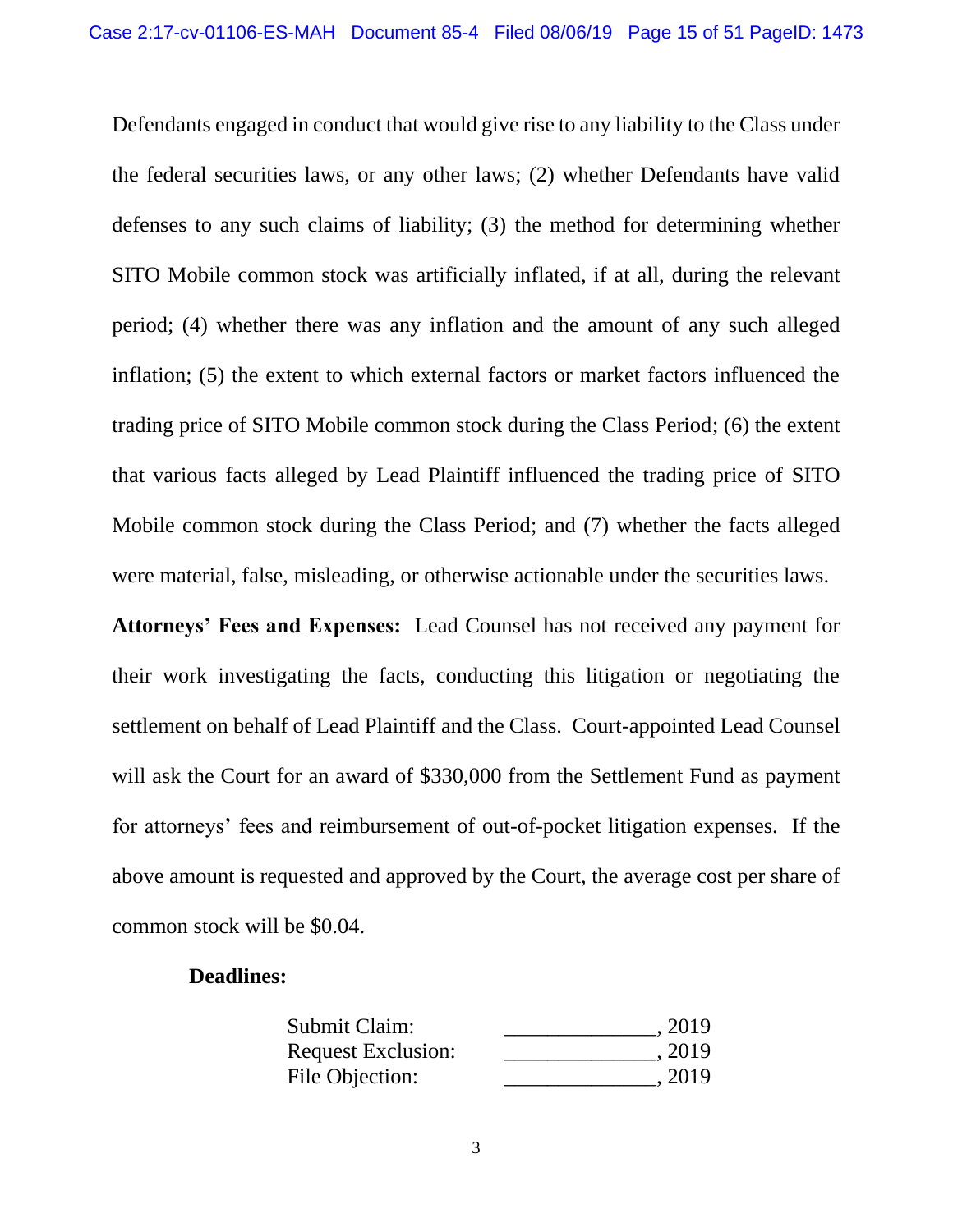**Court Hearing on Fairness of Settlement:** \_\_\_\_\_\_\_\_\_\_, 2019

**More Information:** www.SITOMobileSecuritiesSettlement.com or

**Claims Administrator: Lead Counsel:** *SITO Mobile Securities Litigation* Claims Administrator Analytics Consulting LLC 18675 Lake Drive East Chanhassen, MN 55317

Nicholas I. Porritt, Esq Levi & Korsinsky LLP 1101 30th Street, N.W., Suite 115 Washington, D.C. 20007 nporritt@zlk.com

Your legal rights are affected whether you act or do not act. Read this Notice carefully.

## **YOUR LEGAL RIGHTS AND OPTIONS IN THIS SETTLEMENT:**

| <b>SUBMIT A CLAIM FORM</b> | If you are a Class Member and do not<br>exclude yourself from the Class, the<br>only way to get a payment is to submit<br>a claim form. You may submit a claim<br>form and still object to any aspect of<br>the settlement, the request for an award<br>of attorneys' fees and expenses and/or<br>the Plan of Allocation. If you submit a<br>claim form, you give up your right to<br>participate in another lawsuit against<br>the Defendants for the legal claims in<br>this case. See Answer to Question 12<br>for a more detailed description of what<br>you are giving up if you submit a claim<br>form. |
|----------------------------|---------------------------------------------------------------------------------------------------------------------------------------------------------------------------------------------------------------------------------------------------------------------------------------------------------------------------------------------------------------------------------------------------------------------------------------------------------------------------------------------------------------------------------------------------------------------------------------------------------------|
| <b>EXCLUDE YOURSELF</b>    | Get no payment. This is the only<br>option that allows you to participate in<br>another lawsuit against the Defendants<br>relating to the legal claims in this case.                                                                                                                                                                                                                                                                                                                                                                                                                                          |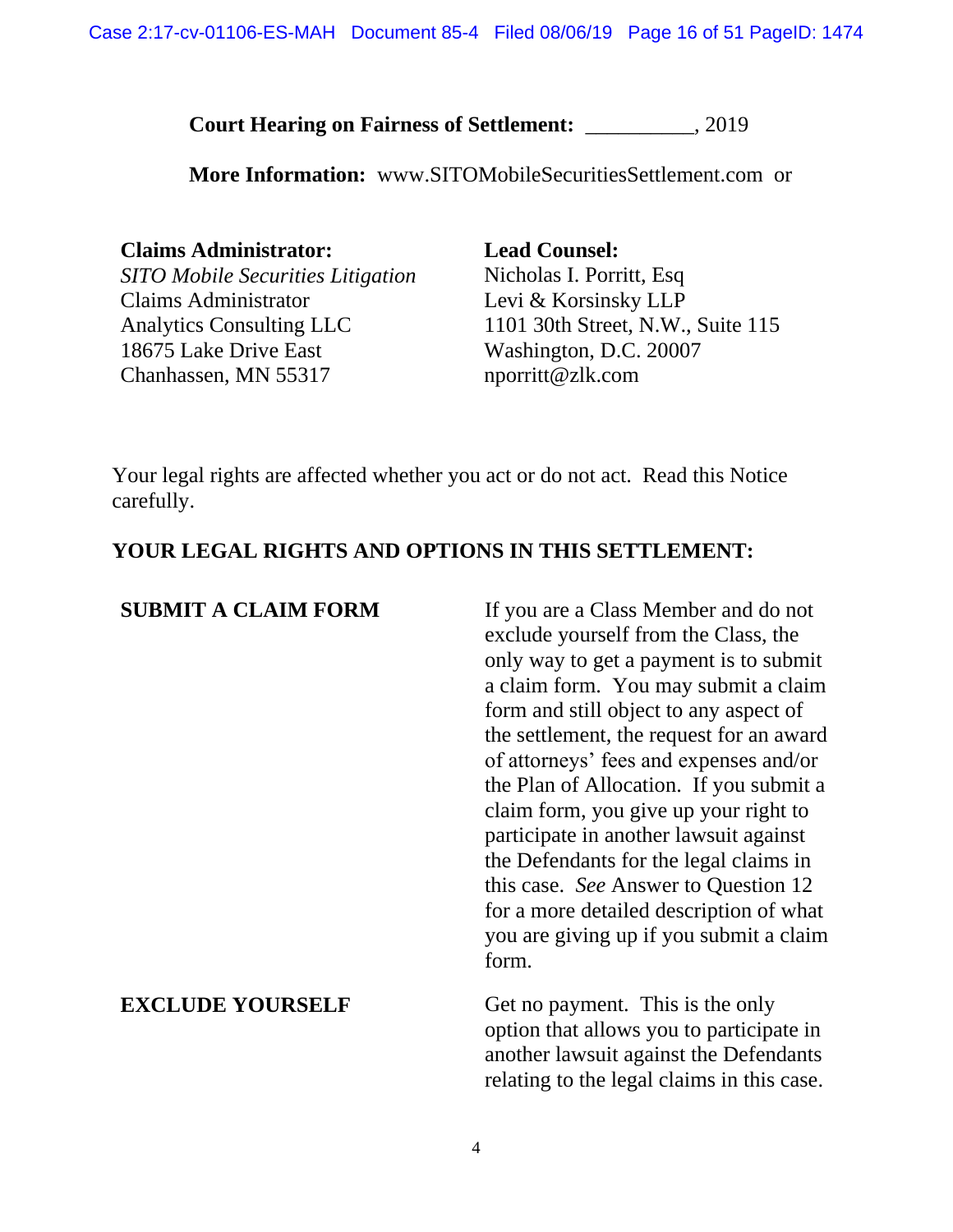| <b>OBJECT</b>          | If you are a Class Member and do not<br>exclude yourself from the Class, you<br>may write to the Court if you do not<br>like the settlement, the request for<br>attorneys' fees and expenses, or the<br>Plan of Allocation. If you submit an<br>objection to the settlement, Plan of<br>Allocation or the request for an award<br>of attorneys' fees and expenses and do<br>not submit a claim form seeking<br>payment from the settlement proceeds,<br>your objection may be rejected because<br>you would no longer have an interest in<br>the settlement. |
|------------------------|--------------------------------------------------------------------------------------------------------------------------------------------------------------------------------------------------------------------------------------------------------------------------------------------------------------------------------------------------------------------------------------------------------------------------------------------------------------------------------------------------------------------------------------------------------------|
| <b>GO TO A HEARING</b> | You may ask to speak in Court about<br>the fairness of the settlement, the<br>request for attorneys' fees and<br>expenses, or the Plan of Allocation.                                                                                                                                                                                                                                                                                                                                                                                                        |
| <b>DO NOTHING</b>      | If you do nothing, you will not<br>receive any payments, will not be<br>allowed to object to the settlement,<br><b>Plan of Allocation or Lead Plaintiff's</b><br>counsel's request for an award of<br>attorneys' fees and expenses and will<br>give up your right to participate in<br>another lawsuit against the<br>Defendants for the legal claims in<br>this case. See Answer to Question<br>12for a more detailed description of<br>what you are giving up if you do<br>nothing.                                                                        |

These rights and options – *and the deadlines to exercise them* – are explained in this Notice.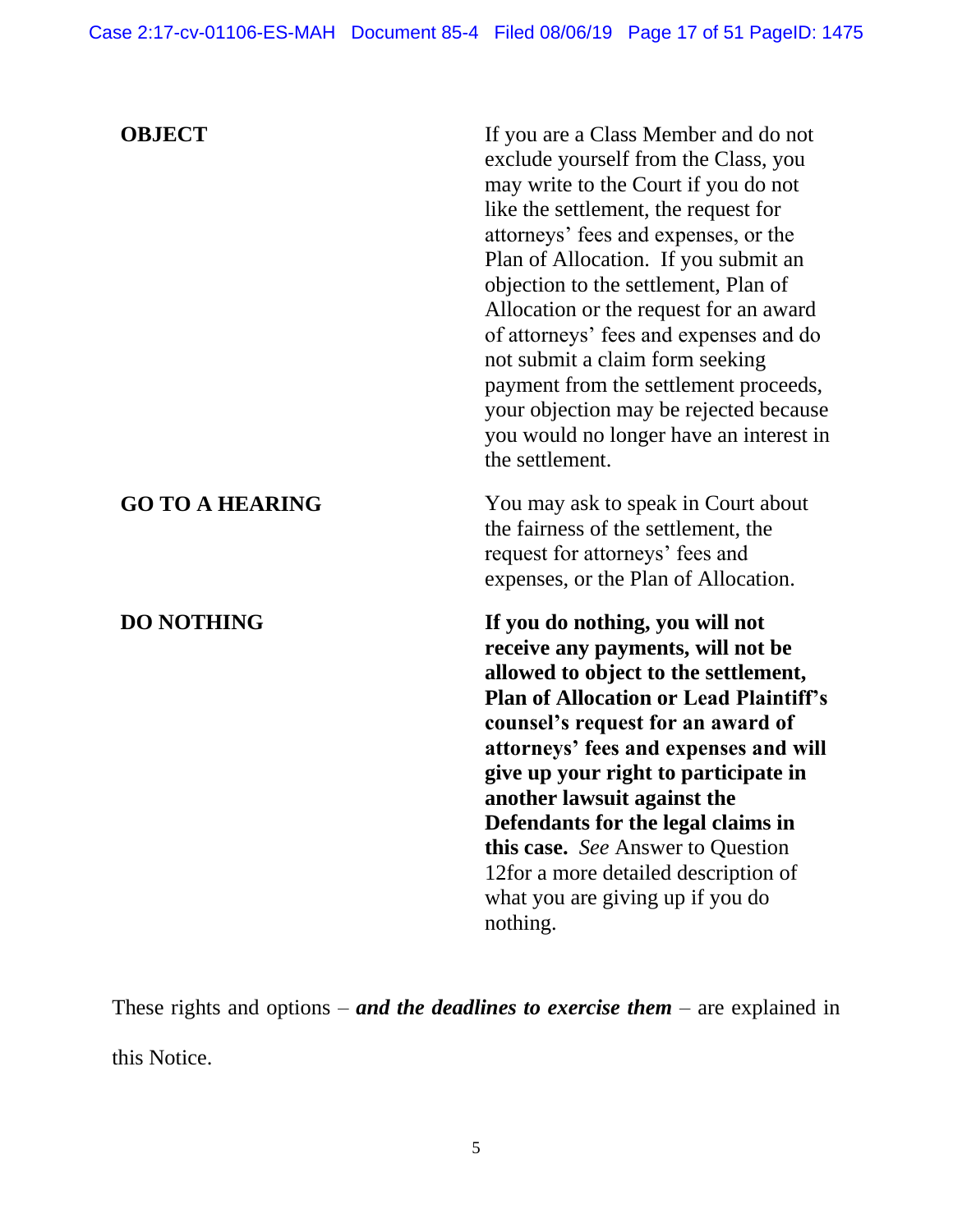The Court in charge of this case must decide whether to approve the settlement. Payments will be made if the Court approves the settlement and, if there are any appeals, after appeals are resolved. Please be patient.

#### **BASIC INFORMATION**

### **1. Why Did I Get This Notice Package?**

You or someone in your family may have purchased or acquired the publicly traded shares of SITO Mobile common stock between August 15, 2016 and January 2, 2017, inclusive.

The Court ordered that this Notice be sent to you because you have a right to know about a proposed settlement of a class action lawsuit, and about all of your options, before the Court decides whether to approve the settlement. If the Court approves it and after any objections or appeals are resolved, the Claims Administrator appointed by the Court will make the payments that the settlement allows.

This package explains the lawsuit, the settlement, your legal rights, what benefits are available, who is eligible for them, and how to get them.

The Court in charge of the case is the United States District Court for the District of New Jersey, and the case is known as *Roper v. SITO Mobile, Ltd.*, Case No. 2:17-cv-01106-ES-MAH. The person who sued is called the Lead Plaintiff,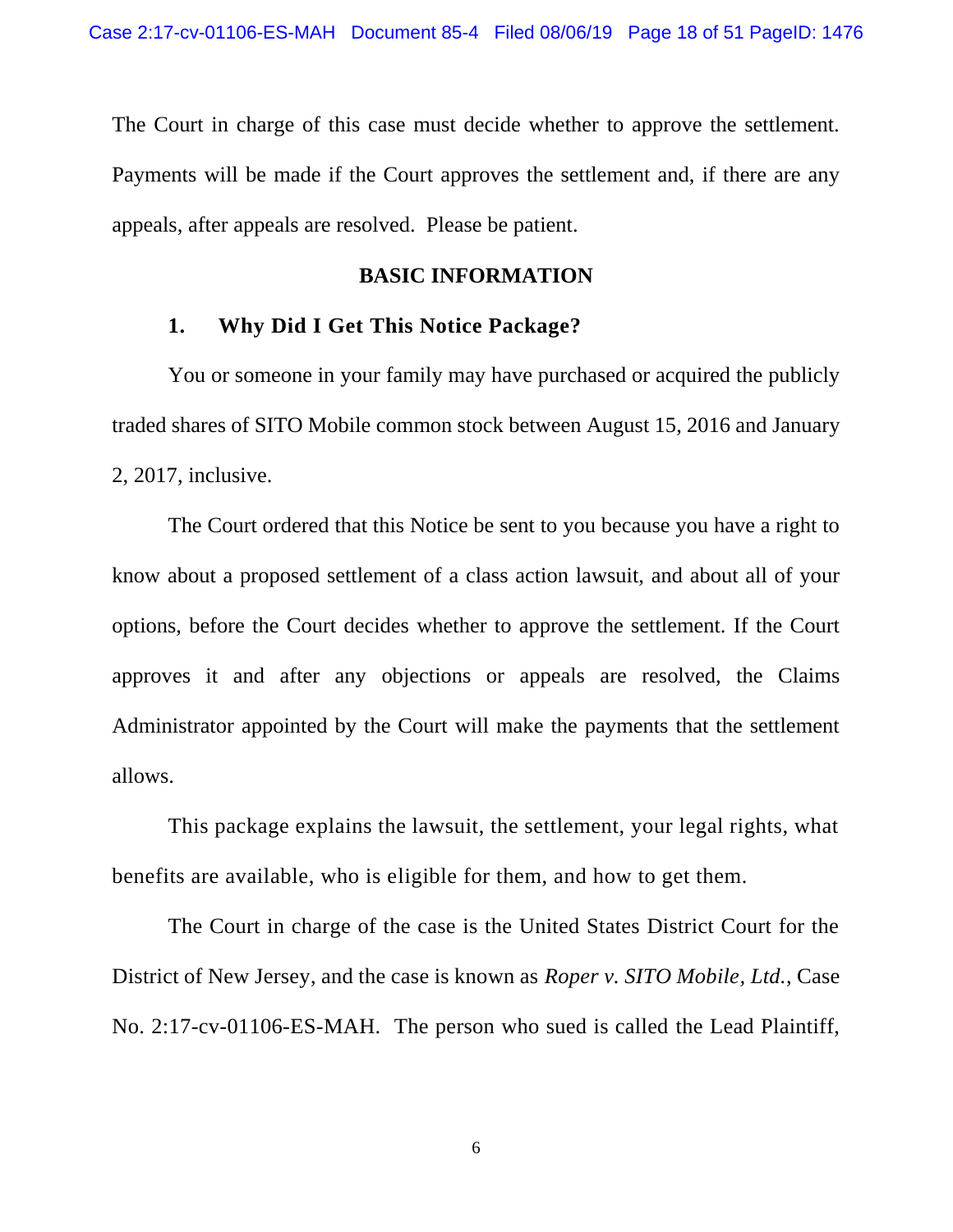and the companies and the individuals they sued, SITO Mobile, Jerry Hug, and Kurt Streams, are called Defendants.

### **2. What is this Lawsuit About?**

Lead Plaintiff has filed this lawsuit alleging that Defendants acted with scienter when making false and materially misleading statements and omissions about SITO Mobile's sales and revenue for the third and fourth quarters of 2016. Lead Plaintiff further alleges that these purportedly false and materially misleading statements and omissions induced Lead Plaintiff and other similarly situated shareholders to purchase shares of SITO Mobile common stock at artificially inflated prices. When the truth was revealed, Lead Plaintiff alleges that the value of SITO Mobile common stock declined significantly and, as a result, it and other members of the Class suffered substantial damages.

Defendants have denied and continue to deny each and all of the claims and allegations of wrongdoing made by Lead Plaintiff in the Litigation and maintain furthermore that they have meritorious defenses. Defendants expressly have denied and continue to deny all charges of wrongdoing or liability against them arising out of any of the conduct, statements, acts or omissions alleged, or that could have been alleged, in the Litigation. Defendants also have denied and continue to deny, among other allegations, the allegations that the Lead Plaintiff or the Class have suffered any damage, that the price of SITO Mobile common stock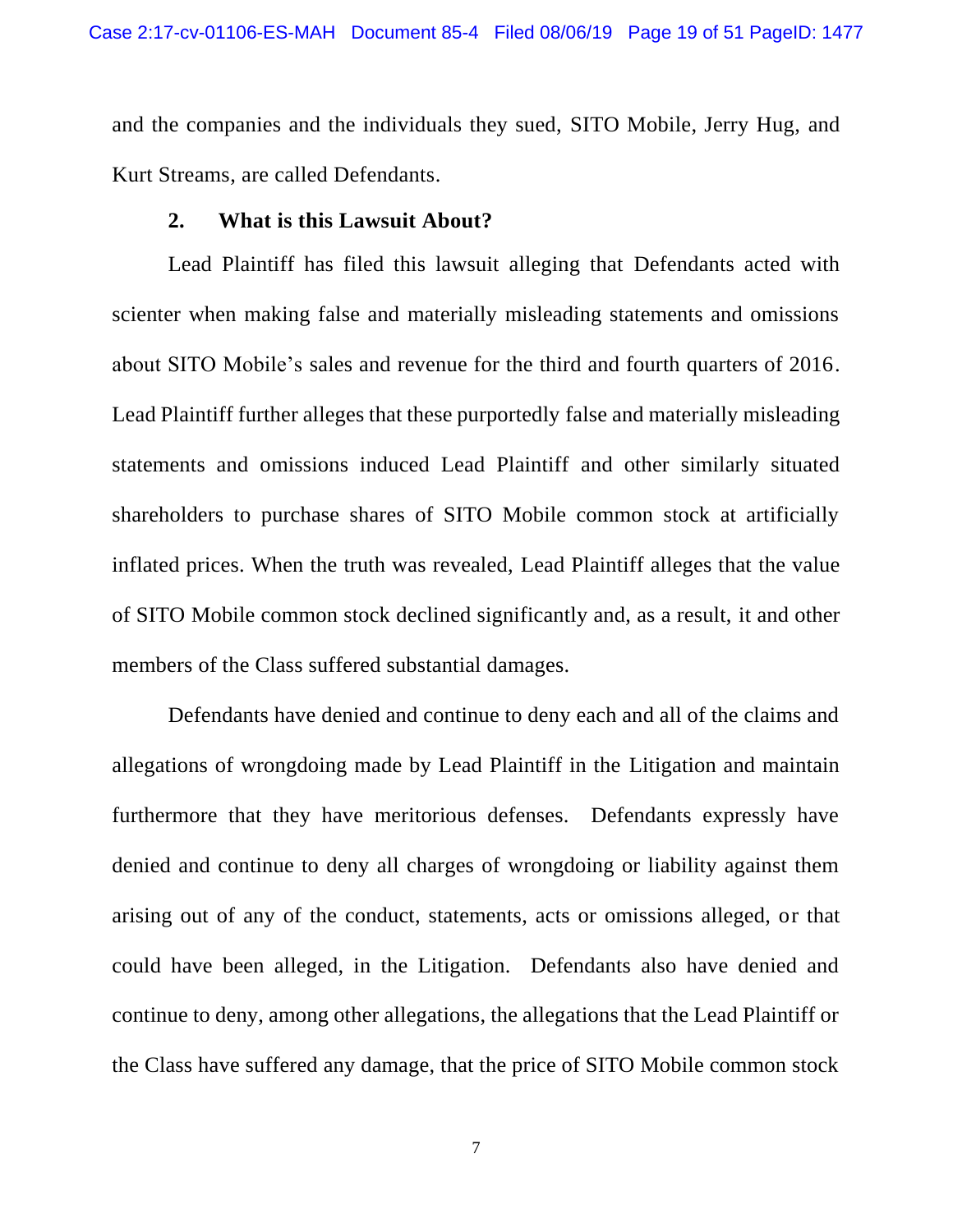was artificially inflated by reasons of alleged misrepresentations, non-disclosures or otherwise, or that the Lead Plaintiff or the Class were harmed by the conduct alleged in the Litigation.

#### **3. Why Is This a Class Action?**

In a class action, one or more people or entities called class representatives (in this case the court-appointed Lead Plaintiff) sue on behalf of people who have similar claims. All these people are called a class or Class Members. One court resolves the issues for all the Class Members, except for those who exclude themselves from the Class. Judge Esther Salas is in charge of this class action.

## **4. Why Is There a Settlement?**

The Court did not decide in favor of the Lead Plaintiff or Defendants. Instead, both sides agreed to a settlement with the assistance of an experienced mediator. The settlement allows both sides to avoid the risks and cost of lengthy and uncertain litigation and the uncertainty of a trial and appeals, and permits Class Members to be compensated without further delay. Lead Plaintiff and its attorneys think the settlement is best for all Class Members.

### **WHO GETS MONEY FROM THE SETTLEMENT**

To see if you will get money from this settlement, you first have to determine if you are a Class Member.

### **5. How Do I Know if I Am A Part of the Settlement?**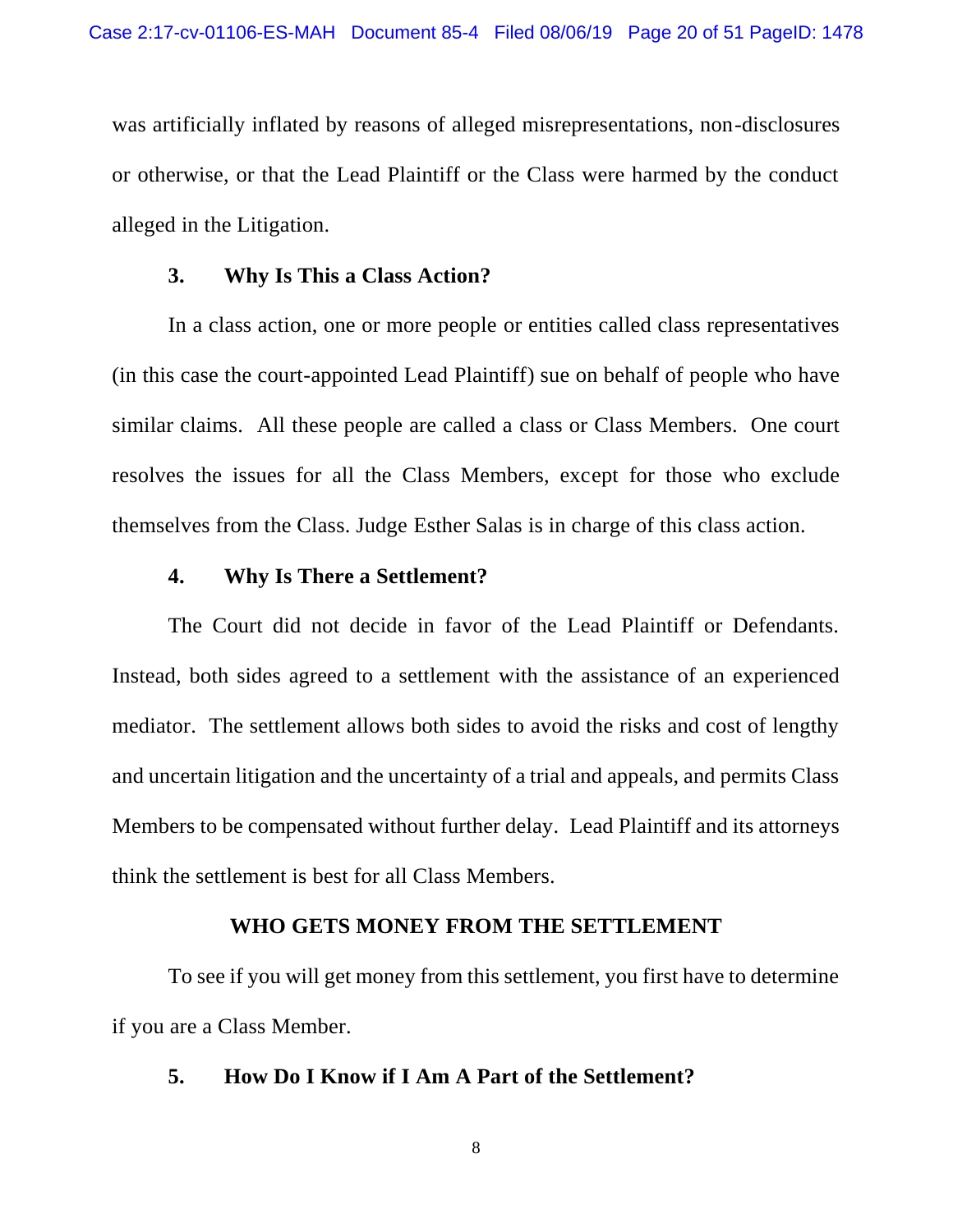The Class includes all persons or entities who purchased or otherwise acquired SITO Mobile common stock between August 15, 2016 and January 2, 2017, inclusive, *except those persons or entities that are excluded, as described below.*

## **6. What Are the Exceptions to Being Included?**

You are not a Class Member if you are:

- A Defendant;
- A director, officer, or employee of SITO Mobile during the Class Period;
- A member of the immediate family, trust, company, entity or affiliate controlled or owned by any excluded party; and
- any firm or entity in which any Defendant has or had a controlling interest.

Also excluded from the Class are those Persons who timely and validly request exclusion from the Class pursuant to this Notice.

## **7. I'm Still Not Sure If I Am Included in the Class Action**

If you are still not sure whether you are included, you can ask for free help.

You can contact the Claims Administrator toll-free at \_\_\_\_\_\_\_\_\_\_, or you can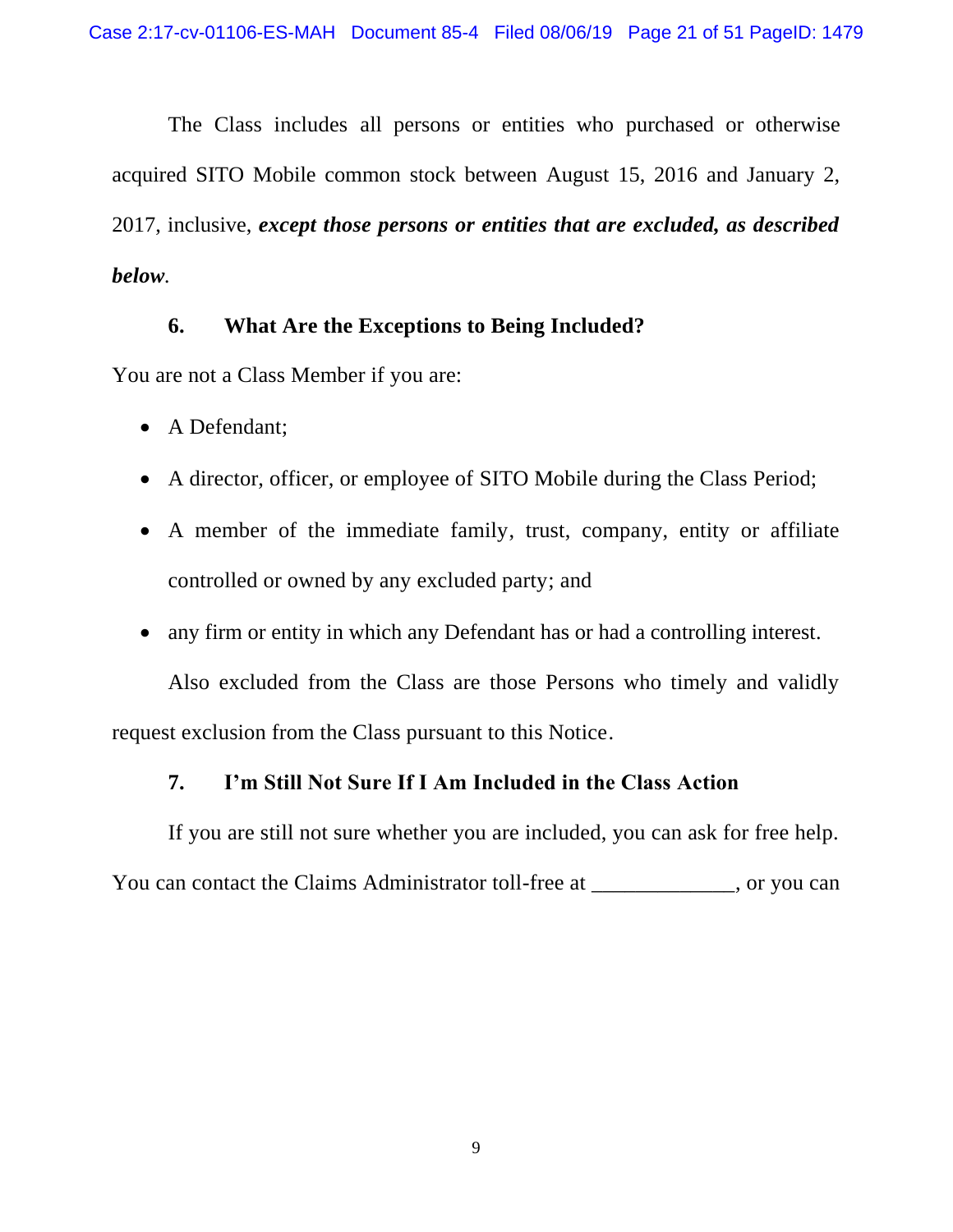fill out and return the Proof of Claim form enclosed with this Notice package, to see if you qualify.

### **THE SETTLEMENT BENEFITS – WHAT YOU GET**

### **8. What Does the Settlement Provide?**

Defendants have agreed to pay or cause to be paid a total of \$1.25 million in cash (the "Settlement Fund"). The Settlement Fund, plus interest earned from the date it is established, less costs, fees, and expenses (the "Net Settlement Fund"), will be divided among all eligible Class Members who send in valid Proofs of Claim forms. Costs, fees, and expenses include Court-approved attorneys' fees and expenses and the costs of claims administration, including the costs of printing and mailing this Notice and the cost of publishing notice, and taxes on the Settlement Fund.

## **9. How Much Will My Payment Be?**

Your share of the Net Settlement Fund will depend on several things, including, how many Class Members submit timely and valid Proof of Claim forms, the total recognized losses represented by the valid Proof of Claim forms that Class Members send in, the total number of shares of SITO Mobile common stock you purchased or acquired, how much you paid, when you purchased or acquired, and if you sold your shares and for how much.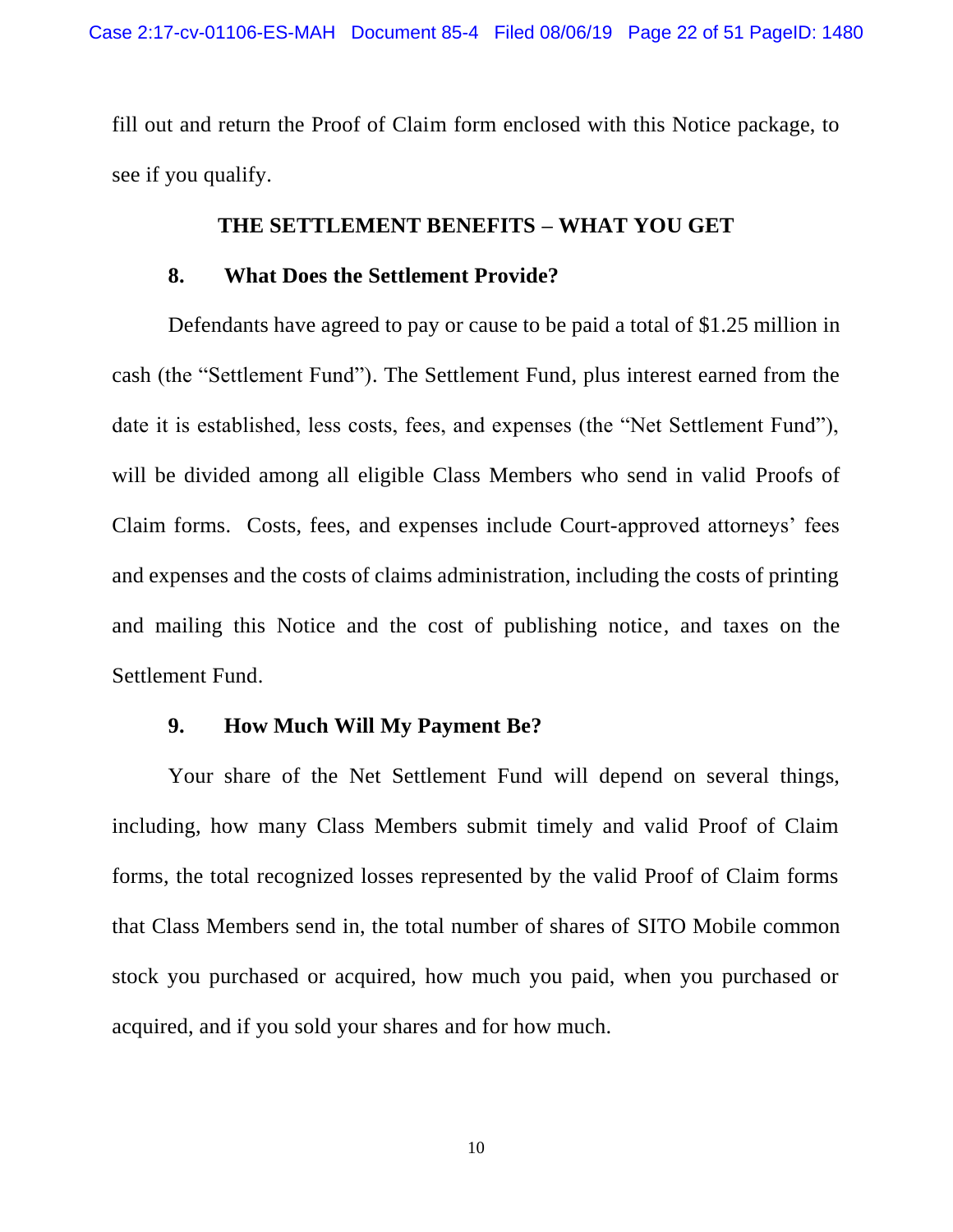By following the instructions in the Plan of Allocation, you can calculate what is called your Recognized Loss. The Plan of Allocation for this Settlement is as follows: Each Class Member that submits a valid Claim (an "Authorized Claimant") will be assigned a Recognized Loss. An Authorized Claimant's Recognized Loss depends upon the number of SITO Mobile shares held at certain points in time during the Class Period. The following table provides the per-share amount of each Authorized Claimant's Recognized Loss. These amounts represent the average amount of potential damages per share:

| Date Shares Sold      |               |               |                |                |
|-----------------------|---------------|---------------|----------------|----------------|
|                       |               | <b>Before</b> | $11/15/16$ to  | After 1/2/17   |
|                       |               | 11/15/16      | 1/2/17         |                |
| <b>Shares</b><br>ased | $8/15/16$ to  | \$0/share     | $$0.76$ /share | $$1.96/s$ hare |
|                       | 11/14/16      |               |                |                |
| ate                   | $11/15/16$ to | N/A           | \$0/share      | $$1.20/s$ hare |
|                       | 1/2/17        |               |                |                |

It is unlikely that you will get a payment for all of your Recognized Loss. After all Class Members have sent in their Proof of Claim forms, the payment you get will be a part of the Net Settlement Fund equal to your Recognized Loss divided by the total of everyone's Recognized Losses. Your payment will be made in cash.

The Plan of Allocation also includes the following provisions:

1) An Authorized Claimant will have a Recognized Loss only in connection with damaged shares. Thus, any transaction that resulted in a profit or gain will not be included in an Authorized Claimant's overall Recognized Loss;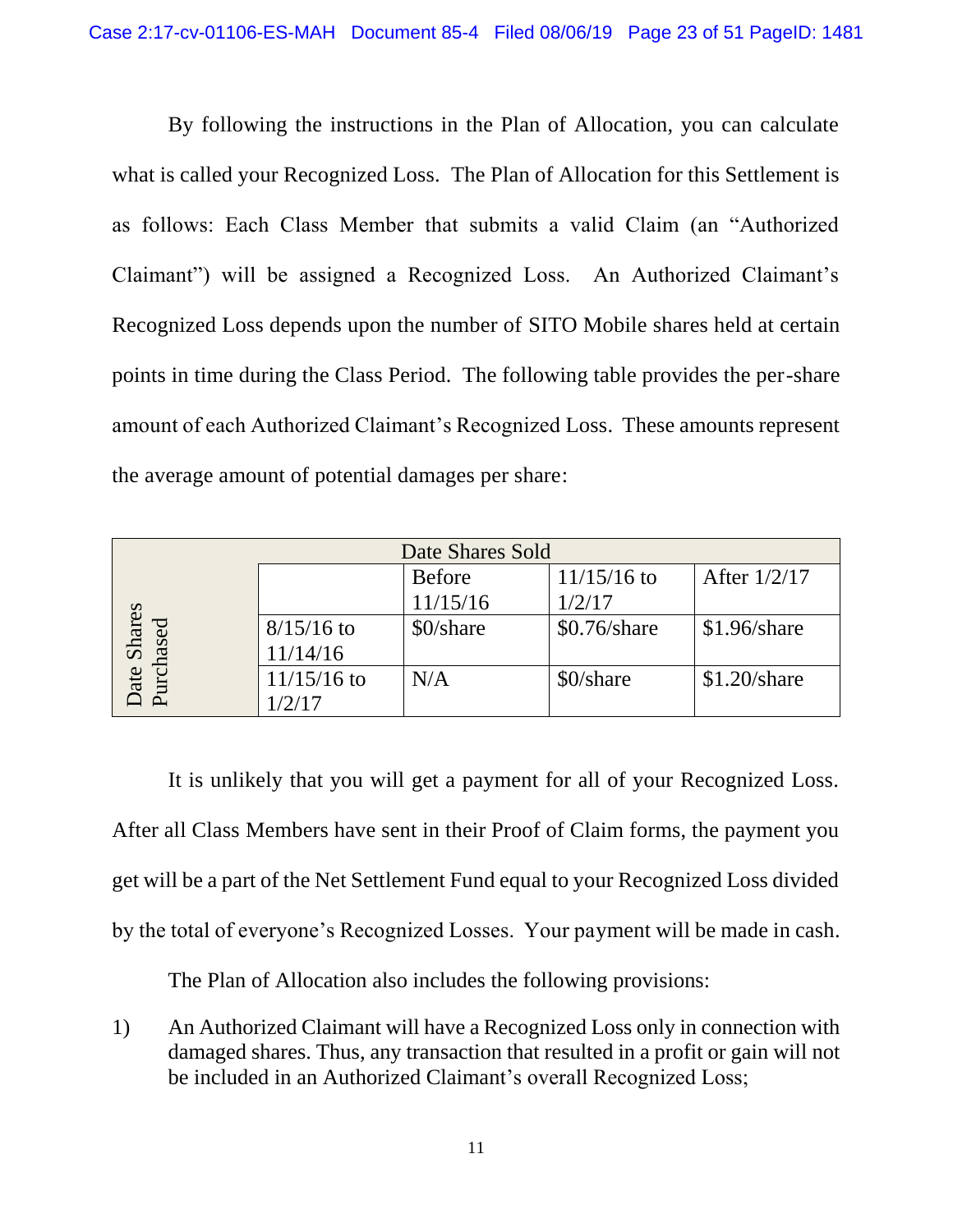- 2) There shall be no Recognized Loss attributed to any SITO Mobile securities other than Common Stock or to any shares of Common Stock purchased on a foreign exchange;
- 3) The date of a purchase or sale is the "trade" date and not the "settlement" date;
- 4) The last-in, first-out basis ("LIFO") will be applied to both purchases and sales;
- 5) Exercise of option contracts or the conversion of preferred stock into Common Stock will be considered to be purchases or sales of Common Stock as of the date of the exercise or conversion. Your purchase or sale price will be the closing price for the stock on that day, unless otherwise stated herein;
- 6) No cash payment will be made on a claim where the potential distribution amount is less than \$10. Please be advised that if you did not incur a Recognized Loss as defined in the Plan of Allocation, you will not receive a cash distribution from the Net Settlement Fund, but you will be bound by all determinations and judgments of the Court in connection with the Settlement, including being barred from asserting any of the Released Claims against the Released Parties;
- 7) No person shall have any claim against Lead Counsel or the Claims Administrator based on the distribution made substantially in accordance with the Stipulation and this Plan of Allocation, or further orders of the Court. In addition, Defendants and Defendants' Counsel have no responsibility for the Plan of Allocation, the administration of the settlement, or the distribution to Settlement Class Members, and no person shall have any claim against Defendants or Defendants' Counsel based on the Plan of Allocation, the administration of the settlement, or the distribution to the Settlement Class Members; and
- 8) Settlement Class Members who do not submit valid Proof of Claim forms will not share in the settlement proceeds. Settlement Class Members who do not either submit a request for exclusion or submit a valid Proof of Claim form will nevertheless be bound by the Settlement and the Order and Final Judgment of the Court dismissing this Consolidated Action.

# **HOW YOU GET A PAYMENT – SUBMITTING A CLAIM FORM**

# **10. How Will I Get a Payment?**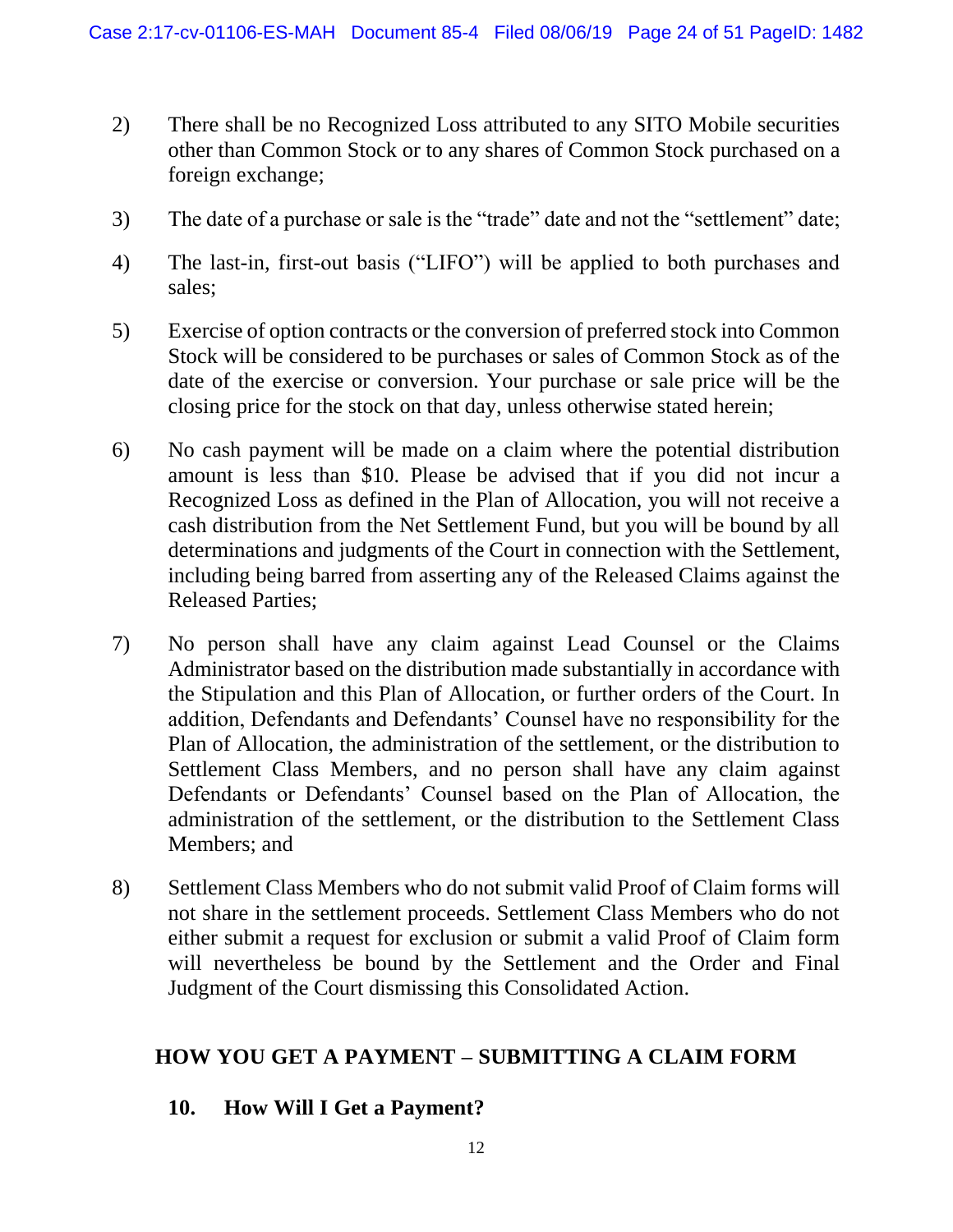To qualify for payment, you must be an eligible Class Member and you must send in a Proof of Claim form. A Proof of Claim form is enclosed with this Notice. Read the instructions carefully, fill out the form, include all the documents the form asks for, sign it, and mail it in the enclosed envelope postmarked no later than

\_\_\_\_\_\_\_, 2019.

#### **11. When Will I Get My Payment?**

The Court will hold a hearing on \_\_\_\_\_\_, 2019, to decide whether to approve the settlement. If Judge Salas approves the settlement, there may be appeals. It is always uncertain whether these appeals can be resolved favorably, and resolving them can take time, perhaps several years. If there are no appeals and depending on the number of claims submitted, the Claims Administrator could distribute the Net Settlement Fund as early as nine months after the fairness hearing. Everyone who sends in a claim form will be informed of the determination with respect to their claim. Please be patient.

### **12. What Am I Giving Up to Get a Payment or Stay in the Class?**

Unless you exclude yourself, you are staying in the Class, and that means that you cannot sue, continue to sue, or be part of any other lawsuit against the Defendants about the same legal issues in this case. It also means that all of the Court's Order will apply to you and legally bind you and you will release your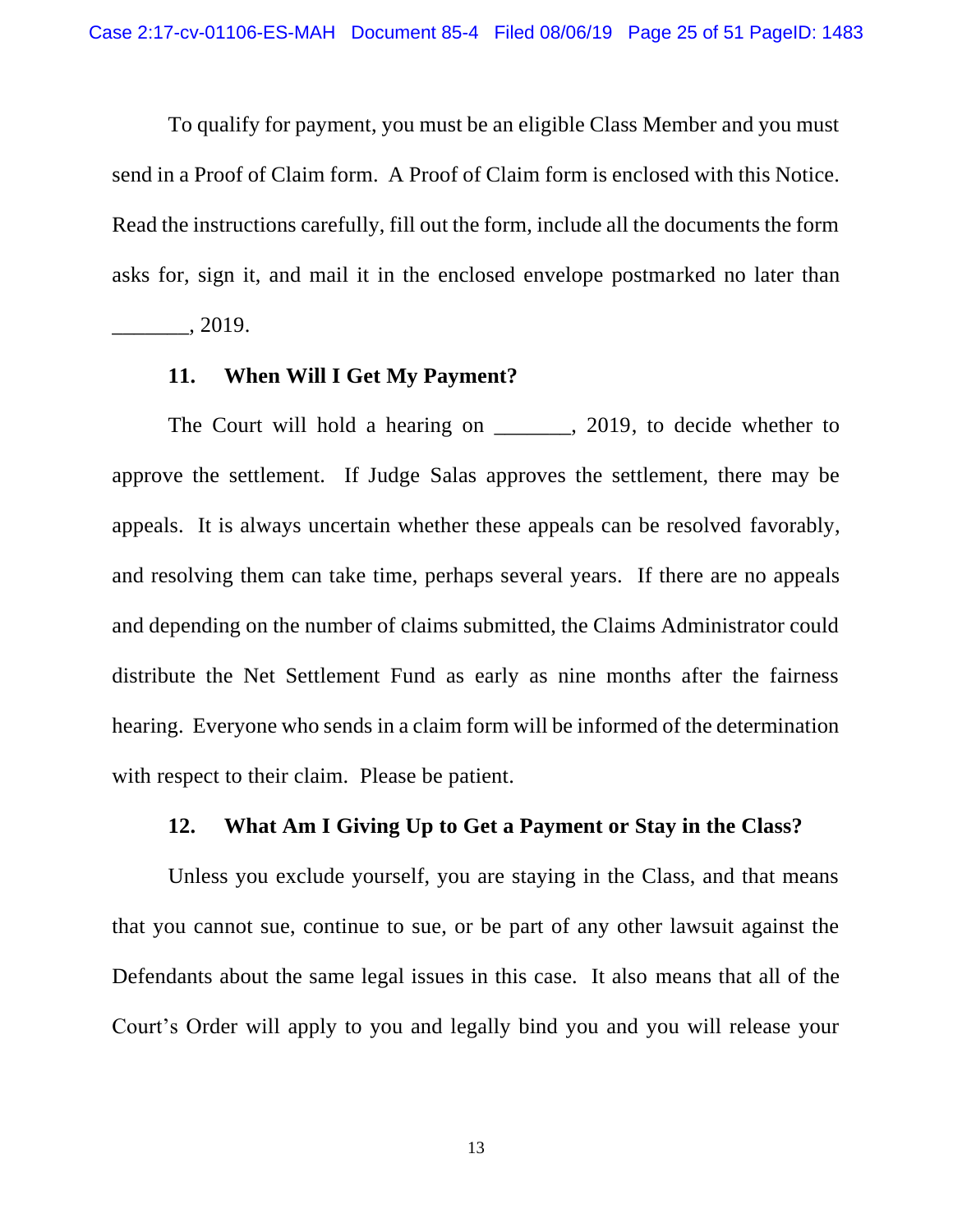claims in this case against the Defendants. The terms of the release are included in the claim form that is enclosed.

### **EXCLUDING YOURSELF FROM THE SETTLEMENT**

If you do not want a payment from this settlement, but you want to keep the right to sue or continue to sue any of the Defendants on your own about the same legal issues in this case, then you must take steps to get out of the Class. This is called excluding yourself or is sometimes referred to as opting out of the Class.

#### **13. How Do I Get Out of the Settlement Class?**

To exclude yourself form the Settlement Class, you must send a letter by mail stating that you want to be excluded from *Roper v. SITO Mobile, Ltd. et al,* Case No. 2:17-cv-01106-ES-MAH. You must include your name, address, telephone number, signature, and the number of shares of SITO Mobile common stock you purchased or acquired between August 15, 2016 and January 2, 2017, inclusive, the number of shares of SITO Mobile common stock sold during this time period, if any, and the dates, quantities, and prices of such purchases and sales. If you cannot find the prices or exact dates of your purchases, acquisitions and/or sales, you can still submit an exclusion request for review. You must mail your exclusion request postmarked no later than \_\_\_\_\_\_, 2019 to:

> *SITO Mobile Securities Litigation* Claims Administrator Analytics Consulting LLC 18675 Lake Drive East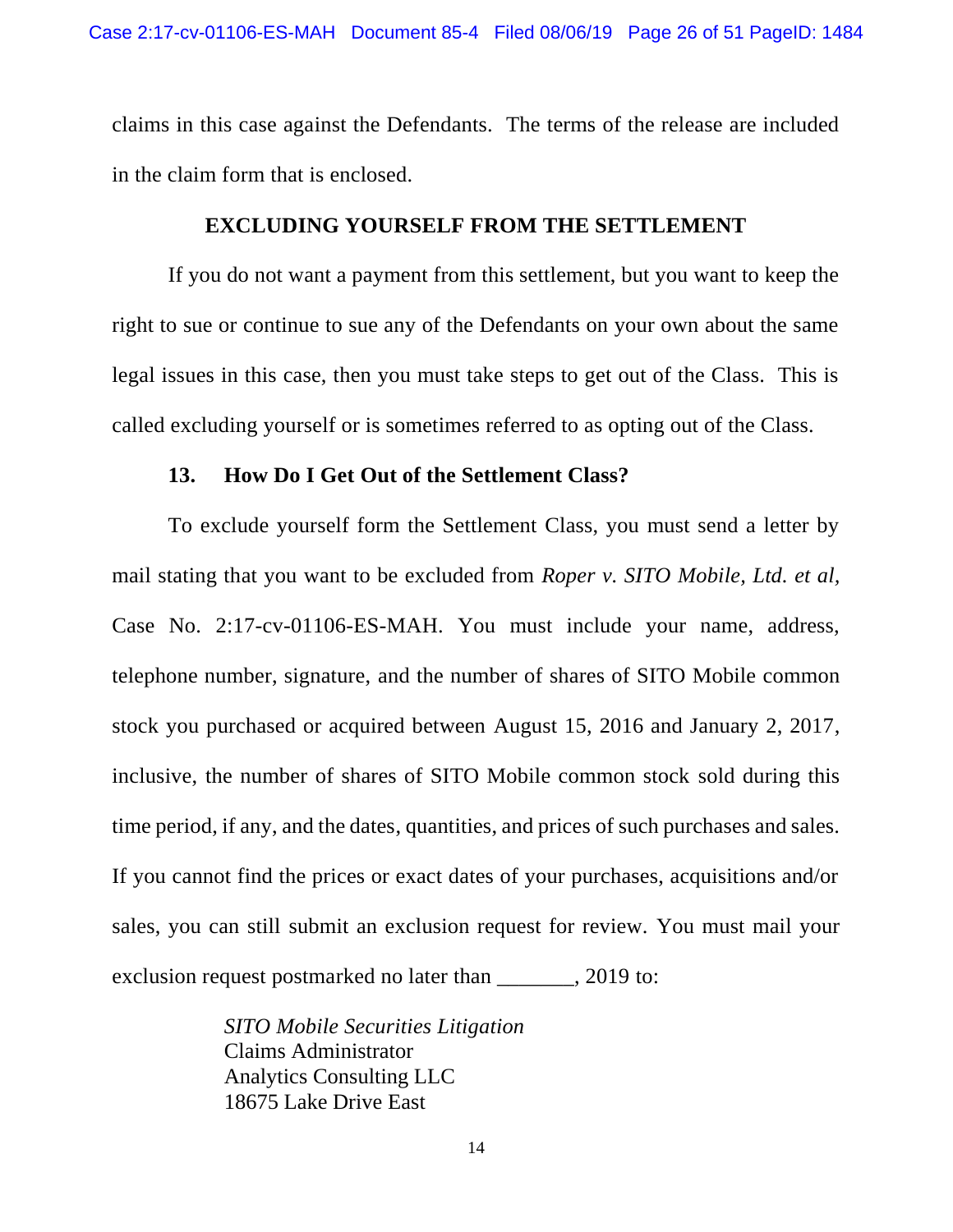#### Chanhassen, MN 55317

You cannot exclude yourself by phone or by e-mail. If you ask to be excluded, you are not eligible to get any settlement payment, and you cannot object to the settlement. You will not be legally bound by anything that happens in this lawsuit.

## **14. If I Do Not Exclude Myself, Can I Sue the Defendants for the Same Thing Later?**

No. Unless you exclude yourself, you give up any right to sue the Defendants and their Related Parties for the claims resolved by the settlement. If you have a pending lawsuit against any of the Defendants, speak to your lawyer in that case immediately. Remember the exclusion deadline is  $\qquad \qquad$ , 2019.

### **15. If I Exclude Myself, Can I Get Money from This Settlement?**

No. If you exclude yourself, do not send in a Proof of Claim form. Once you exclude yourself, you will receive no cash payment even if you also submit a Proof of Claim.

### **THE LAWYERS REPRESENTING YOU**

### **16. Do I Have a Lawyer in This Case?**

The Court appointed the law firm Levi & Korsinsky, LLP to represent you and other Class Members. These lawyers are called Lead Counsel. These lawyers will apply to the Court for payment from the Settlement Fund; you have not been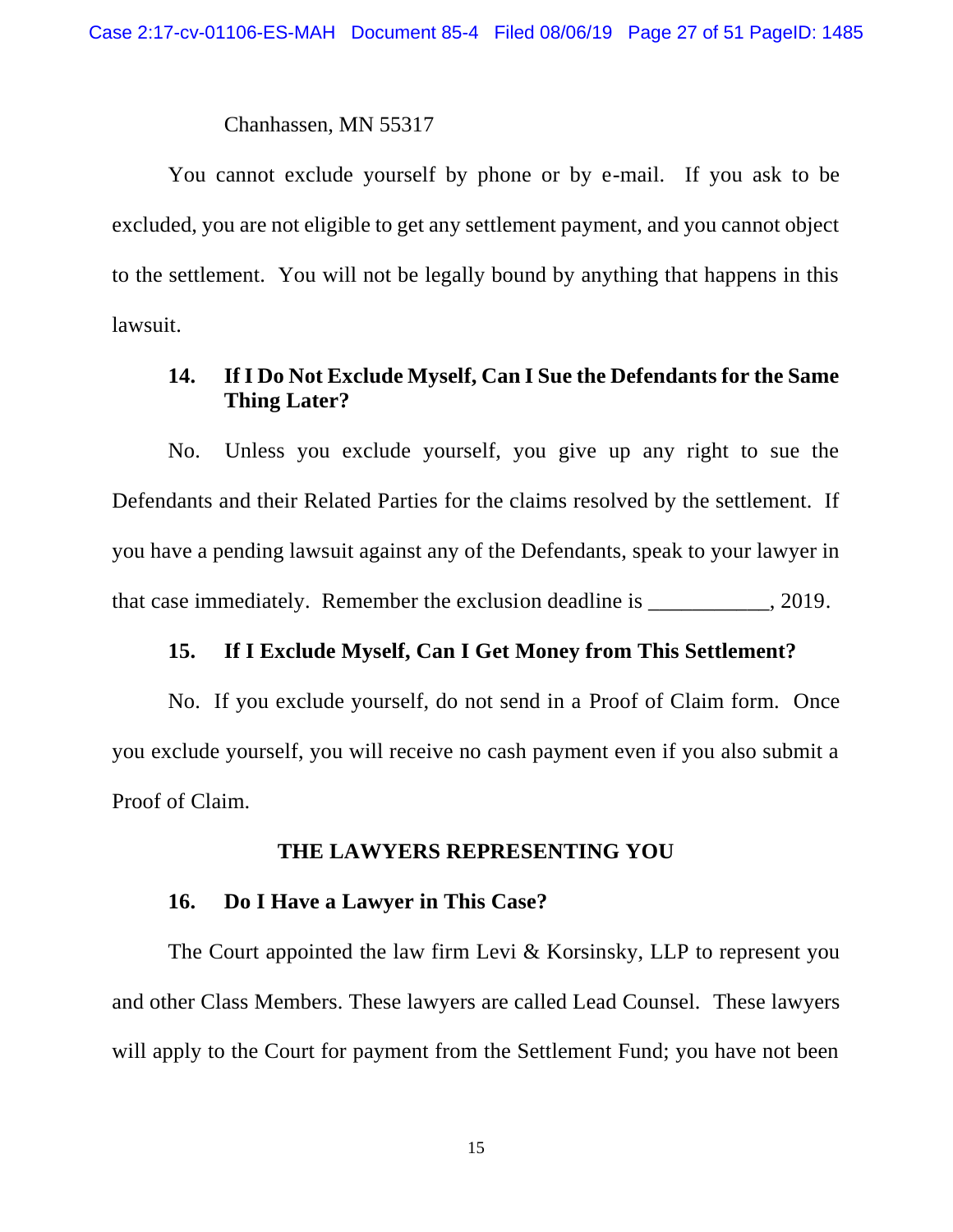and will not otherwise be charged for their work. If you want to be represented by your own lawyer, you may hire one at your own expense.

### **17. How Will the Lawyers Be Paid?**

At the Settlement Hearing, Lead Plaintiff's Counsel will ask the Court for an award of \$330,000. This amount is intended to compensate Lead Plaintiff's Counsel for their attorneys' fees and out-of-pocket litigation expenses. Lead Plaintiff's Counsel's out-of-pocket litigation expenses in this action were approximately \$25,000. This award amounts to approximately 25% of the Settlement Fund. If awarded, the cost would be approximately \$0.04 per share. Such sums as may be approved by the Court will be paid from the Settlement Fund. Class Members are not personally liable for any such fees or expenses.

To date, Lead Counsel has not been paid for their services for conducting this litigation on behalf of the Lead Plaintiff and Class nor for their out-of-pocket expenses. The fees requested will compensate Lead Counsel for their work in achieving the Settlement Fund and is well within the range of fees awarded to class counsel under similar circumstances in other cases of this type. The Court may award less than this amount.

## **OBJECTING TO THE SETTLEMENT**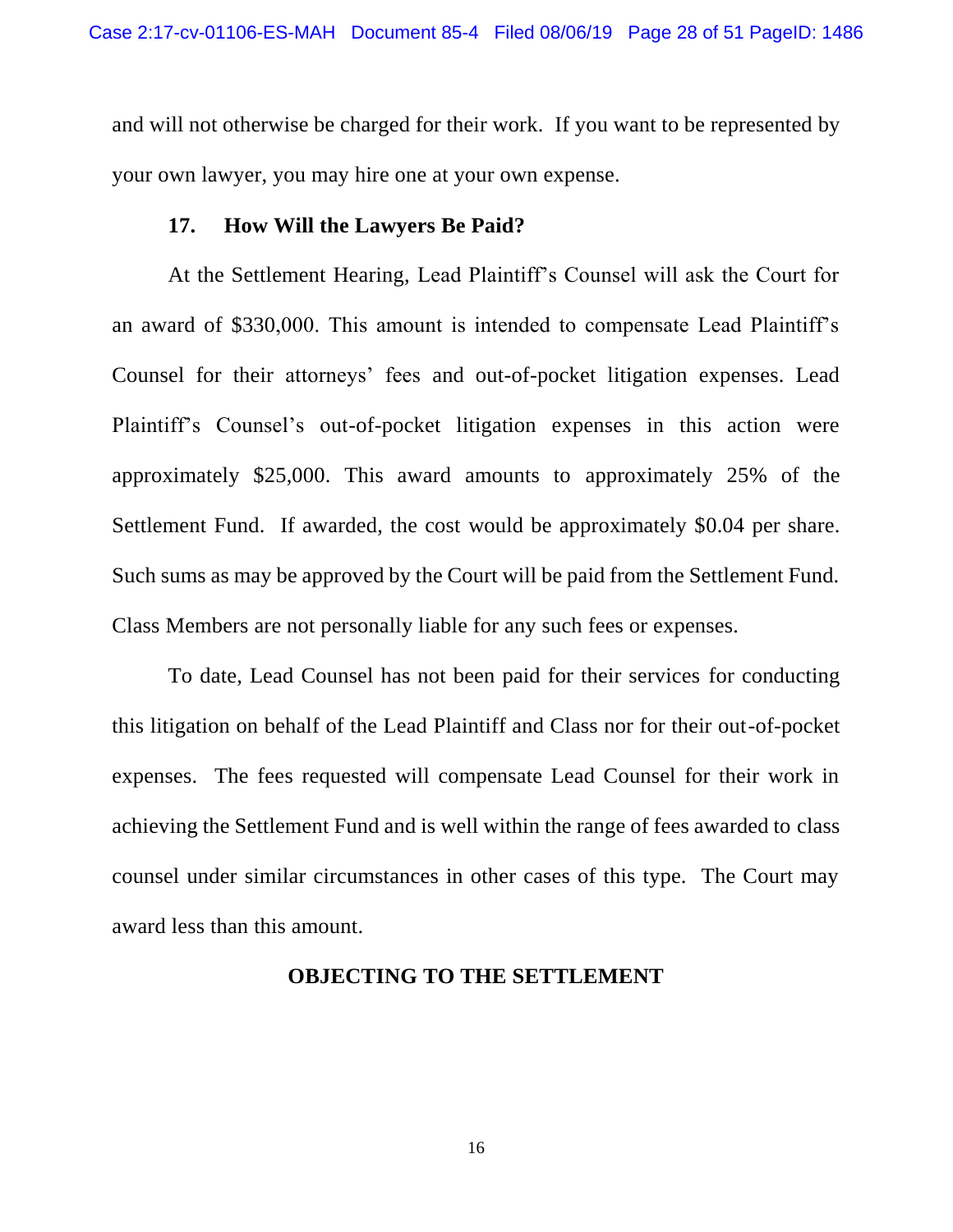You can tell the Court that you do not agree with the settlement, the Plan of Allocation, or Lead Plaintiff's counsel's request for an award of attorneys' fees and expenses.

## **18. How Do I Tell the Court that I Do Not Like the Settlement?**

If you are a Class Member (and you have not excluded yourself), you can object to the settlement, the request for attorneys' fees and expenses, or the Plan of Allocation if you do not like any part of it. You can give reasons why you think the Court should not approve it. The Court will consider your views. To object, you must send a letter saying that you object to the settlement in *Roper v. SITO Mobile, Ltd.,* Case No. 2:17-CV-01106-ES-MAH. Be sure to include your name, address, telephone number, signature, the SITO Mobile common stock purchased and sold between August 15, 2016 and January 2, 2017, inclusive, and the reasons you object to the settlement, the requested attorneys' fees and expenses, or the Plan of Allocation. Any objection to the settlement must be must be filed with the Court at the following address no later than \_\_\_\_\_\_, 2019.

> Clerk of Court United States District Court Martin Luther King Building 50 Walnut Street, Room 4015 Newark, NJ 07101

Lead Counsel will then immediately provide to Defendants' Counsel any such objection.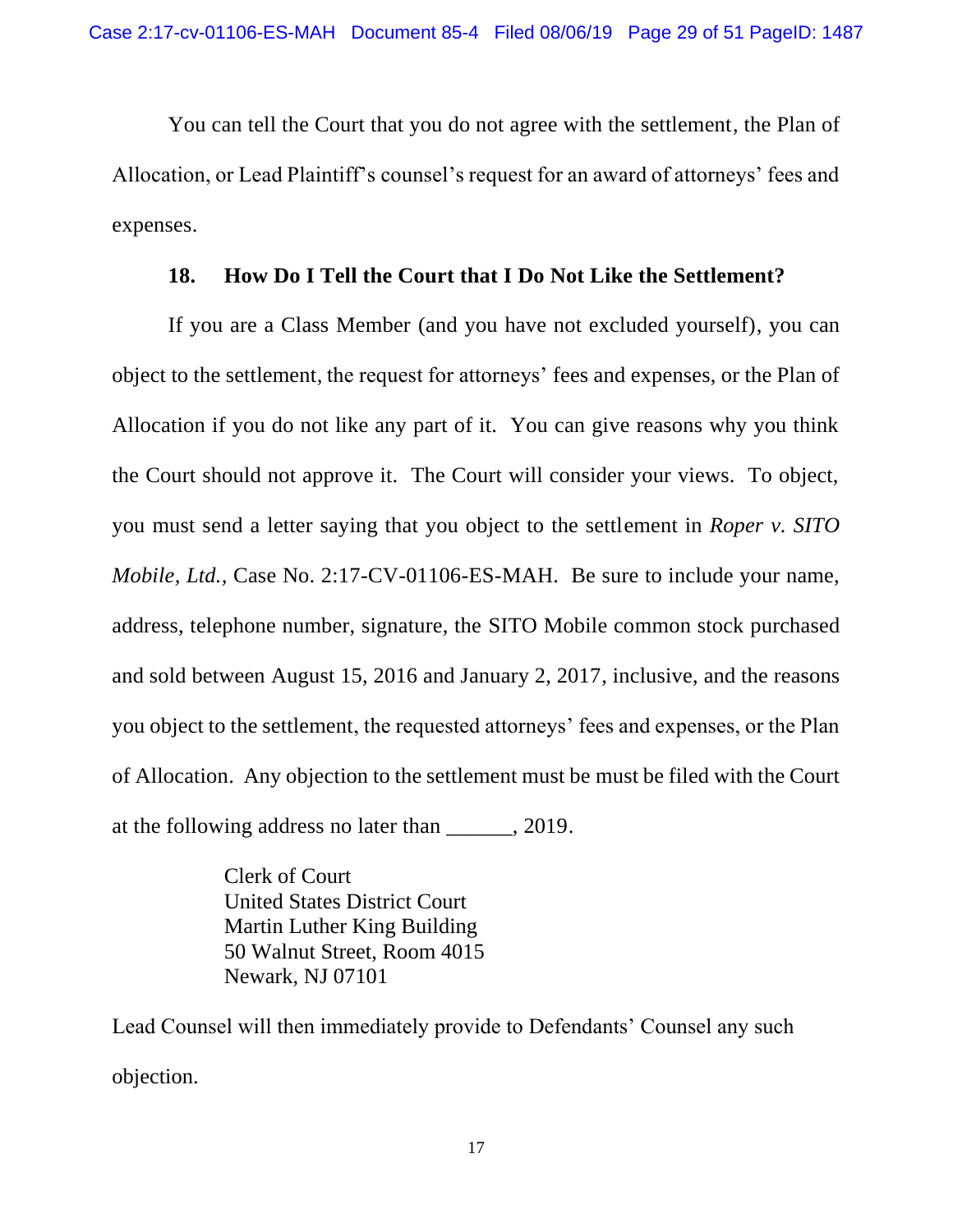### **19. What's the Difference Between Objecting and Excluding?**

Objecting is simply telling the Court that you do not like something about the proposed settlement. You can object *only if* you stay in the Class. Excluding yourself is telling the Court that you do not want to be part of the Class. If you exclude yourself, you have no basis to object because the case no longer affects you.

#### **THE COURT'S FAIRNESS HEARING**

The Court will hold a hearing to decide whether to approve the proposed settlement. You may attend and you may ask to speak, but you do not have to.

## **20. When and Where Will the Court Decide Whether to Approve the Settlement?**

The Court will hold a fairness hearing at a.m., on , 2019, at the United States District Court, District of New Jersey, Courtroom MLK 5A, Martin Luther King Building & U.S. Courthouse, 50 Walnut Street, Newark, NJ 07101. At this hearing the Court will consider whether the settlement of the Litigation is fair, reasonable, and adequate. If there are objections, the Court will consider them. Judge Salas will listen to people who have asked to speak at the hearing. The Court will also consider whether to approve the payment of fees and expenses to Lead Plaintiff's counsel and the Plan of Allocation. The Court may decide these issues at the hearing or take them under consideration. We do not know how long these decisions will take.

#### **21. Do I Have to Come to the Settlement Hearing?**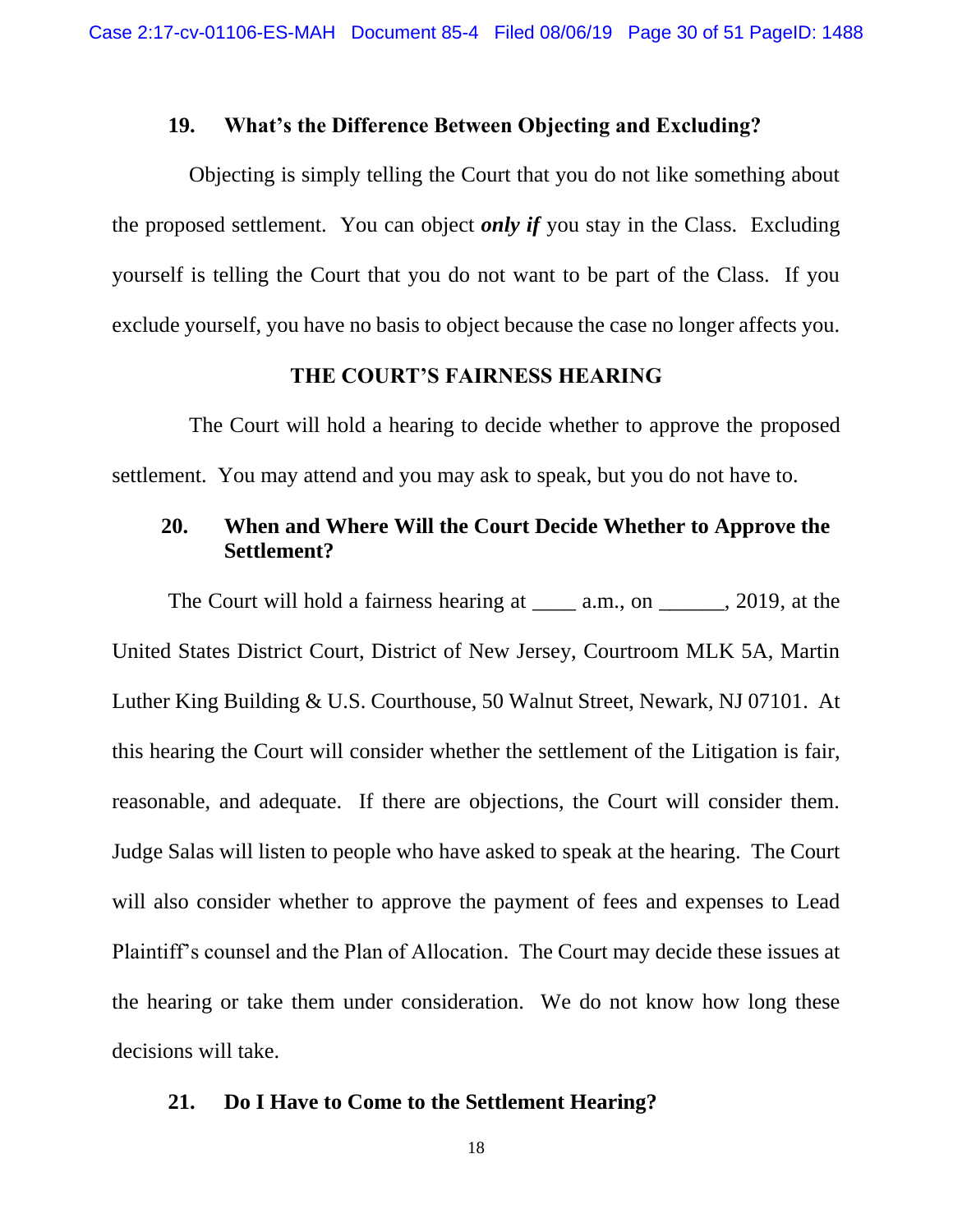No. Lead Counsel will answer any questions Judge Salas may have. But, you are welcome to come at your own expense. If you send an objection, you do not have to come to Court to talk about it. As long as you mailed your written objection on time, the Court will consider it. You may also pay your own lawyer to attend, but it is not necessary.

#### **22. May I Speak at the Settlement Hearing?**

You may ask the Court for permission to speak at the Settlement Hearing. To do so, you must send a letter saying that it is your intention to appear in *Roper v. SITO Mobile, Ltd. Securities Litigation*, Case No. 2:17-CV-01106-ES-MAH. Be sure to include your name, address, telephone number, signature, and the number of shares of SITO Mobile common stock purchased or acquired between August 15, 2016 and January 2, 2017, inclusive. Your notice of intention to appear must be filed no later than \_\_\_\_\_, 2019, with the Clerk of the Court, at the address listed in Question 18. You cannot speak at the hearing if you exclude yourself from the Class.

### **IF YOU DO NOTHING**

## **23. What Happens if I Do Nothing At All?**

If you do nothing, you will get no money from this settlement. But, unless you exclude yourself, you will not be able to start a lawsuit, continue with a lawsuit,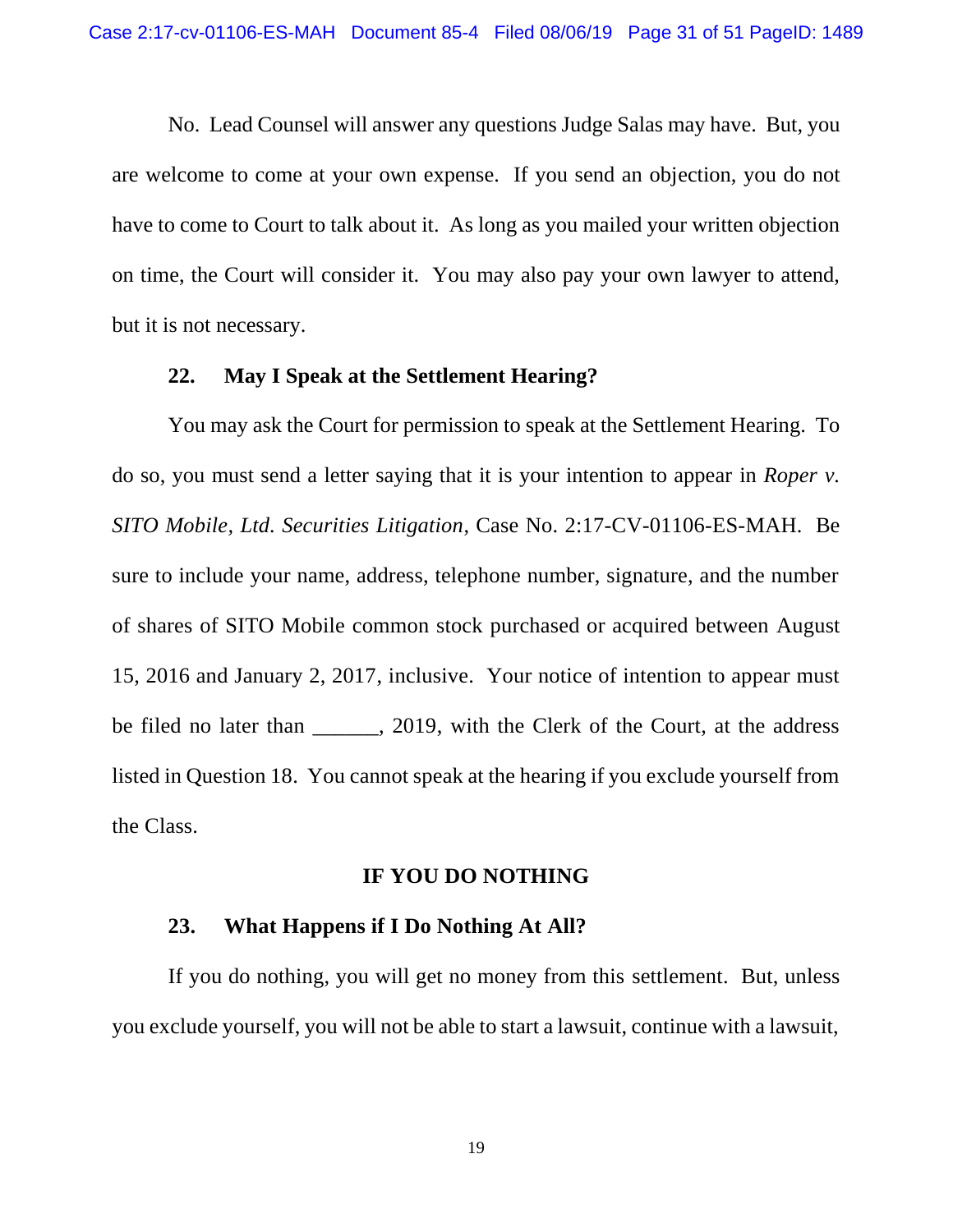or be part of any other lawsuit against the Defendants or their Related Parties about the same legal issues in this case.

# **GETTING MORE INFORMATION**

## **24. Are There More Details About the Settlement?**

This Notice only contains a summary of the proposed settlement. More details are in the Stipulation of Settlement dated as of \_\_\_\_\_, 2019. You can get a copy of the Stipulation or more information about the Settlement by visiting www.SITOMobileSecuritiesSettlement.com.

You can also contact the Claims Administrator:

*SITO Mobile Securities Litigation* Claims Administrator Analytics Consulting LLC 18675 Lake Drive East Chanhassen, MN 55317

Or Lead Counsel

Nicholas I. Porritt, Esq. Levi & Korsinsky, LLP 1101 30th Street, N.W., Suite 115 Washington, D.C. 20007

You can also obtain a copy from the Clerk's Office during regular business hours:

Clerk of Court United States District Court Martin Luther King Building 50 Walnut Street, Room 4015 Newark, NJ 07101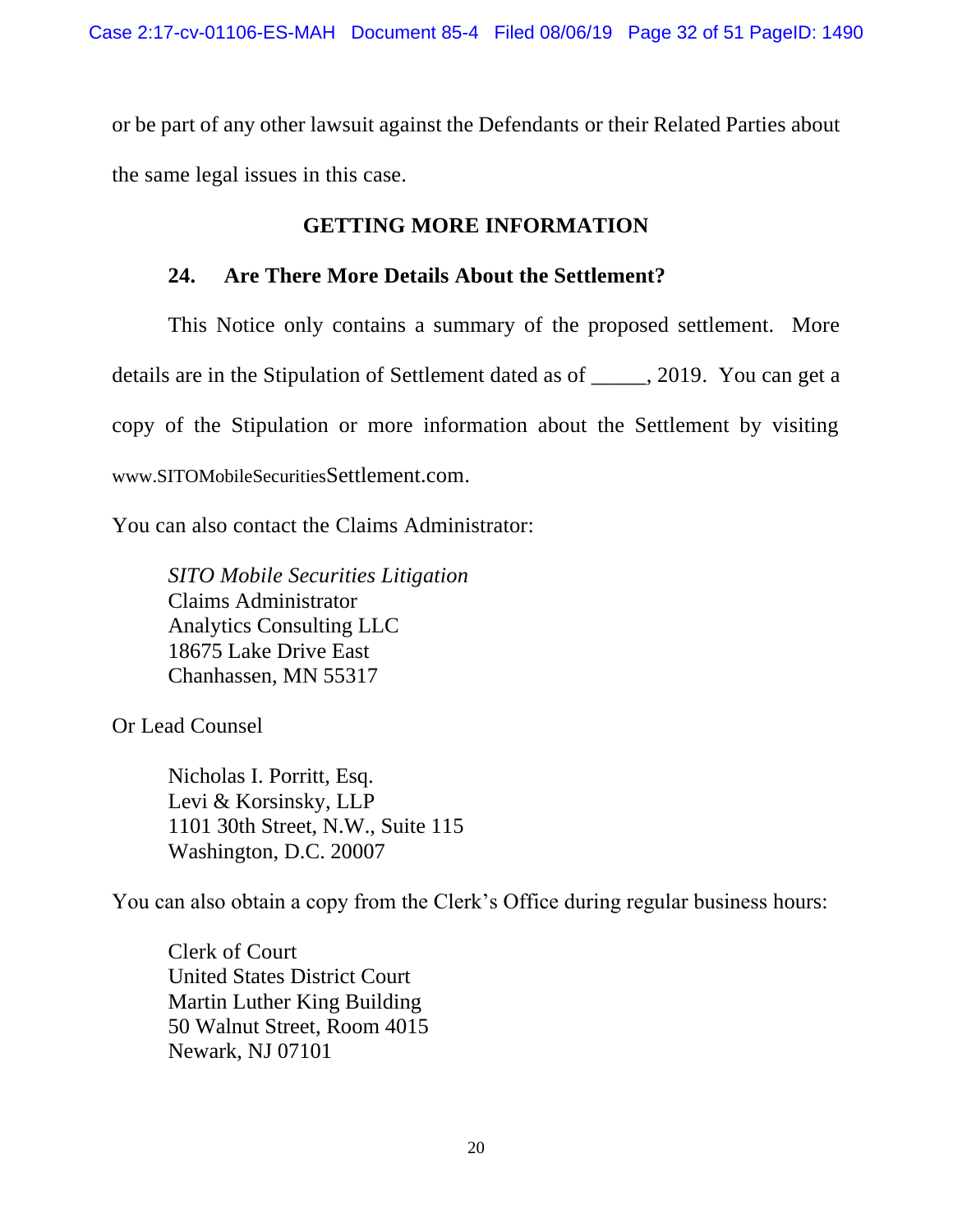## **DO NOT TELEPHONE THE COURT OR DEFENDANTS' COUNSEL REGARDING THIS NOTICE**

## **SPECIAL NOTICE TO NOMINEES**

If you hold shares of SITO Mobile common stock purchased between August 15, 2016 and January 2, 2017, inclusive, as a nominee for a beneficial owner, then, within ten (10) days after you received this Notice, you must either: (1) send a copy of this Notice and Proof of Claim by first class mail to all such beneficial owners; or (2) provide a list of names and addresses of such Persons to the Claims Administrator:

*SITO Mobile Securities Litigation* Claims Administrator Analytics Consulting LLC 18675 Lake Drive East Chanhassen, MN 55317

If you choose to mail the Notice and Proof of Claim yourself, you may obtain from the Claims Administrator (without cost to you) as many additional copies of these documents as you will need to complete the mailing.

Regardless of whether you choose to complete the mailing yourself or elect to have the mailing performed for you, you may obtain reasonable reimbursement for or advancement of reasonable administrative costs actually incurred or expected to be incurred in connection with forwarding the Notice and which would not have been incurred but for the obligation to forward the Notice, upon submission of appropriate documentation to the Claims Administrator.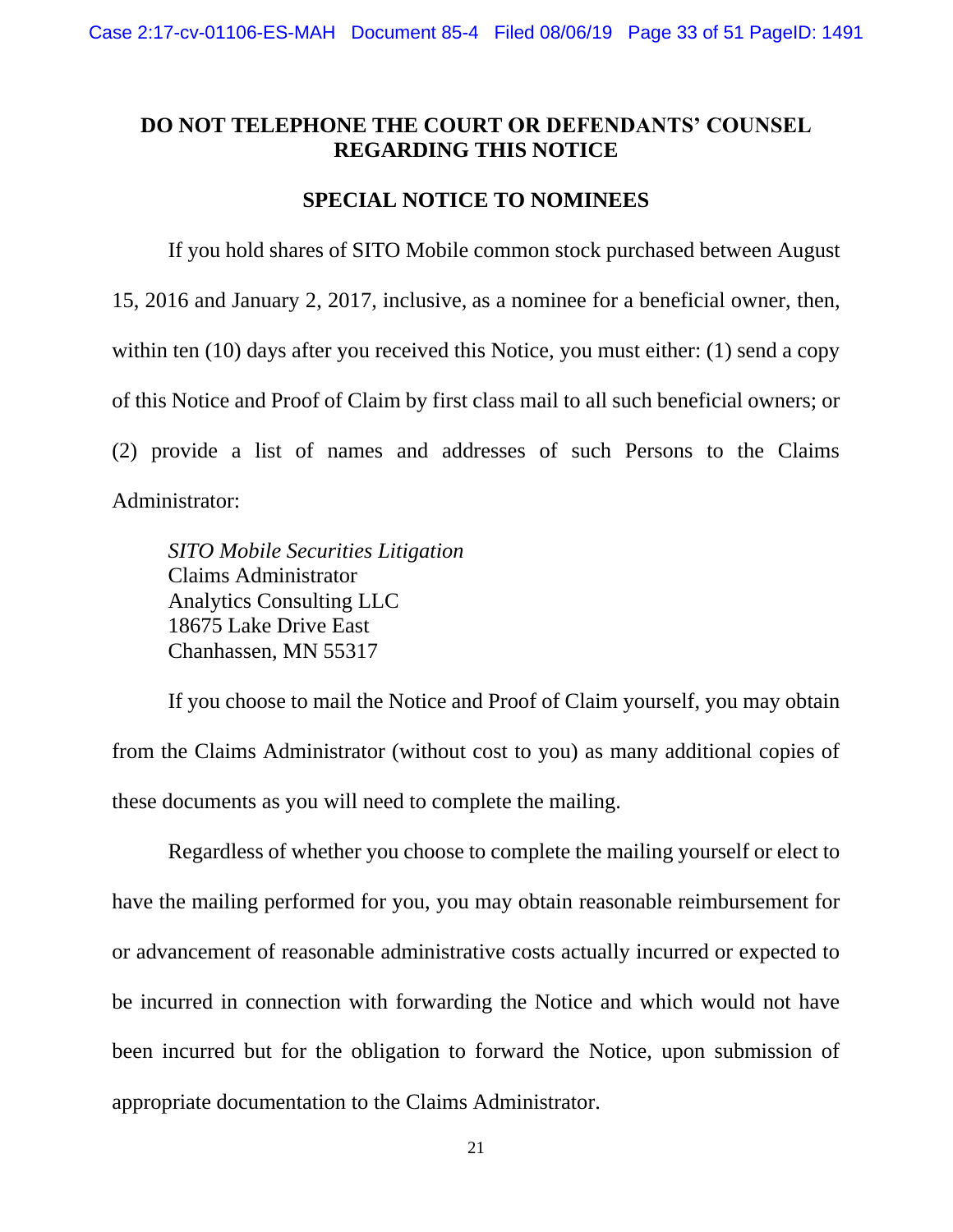Case 2:17-cv-01106-ES-MAH Document 85-4 Filed 08/06/19 Page 34 of 51 PageID: 1492

**DATED: \_\_\_\_\_\_\_\_\_\_\_\_\_\_, 2019**

# **BY ORDER OF THE UNITED STATES DISTRICT COURT FOR THE DISTRICT OF NEW JERSEY**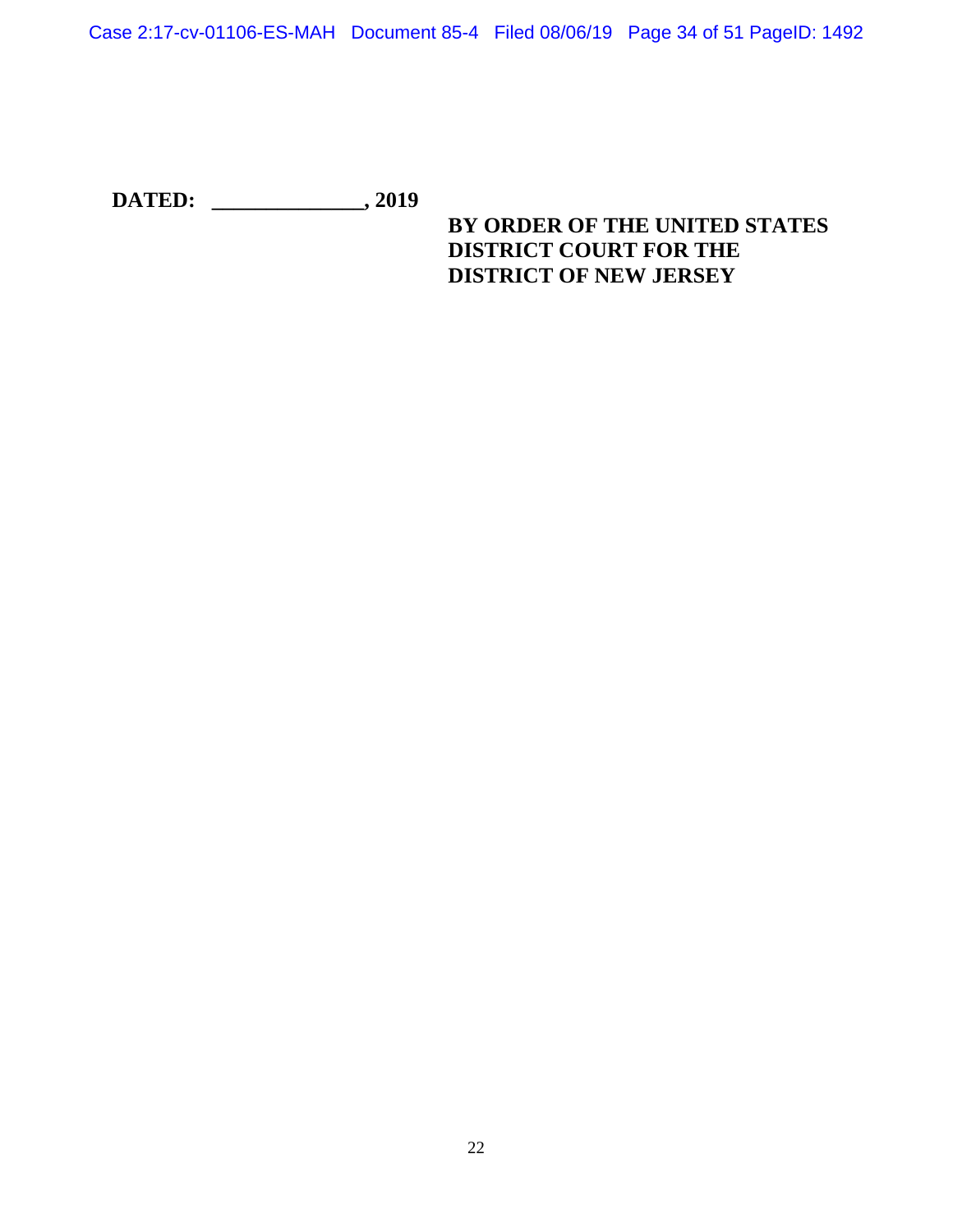Case 2:17-cv-01106-ES-MAH Document 85-4 Filed 08/06/19 Page 35 of 51 PageID: 1493

EXHIBIT A-2

# **UNITED STATES DISTRICT COURT DISTRICT OF NEW JERSEY**

| <b>SANDI ROPER, INDIVIDUALLY AND ON</b> |                          |
|-----------------------------------------|--------------------------|
| <b>BEHALF OF ALL OTHERS SIMILARLY</b>   |                          |
| SITUATED,                               |                          |
|                                         | No. 2:17-CV-01106-ES-MAH |
| PLAINTIFF,                              |                          |
| V.                                      | <b>CLASS ACTION</b>      |
|                                         |                          |
| SITO MOBILE, LTD., ET. AL.,             |                          |
|                                         |                          |
| DEFENDANTS.                             |                          |
|                                         |                          |
|                                         |                          |
|                                         |                          |
|                                         |                          |

# **PROOF OF CLAIM AND RELEASE**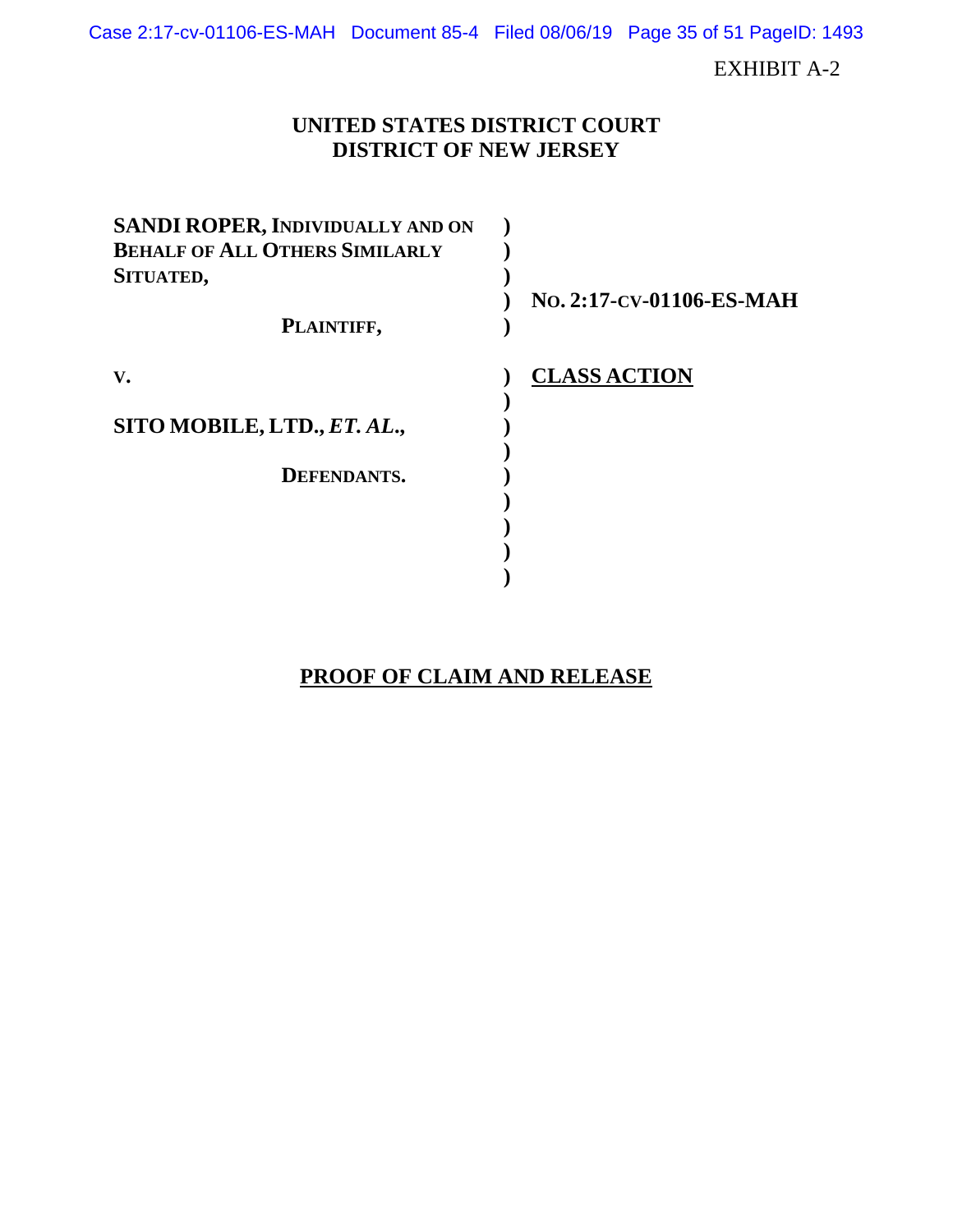## **I. GENERAL INSTRUCTIONS**

1. All capitalized terms not otherwise defined shall have the same meanings as set forth in the Stipulation of Settlement dated as of July 31, 2019, which can be downloaded at www.SITOMobileSecuritiesSettlement.com.

2. To recover as a Class Member based on claims in the action entitled *Roper v. SITO Mobile L., et al.*, Case No. 2:17-cv-01106-ES-MAH (the "Litigation"), you must complete and, on pages \_\_ hereof, sign this Proof of Claim and Release form ("Proof of Claim"). If you fail to file a properly addressed (as set forth in paragraph 4 below) Proof of Claim, your claim may be rejected and you may be precluded from any recovery from the Net Settlement Fund created in connection with the proposed settlement.

3. Submission of this Proof of Claim, however, does not assure that you will share in the proceeds of the settlement of the Litigation.

4. YOU MUST MAIL YOUR COMPLETED AND SIGNED PROOF OF CLAIM POSTMARKED ON OR BEFORE . 2019, ADDRESSED AS FOLLOWS:

*SITO Mobile Securities Litigation* Claims Administrator Analytics Consulting LLC 18675 Lake Drive East Chanhassen, MN 55317

5. If you are a Class Member, you are bound by the terms of any judgment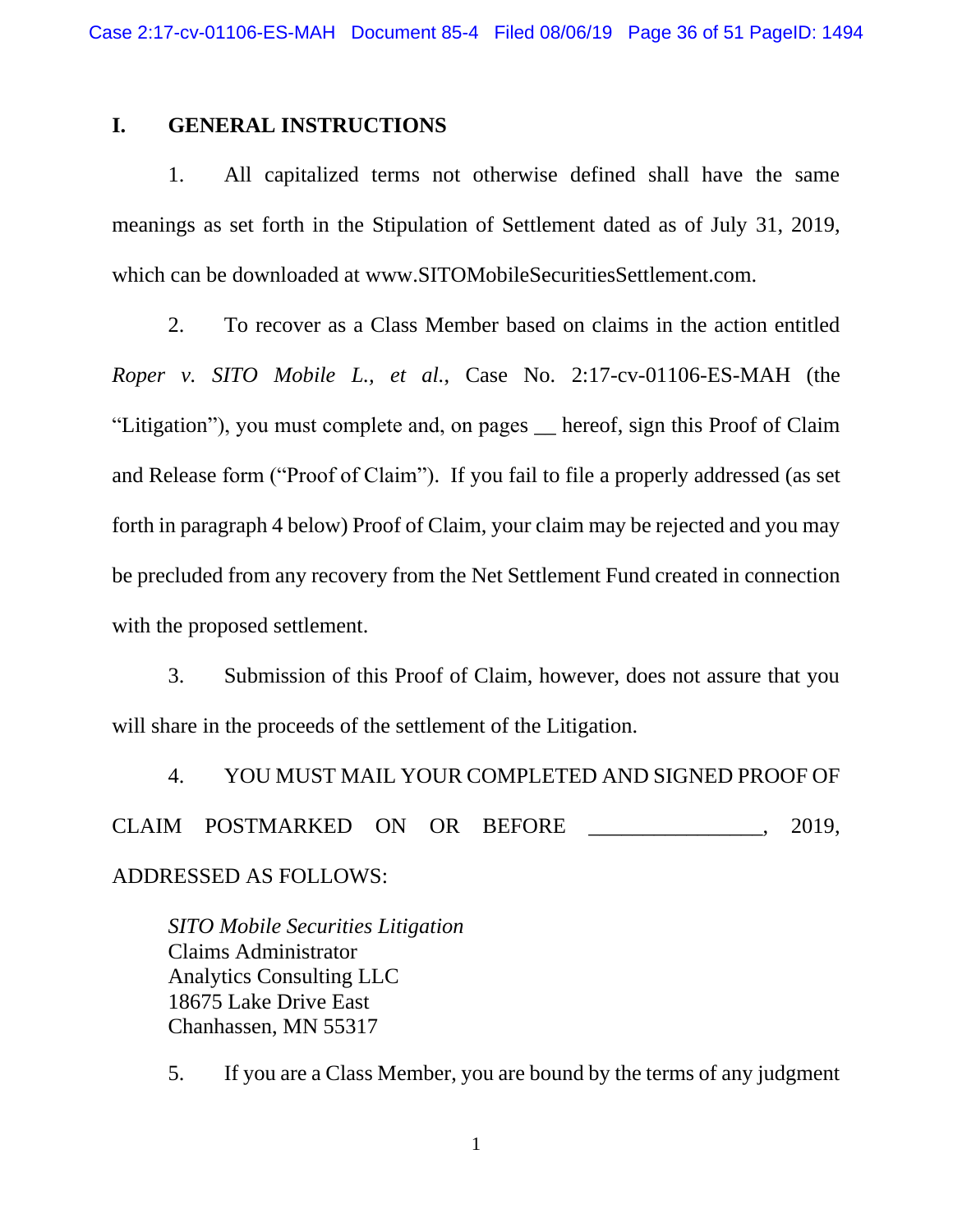entered in the Litigation, WHETHER OR NOT YOU SUBMIT A PROOF OF CLAIM AND RELEASE FORM unless you timely and validly request exclusion from the settlement class pursuant to the Notice.

### **II. CLAIMANT IDENTIFICATION**

1. If you purchased and/or acquired SITO Mobile common stock and held the certificate(s) in your name, you are the beneficial purchaser or acquirer as well as the record purchaser or acquirer. If, however, the certificate(s) were registered in the name of a third party, such as a nominee or brokerage firm, you are the beneficial purchaser and the third party is a record purchaser.

2. Use Part I of this form entitled "Claimant Identification" to identify each purchaser of record ("nominee"), if different from the beneficial purchaser of SITO Mobile common stock which forms the basis of this claim. THIS CLAIM MUST BE FILED BY THE ACTUAL BENEFICIAL PURCHASER(S) OR ACQUIRER(S), OR THE LEGAL REPRESENTATIVE OF SUCH PURCHASER(S) OR ACQUIRER(S) OF THE SITO MOBILE COMMON STOCK UPON WHICH THIS CLAIM IS BASED.

3. All joint purchasers must sign this claim. Executors, administrators, guardians, conservators and trustees must complete and sign this claim on behalf of Persons represented by them and their authority must accompany this claim and their titles or capacities must be stated. The Social Security (or taxpayer identification)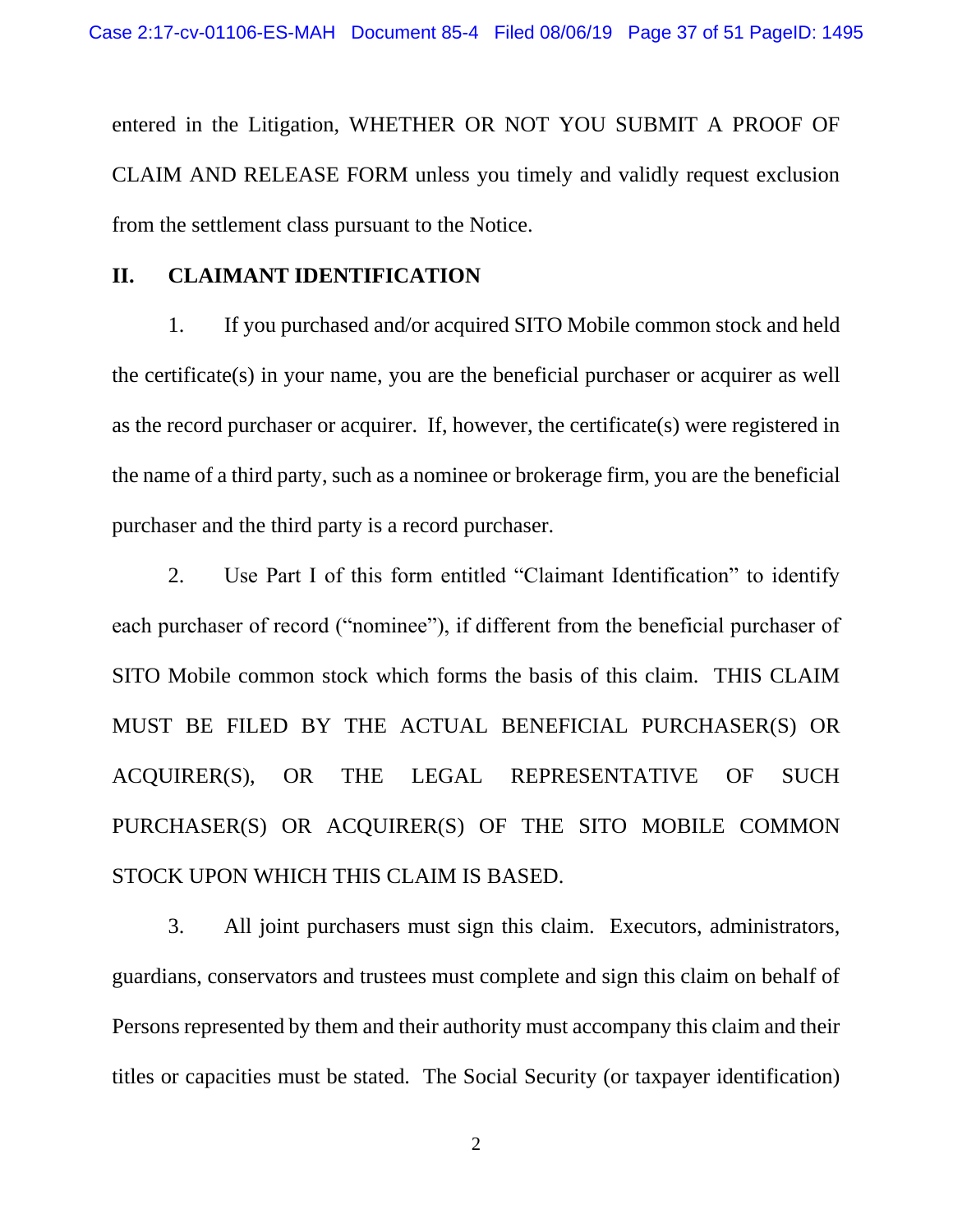number and telephone number of the beneficial owner may be used in verifying the claim. Failure to provide the foregoing information could delay verification of your claim or result in rejection of the claim.

### **III. CLAIM FORM**

1. Use Part II of this form entitled "Schedule of Transactions in SITO Mobile common stock" to supply all required details of your transaction(s). If you need more space or additional schedules, attach separate sheets giving all of the required information in substantially the same form. Sign and print or type your name on each additional sheet.

2. On the schedules, provide all of the requested information with respect to *all* of your purchases or acquisitions and *all* of your sales of SITO Mobile common stock which took place at any time beginning August 15, 2016 through January 2, 2017, inclusive, whether such transactions resulted in a profit or a loss. You must also provide all of the requested information with respect to all of the shares of SITO Mobile common stock you held at the close of trading on August 14, 2016 and January 2, 2017. Failure to report all such transactions may result in the rejection of your claim.

3. List each transaction in the Class Period separately and in chronological order by trade date, beginning with the earliest. You must accurately provide the month, day, and year of each transaction you list. The date of covering a "short sale"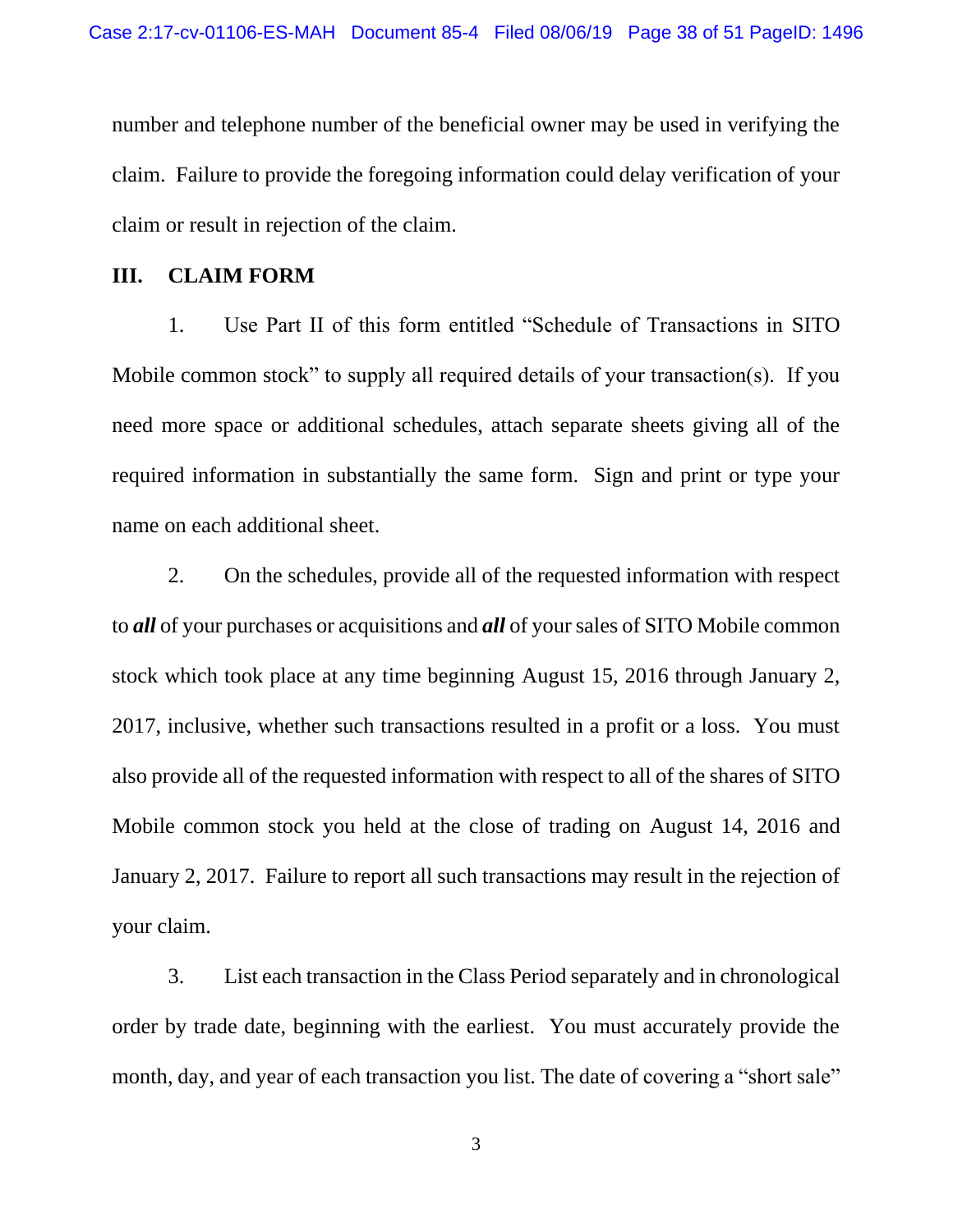is deemed to be the date of purchase of SITO Mobile common stock. The date of a "short sale" is deemed to be the date of sale of SITO Mobile common stock.

4. Broker confirmations or other documentation of your transactions in SITO Mobile common stock should be attached to your claim. Failure to provide this documentation could delay verification of your claim or result in rejection of your claim.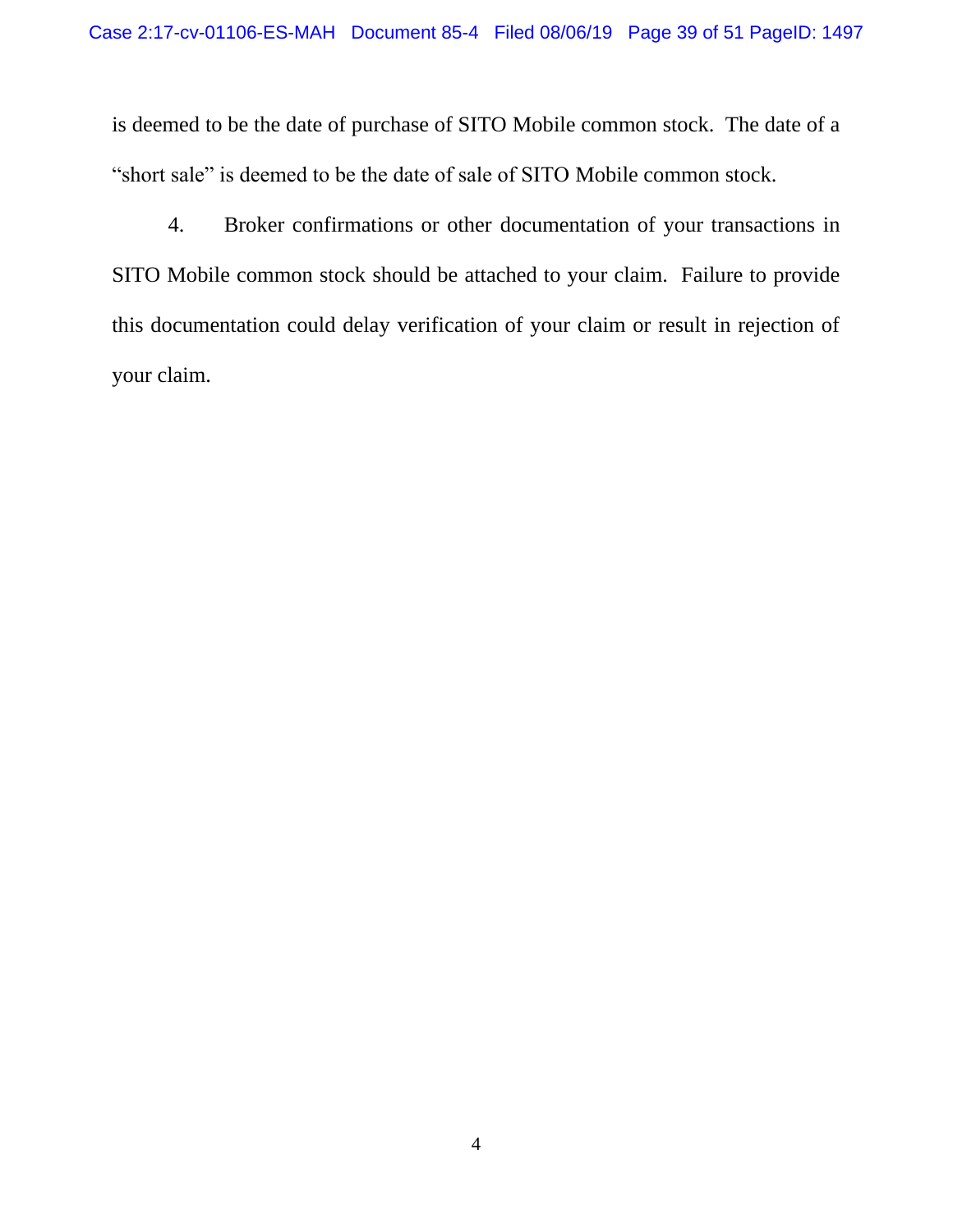# UNITED STATES DISTRICT COURT

# DISTRICT OF NEW JERSEY

*ROPER v. SITO MOBILE, LTD., et al.*  Case No. 2:17-cv-01106-ES-MAH

PROOF OF CLAIM AND RELEASE

Must be Postmarked No Later Than \_\_\_\_\_\_\_\_\_\_\_\_\_, 2019

Please Type or Print

\_\_\_\_\_\_\_\_\_\_\_\_\_\_\_\_\_\_\_\_\_\_\_\_\_\_\_\_\_\_\_\_\_\_\_\_\_\_\_\_\_\_\_\_\_\_\_\_\_\_\_\_\_\_\_\_\_\_\_\_\_

\_\_\_\_\_\_\_\_\_\_\_\_\_\_\_\_\_\_\_\_\_\_\_\_\_\_\_\_\_\_\_\_\_\_\_\_\_\_\_\_\_\_\_\_\_\_\_\_\_\_\_\_\_\_\_\_\_\_\_\_\_

\_\_\_\_\_\_\_\_\_\_\_\_\_\_\_\_\_\_\_\_\_\_\_\_\_\_\_\_\_ \_\_\_\_\_\_\_\_\_\_\_\_\_\_\_\_\_\_\_\_\_\_\_\_\_\_\_\_

\_\_\_\_\_\_\_\_\_\_\_\_\_\_\_\_\_\_\_\_\_\_\_\_ \_\_\_\_\_\_\_\_\_\_\_\_\_\_\_\_\_\_\_\_\_\_\_\_\_\_\_\_

# **PART I: CLAIMANT IDENTIFICATION**

Beneficial Owner's Name (First, Middle, Last)

Street Address

City State or Province

Zip Code or Postal Code Country

\_\_\_\_\_\_\_\_\_\_\_\_\_\_\_\_\_\_\_\_\_\_\_\_\_\_\_\_\_ \_\_\_\_\_\_\_\_\_\_ Individual

Social Security Number or Taxpayer Identification Number \_\_\_\_\_\_\_\_\_\_Corporation/Other

Area Code Telephone Number (Work)

Area Code Telephone Number (Home)

\_\_\_\_\_\_\_\_\_\_\_\_\_\_\_\_\_\_\_\_\_\_\_\_\_\_\_\_\_\_\_\_\_\_\_\_\_\_\_\_\_\_\_\_\_\_\_\_\_\_\_\_\_\_\_\_ Record Owner's Name (if different from beneficial owner listed above)

\_\_\_\_\_\_\_\_\_\_\_\_\_\_\_\_\_\_\_\_ \_\_\_\_\_\_\_\_\_\_\_\_\_\_\_\_\_\_\_\_\_\_

\_\_\_\_\_\_\_\_\_\_\_\_\_\_\_\_\_\_\_\_ \_\_\_\_\_\_\_\_\_\_\_\_\_\_\_\_\_\_\_\_\_\_\_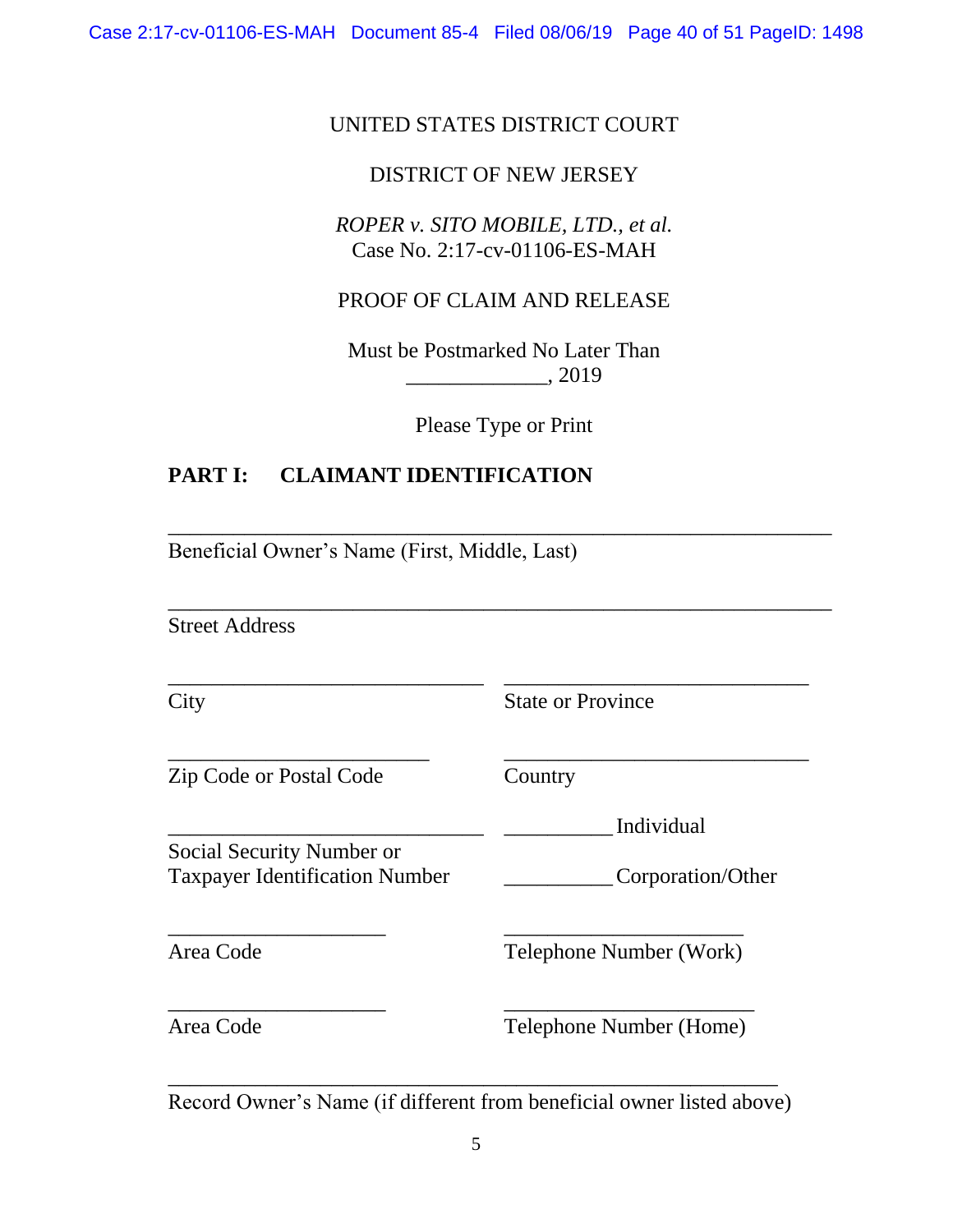# **PART II: SCHEDULE OF TRANSACTIONS IN SITO MOBILE COMMON STOCK**

- A. Number of shares of SITO Mobile common stock held at the close of trading on August 14, 2016: \_\_\_\_\_\_\_
- B. Purchases or acquisitions of SITO Mobile common stock between August 15, 2016 and January 2, 2017:

| <b>Trade Date</b><br><b>Mo. Day Year</b> | <b>Number of Shares</b><br><b>Purchased or Acquired</b> | <b>Total Purchase or</b><br><b>Acquisition Price</b> |
|------------------------------------------|---------------------------------------------------------|------------------------------------------------------|
|                                          |                                                         |                                                      |
|                                          |                                                         |                                                      |
|                                          |                                                         |                                                      |

IMPORTANT: Identify by number listed above all purchases in which you covered a "short sale": \_\_\_\_\_\_\_\_\_\_\_\_\_\_\_\_\_

C. Sales of SITO Mobile common stock between August 15, 2016 and January 2, 2017, inclusive:

| <b>Trade Date</b><br><b>Mo. Day Year</b> | <b>Number of Shares</b><br><b>Sold</b> | <b>Total Sales Price</b> |
|------------------------------------------|----------------------------------------|--------------------------|
|                                          |                                        |                          |
|                                          |                                        |                          |
|                                          |                                        |                          |

- D. Number of shares of SITO Mobile common stock held at the close of trading on November 14, 2016: \_\_\_\_\_\_\_\_\_\_\_\_
- E. Number of shares of SITO Mobile common stock held at the close of trading on January 2, 2017:

If you require additional space, attach extra schedules in the same format as above. Sign and print your name on each additional page.

# YOU MUST READ AND SIGN THE RELEASE ON PAGE . **FAILURE TO SIGN THE RELEASE MAY RESULT IN A DELAY IN PROCESSING OR THE REJECTION OF YOUR CLAIM**.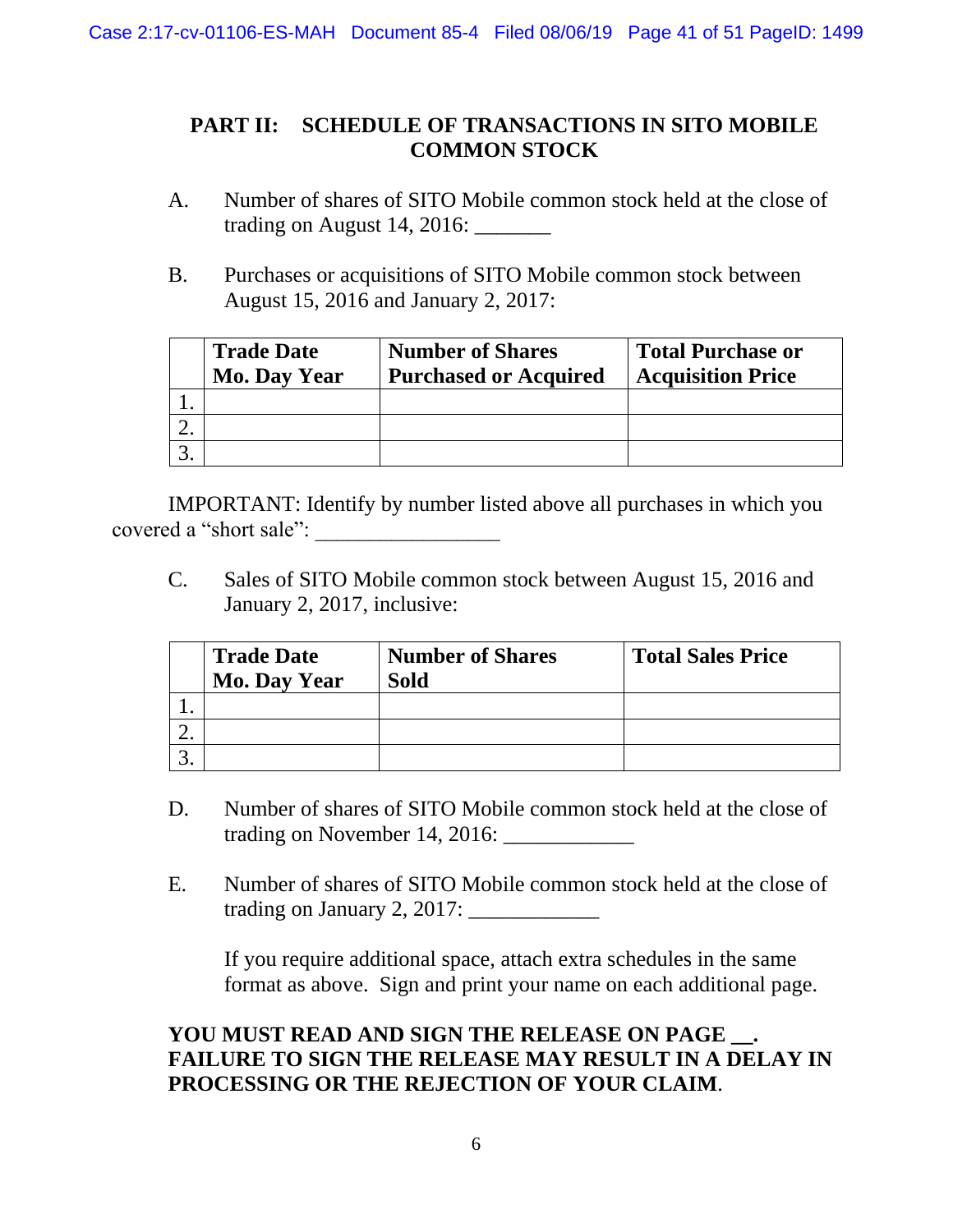# **IV. SUBMISSION TO JURISDICTION OF COURT AND ACKNOWLEDGMENTS**

I (We) submit this Proof of Claim under the terms of the Stipulation of Settlement, dated as of July 31, 2019 described in the Notice. I (We) also submit to the jurisdiction of the United States District Court for the District of New Jersey, with respect to my (our claim) as a Class Member and for purposes of enforcing the release set forth herein. I (We) further acknowledge that I am (we are) bound by and subject to the terms of any judgment that may be entered in the Litigation. I (We) agree to furnish additional information to Lead Counsel to support this claim if required to do so. I (We) have not submitted any other claim covering the same purchases or sales of SITO Mobile common stock during the Class Period and know of no other Person having done so on my (our) behalf.

## **V. RELEASE**

1. I (We) hereby acknowledge full and complete satisfaction of, and do hereby fully, finally and forever settle, release, relinquish and discharge and covenant not to sue with respect to, the Released Claims each and all of the Released Parties.

2. "Released Claims" means any and all claims, rights, actions, suits or causes of action of every nature and description, including Unknown Claims, debts, demands, disputes, matters, damages, obligations or liabilities of any kind, nature,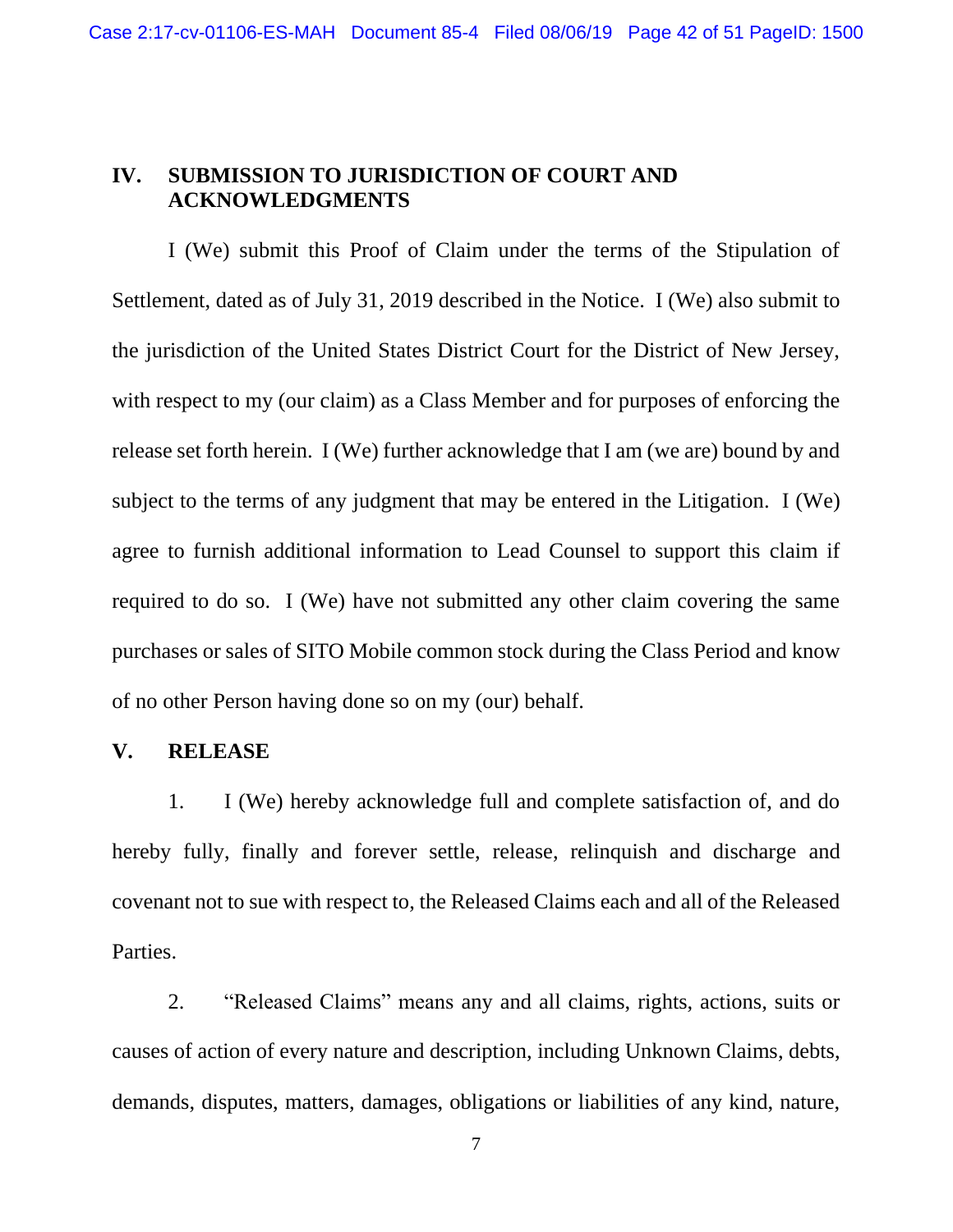and/or character whatsoever (including, but not limited to, any claims for damages, interest, attorneys' fees, expert or consulting fees, and any and all other costs, expenses or liabilities whatsoever), whether known or unknown, whether the claims arise under federal, state, local, statutory, regulatory, common, foreign or other law, or any other law, rule or regulation, whether fixed or contingent or absolute, accrued or unaccrued, liquidated or unliquidated, at law or in equity, matured or unmatured, concealed or hidden, foreseen or unforeseen, and whether asserted or that might have been asserted individually, directly, representatively, derivatively, or in any other capacity, by Lead Plaintiffs or the Class Members, or any of them, against the Released Persons based upon, arising out of, or related to (a) the purchase or acquisition of SITO common stock during the Class Period and any of the facts, transactions, events, occurrences, disclosures, statements, acts, omissions, or failures to act which were or could have been alleged in or embraced or otherwise referred to or encompassed by the Litigation, regardless of what legal theory based, including, without limitation, claims for negligence, gross negligence, recklessness, fraud, breach of duty of care and/or loyalty or violations of common law, administrative rule or regulation, tort, contract, equity, or otherwise of any federal statutes, rules, regulations or common law, or the law of any foreign jurisdiction; or (b) that Defendants improperly defended or settled the Litigation, the Released Claims, or both.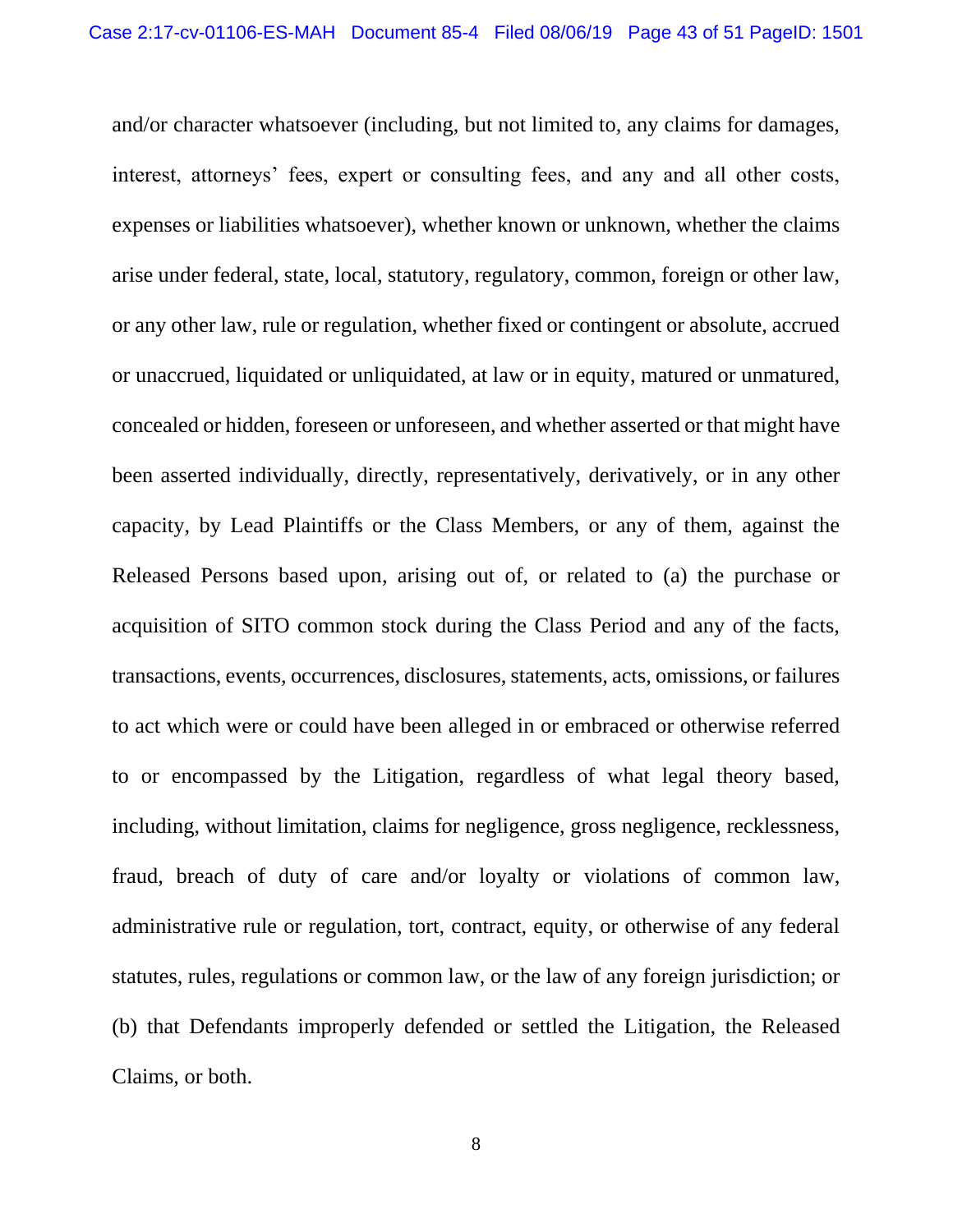3. "Unknown Claims" means any and all Released Claims which Lead Plaintiffs, Lead Plaintiffs' Counsel, or any Class Members do not know or suspect to exist in his, her, or its favor at the time of the release of the Released Persons which, if known by him, her or it might have affected his, her or its settlement with and release of the Released Persons, or might have affected his, her, or its decision(s) with respect to the Settlement (including the decision not to object or exclude himself, herself, or itself from the Settlement). Unknown Claims include those Released Claims in which some or all of the facts comprising the claim may be suspected, or even undisclosed or hidden. With respect to any and all Released Claims, the Settling Parties stipulate and agree that, upon the Effective Date, Lead Plaintiffs and the Class Members shall be deemed to have, and by operation of the Judgment shall have, expressly waived and relinquished the provisions, rights, and benefits conferred by or under California Civil Code § 1542, or any other law of the United States or any state or territory of the United States, or principle of common law that is similar, comparable, or equivalent to § 1542, which provides:

> **A GENERAL RELEASE DOES NOT EXTEND TO CLAIMS THAT THE CREDITOR OR RELEASING PARTY DOES NOT KNOW OR SUSPECT TO EXIST IN HIS OR HER FAVOR AT THE TIME OF EXECUTING THE RELEASE AND THAT, IF KNOWN BY HIM OR HER, WOULD HAVE MATERIALLY AFFECTED HIS OR HER SETTLEMENT WITH THE DEBTOR OR RELEASED PARTY.**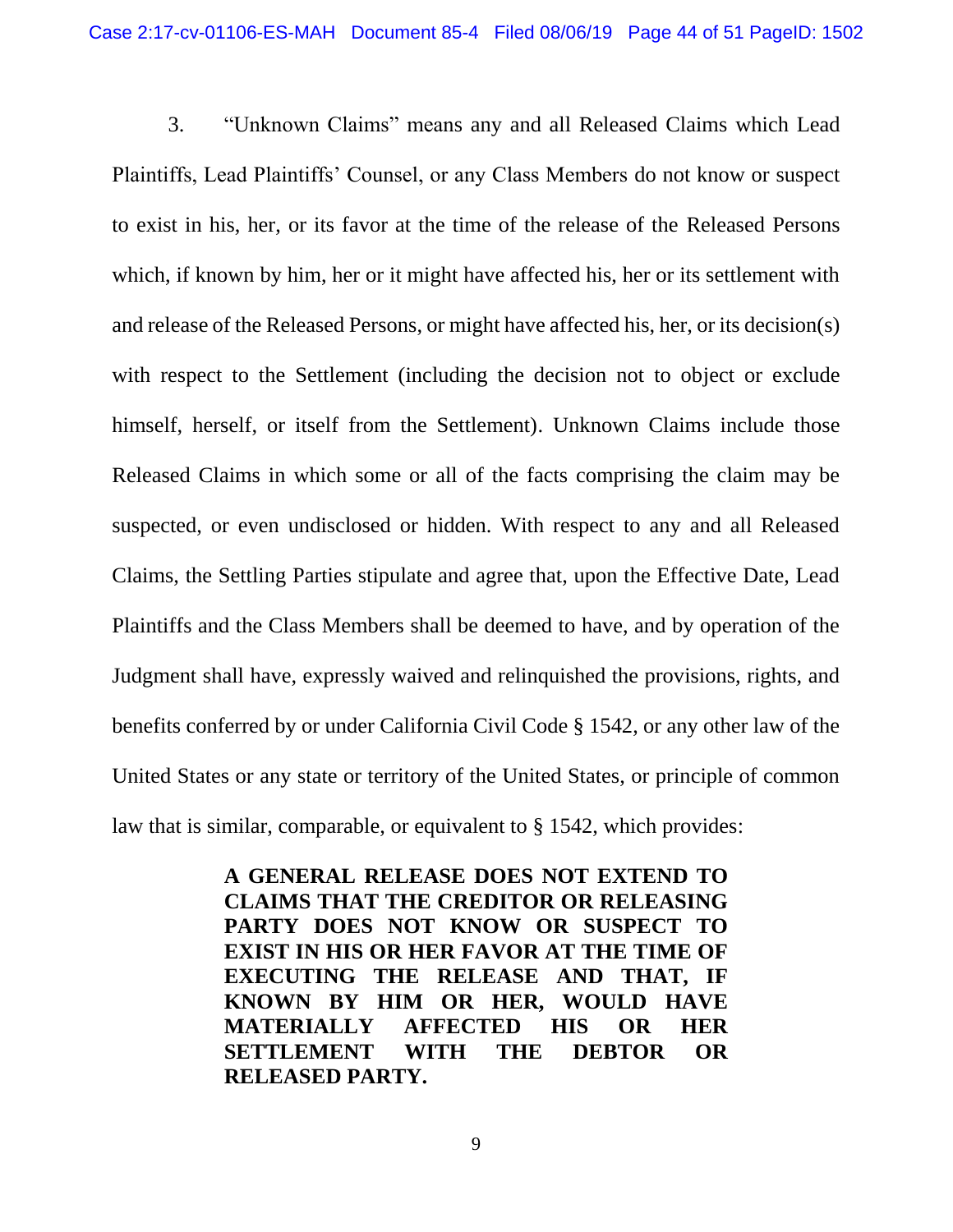Lead Plaintiffs acknowledge that they may hereafter discover facts in addition to or different from those which he, she or it now knows or believes to be true with respect to the subject matter of the Released Claims, but the Lead Plaintiffs shall expressly settle and release, and each Class Member, upon the Effective Date, shall be deemed to have, and by operation of the Judgment shall have fully, finally, and forever settled and released, any and all Released Claims, known or unknown, suspected or unsuspected, contingent or noncontingent, whether or not concealed or hidden, which now exist, or heretofore have existed, upon any theory of law or equity now existing or coming into existence in the future, including, but not limited to, conduct which is negligent, reckless, intentional, with or without malice, or a breach of any duty, law or rule, without regard to the subsequent discovery or existence of such different or additional facts. The Settling Parties acknowledge, and the Class Members shall be deemed by operation of the Judgment to have acknowledged, that the foregoing waiver was separately bargained for and is a key element of the Settlement of which this release is a part.

4. I (We) hereby warrant and represent that I (we) have not assigned or transferred or purported to assign or transfer, voluntarily or involuntarily, any matter released pursuant to this release or any other part or portion thereof.

5. I (We) hereby warrant and represent that I (we) have included information about all of my (our) transactions in SITO Mobile common stock that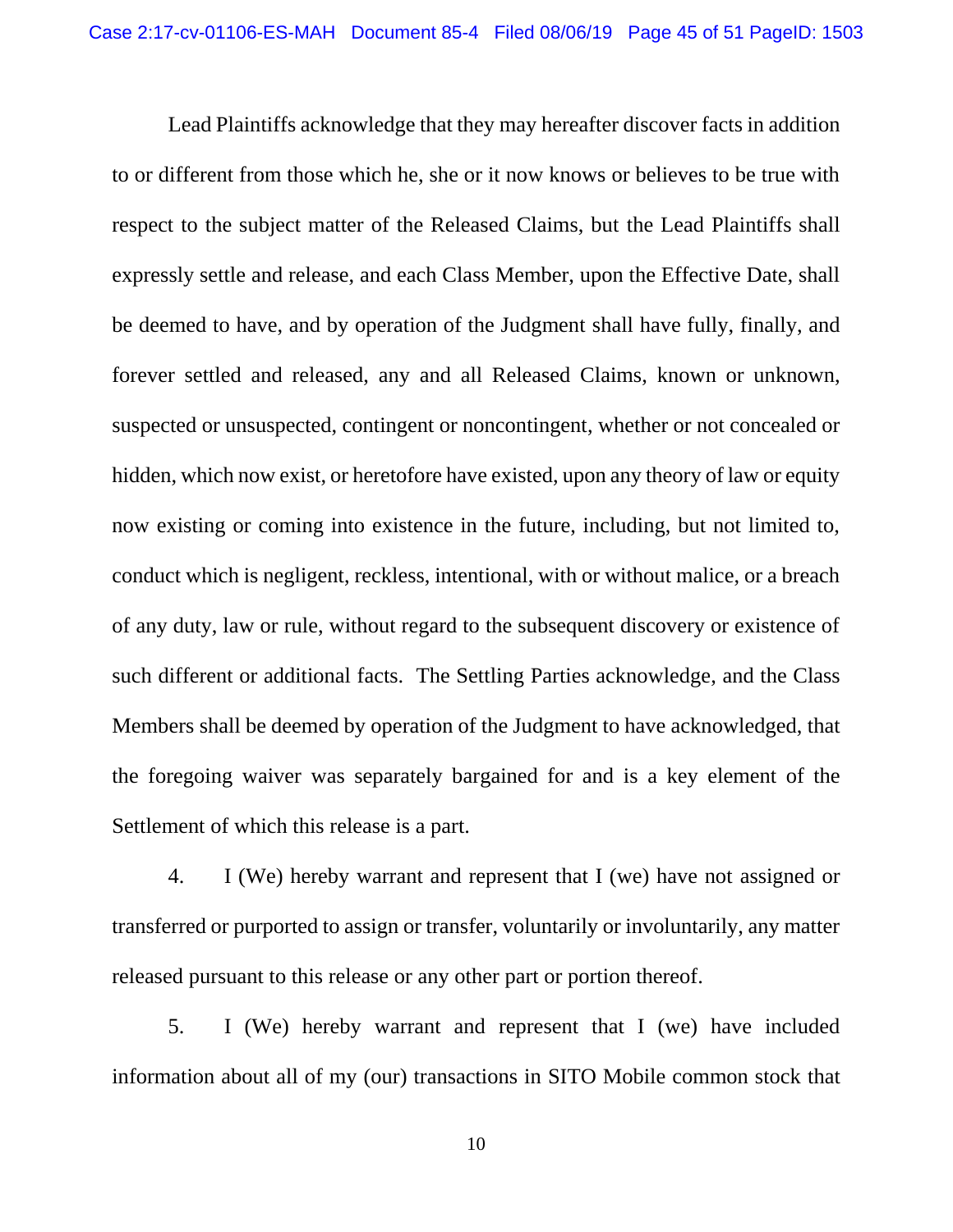occurred during the Class Period as well as the number and type of SITO Mobile shares held by me (us) on August 14, 2016, November 14, 2016, and January 2, 2017.

6. I (We) certify that I am (we are) not subject to backup withholding under the provisions of Section 3406(a)(1)(C) of the Internal Revenue Code.

Note: If you have been notified by the Internal Revenue Service that you are subject to backup withholding, please strike out the language that you are not subject to backup withholding in the certification above.

I declare under penalty of perjury under the laws of the United States of America that the foregoing information supplied on this Proof of Claim by the undersigned is true and correct.

| Executed this                                                                             | day of | (Month/Year) |                                | (City/State/Country)                                                                      |  |
|-------------------------------------------------------------------------------------------|--------|--------------|--------------------------------|-------------------------------------------------------------------------------------------|--|
|                                                                                           |        |              |                                |                                                                                           |  |
| (Sign your name here)                                                                     |        |              | (Sign your name here)          |                                                                                           |  |
| (Type or print your name here)                                                            |        |              | (Type or print your name here) |                                                                                           |  |
| (Capacity of person(s) signing, e.g.,<br>Beneficial Purchaser, Executor or Administrator) |        |              |                                | (Capacity of person(s) signing, e.g.,<br>Beneficial Purchaser, Executor or Administrator) |  |
|                                                                                           |        |              | THANK YOU FOR YOUR PATIENCE.   | ACCURATE CLAIMS PROCESSING TAKES A SIGNIFICANT AMOUNT OF TIME.                            |  |
| <b>Reminder Checklist:</b>                                                                |        |              |                                |                                                                                           |  |
| 1. Please sign the above release and declaration.                                         |        |              |                                | 6. If you desire an acknowledgment of receipt of your claim form                          |  |
| 2. If this Claim is being made on behalf of Joint Claimants,                              |        |              |                                | please send it Certified Mail, Return Receipt Requested.                                  |  |
| then both must sign.                                                                      |        |              | below.                         | 7. If you move, please send your new address to the address                               |  |
| 3. Remember to attach copies of supporting documentation,<br>if available.                |        |              |                                | 8. Do not use red pen or highlighter on the Proof of Claim                                |  |
| 4. Do not send originals of certificates.                                                 |        |              |                                | and Release form or supporting documentation.                                             |  |
| 5. Keep a copy of your claim form and all supporting<br>documentation for your records.   |        |              |                                |                                                                                           |  |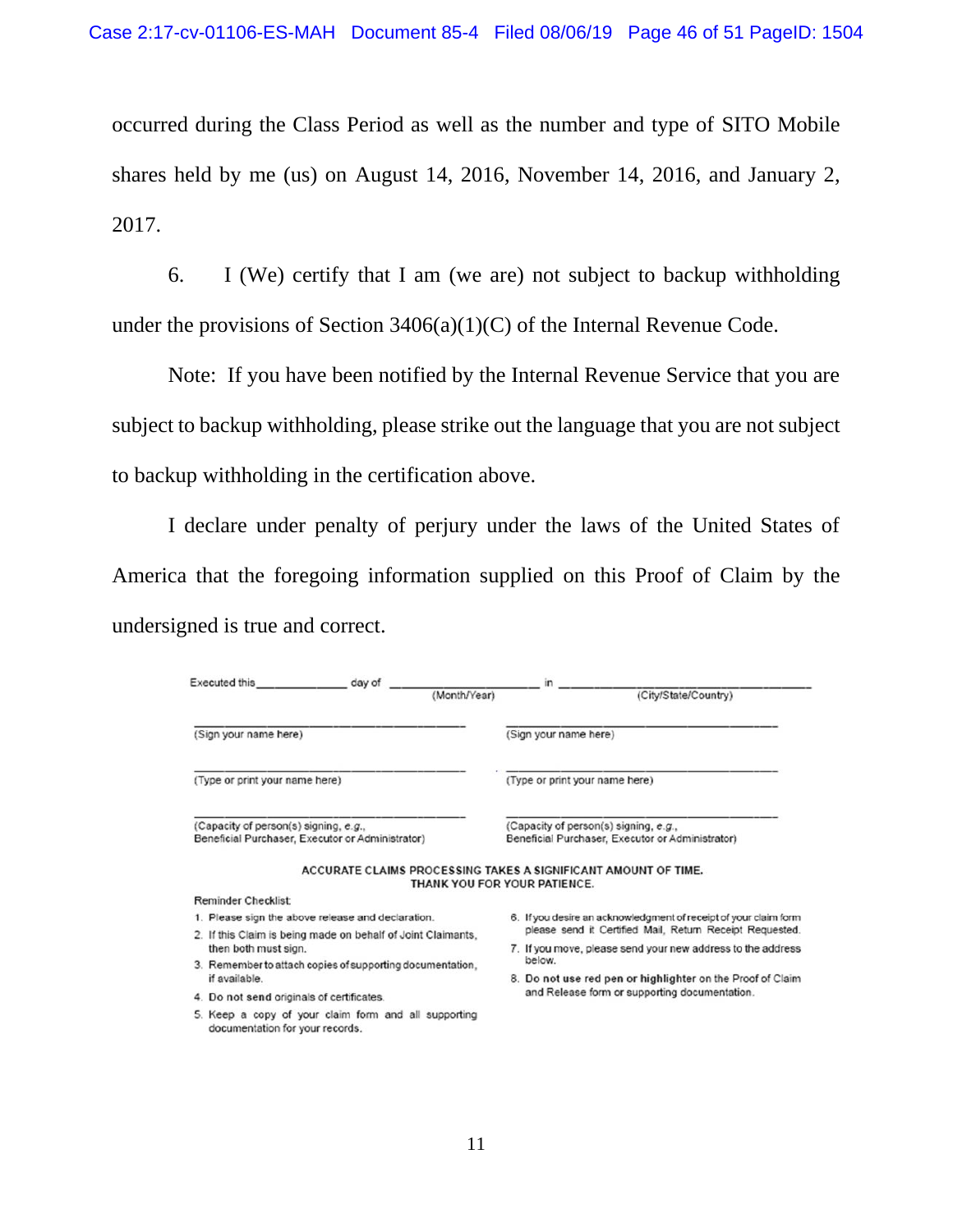# **THIS PROOF OF CLAIM FORM MUST BE MAILED NO LATER**

# **THAN \_\_\_\_\_, ADDRESSED AS FOLLOWS**

*ROPER v. SITO MOBILE, LTD. et al*  Claims Administrator Analytics Consulting LLC 18675 Lake Drive East Chanhassen, MN 55317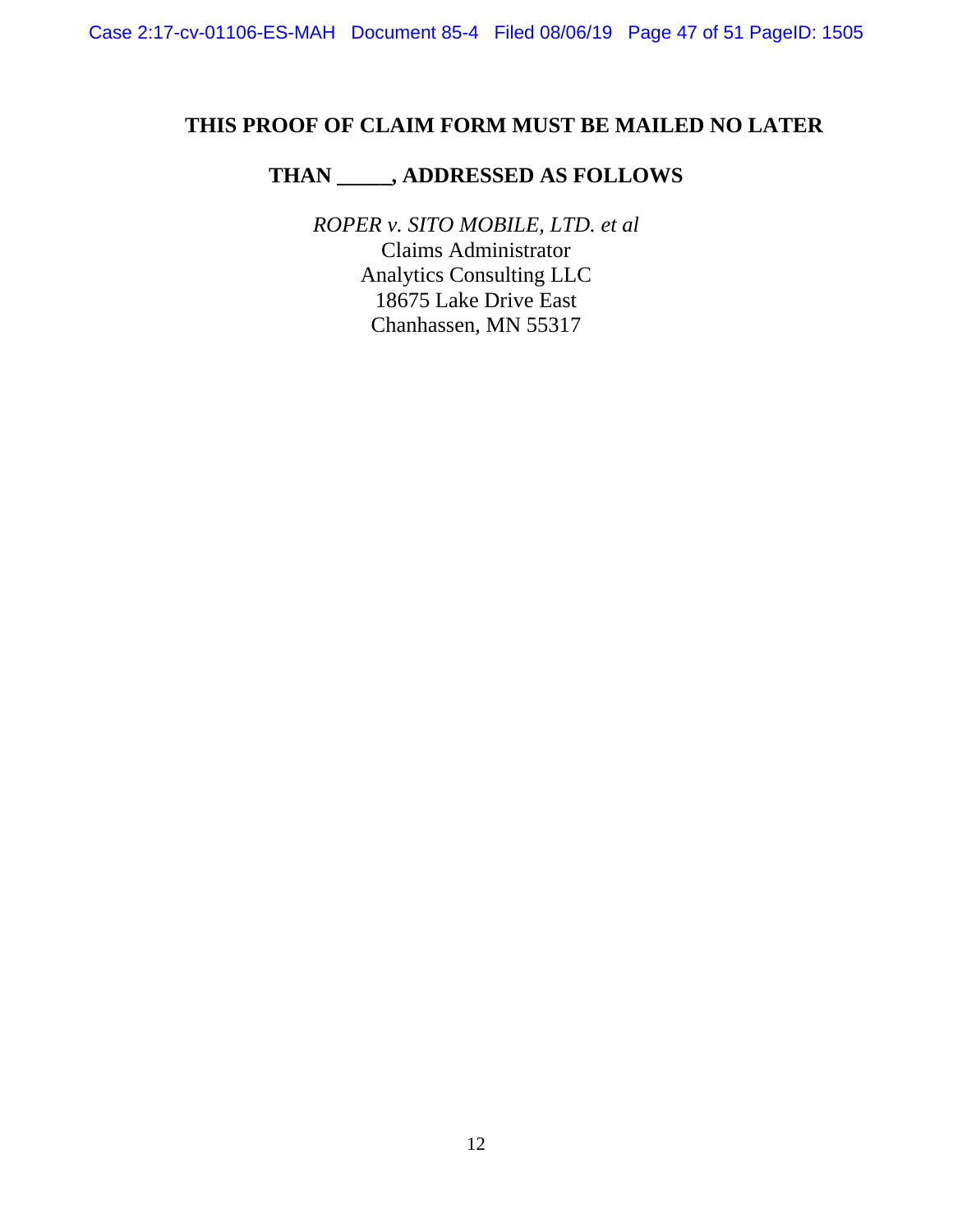Case 2:17-cv-01106-ES-MAH Document 85-4 Filed 08/06/19 Page 48 of 51 PageID: 1506

EXHIBIT A-3

# **UNITED STATES DISTRICT COURT DISTRICT OF NEW JERSEY**

| <b>SANDI ROPER, Individually and on</b><br><b>Behalf of All Others Similarly Situated,</b> |                          |
|--------------------------------------------------------------------------------------------|--------------------------|
| Plaintiff,                                                                                 | No. 2:17-cv-01106-ES-MAH |
| $V_{\bullet}$                                                                              | <b>CLASS ACTION</b>      |
| SITO MOBILE, LTD., ET. AL.,                                                                |                          |
| Defendants.                                                                                |                          |
|                                                                                            |                          |
|                                                                                            |                          |

# **SUMMARY NOTICE**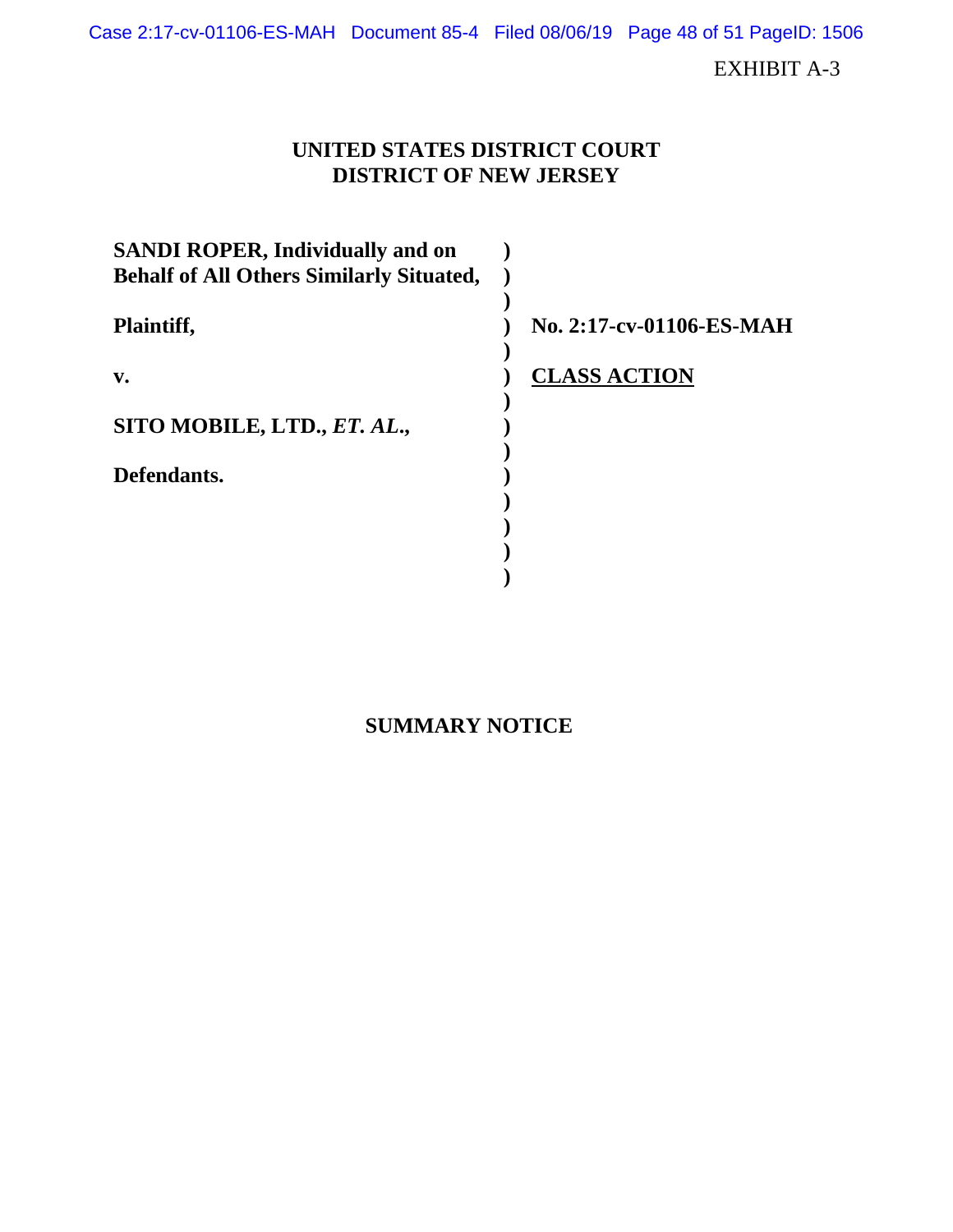## **TO: ALL PERSONS OR ENTITIES WHO PURCHASED OR OTHERWISE ACQUIRED SITO MOBILE, LTD. COMMON STOCK BETWEEN AUGUST 15, 2016 AND JANUARY 2, 2017, INCLUSIVE.**

**YOU ARE HEREBY NOTIFIED** that pursuant to an Order of the United States District Court for the District of New Jersey, a hearing will be held on \_\_\_\_\_\_\_\_\_\_\_\_\_, 2019, at \_\_:00 \_.m., before the Honorable Esther Salas, United States District Judge, at the Courthouse for the United States District Court, District of New Jersey, Courtroom MLK 5A, Martin Luther King Building & U.S. Courthouse, 50 Walnut Street, Newark, NJ 07101, for the purpose of determining: (1) whether the proposed settlement of the Litigation for the combined sum of \$1,250,000 in cash should be approved by the Court as fair, reasonable and adequate; (2) whether the Settlement Class should be certified for purposes of the Settlement and whether Lead Plaintiff and Lead Counsel should be certified as class representative and class counsel for the purposes of the Settlement; (3) whether, thereafter, the Litigation should be dismissed with prejudice as set forth in the Stipulation of Settlement dated as of July 31, 2019 ("Stipulation"); (4) whether the Plan of Allocation of settlement proceeds is fair, reasonable and adequate and therefore should be approved; and (5) whether the application of Lead Counsel for the payment of attorneys' fees and reimbursement of expenses incurred in connection with the Litigation should be approved.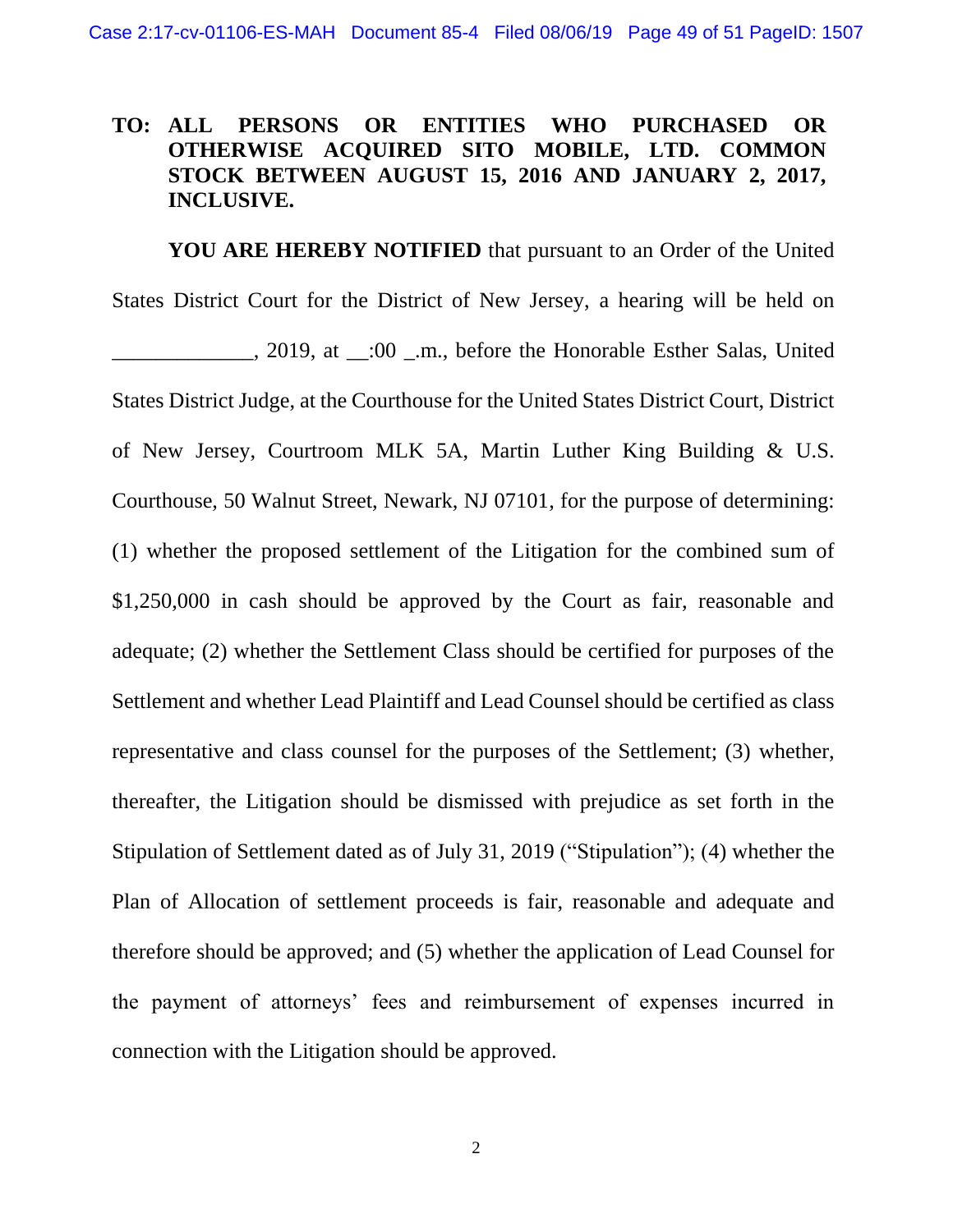If you purchased or otherwise acquired SITO Mobile common stock from August 15, 2016 through January 2, 2017, inclusive, your rights may be affected by this Litigation and the settlement thereof. If you have not received the detailed Notice of Pendency and Proposed Settlement of Class Action (the "Notice") and a copy of the Proof of Claim and Release form, you may obtain copies of them free of charge by contacting the Claims Administrator, by writing to *SITO Mobile, Ltd. Securities Litigation*, Claims Administrator, Analytics Consulting LLC[INSERT], or by downloading this information at www.SITOMobileSecuritiesSettlement.com.

If you are a Class Member and wish to share in the distribution of the Net Settlement Fund, you must submit a Proof of Claim form postmarked no later than \_\_\_\_\_\_\_\_, 2019 establishing that you are entitled to recovery. As further described in the Notice, you will be bound by any Judgment entered in the Litigation, regardless of whether you submit a Proof of Claim, unless you exclude yourself from the Class, in accordance with the procedures set forth in the Notice, no later than \_\_\_\_\_\_\_\_\_, 2019.

Any objections to the Settlement, Plan of Allocation or attorneys' fees and expenses must be filed and served, in accordance with the procedures set forth in the Notice, no later than \_\_\_\_\_\_\_\_\_, 2019 at the following address: